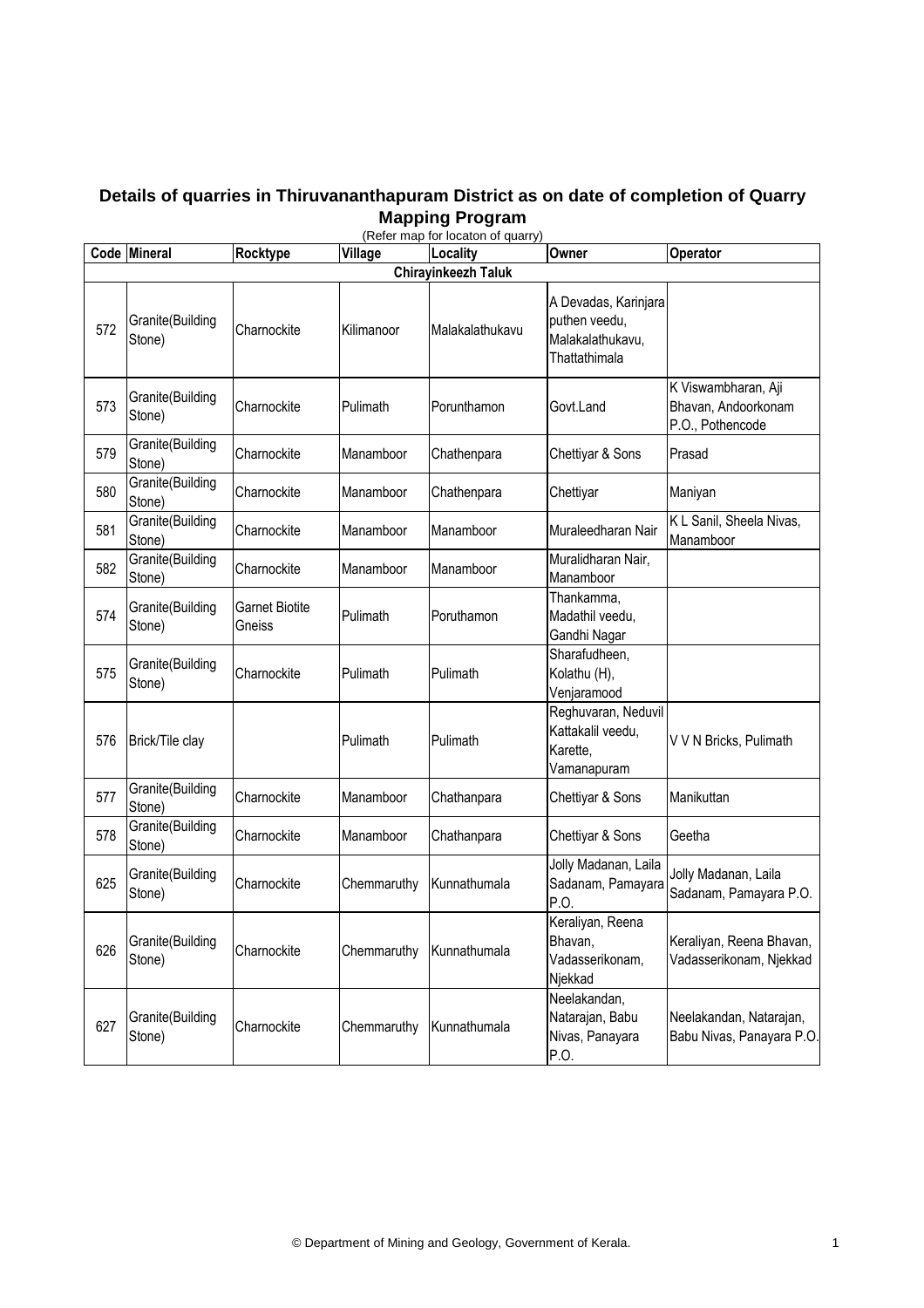|     | Code Mineral               | Rocktype    | Village     | Locality         | Owner                                                                   | Operator                                                                |
|-----|----------------------------|-------------|-------------|------------------|-------------------------------------------------------------------------|-------------------------------------------------------------------------|
| 628 | Granite(Building<br>Stone) | Charnockite | Chemmaruthy | Kunnathumala     | N Baburaj,<br>Sreesailam, Njekkad,<br>Vadasserikonam<br>P.O.            | N Baburaj, Sreesailam,<br>Njekkad, Vadasserikonam<br>P.O.               |
| 629 | Granite(Building<br>Stone) | Charnockite | Chemmaruthy | Kunnathumala     | Reghu, Gireesan,<br>Thunduvila,<br>Vadasserikonam                       | Reghu, Gireesan,<br>Thunduvila,<br>Vadasserikonam                       |
| 630 | Granite(Building<br>Stone) | Charnockite | Chemmaruthy | Kunnathumala     | Sanal Kumar, Rohini<br>Nivas, Njekkad,<br>Vadasserikonam                | Sanal Kumar, Rohini Nivas,<br>Njekkad, Vadasserikonam                   |
| 631 | Granite(Building<br>Stone) | Charnockite | Chemmaruthy | Kunnathumala     | Vijayan, S V Land,<br>Vengod                                            | Vijayan, S V Land, Vengod                                               |
| 632 | Granite(Building<br>Stone) | Charnockite | Chemmaruthy | Kunnathumala     | Aravindan, Charuvila<br>Puthen veedu,<br>Kunnathumala,<br>Panayara P.O. | Aravindan, Charuvila<br>Puthen veedu,<br>Kunnathumala, Panayara<br>P.O. |
| 638 | Laterite                   | Laterite    | Varkala     | Raghunathapuram  | Gopalakrishnan                                                          |                                                                         |
| 639 | Laterite                   | Laterite    | Chemmaruthy | Pattiyarathuvila | Sunil                                                                   |                                                                         |
| 640 | Laterite                   | Laterite    | Chemmaruthy | Pattiyarathuvila | Firoz                                                                   |                                                                         |
| 641 | Laterite                   | Laterite    | Chemmaruthy | Pattiyarathuvila | Shiji                                                                   |                                                                         |
| 642 | Laterite                   | Laterite    | Chemmaruthy | Pattiyarathuvila | Shiji                                                                   |                                                                         |
| 643 | Laterite                   | Laterite    | Chemmaruthy | Palachira        |                                                                         | Sirajudheen                                                             |
| 650 | Laterite                   | Laterite    | Ayroor      | Charumkuzhy      | Jayalal                                                                 |                                                                         |
| 652 | Brick/Tile clay            |             | Pulimath    | Pedikulam        | Ranjan Contractor,<br>Thenguvila, A R S<br><b>Bricks</b>                | Ranjan Contractor,<br>Thenguvila, A R S Bricks                          |
| 654 | Brick/Tile clay            |             | Pulimath    | Pedikulam        | Dileep Kumar,<br>Pedikulam                                              |                                                                         |
| 655 | Brick/Tile clay            |             | Pulimath    | Plavode          | Prasad                                                                  |                                                                         |
| 656 | Brick/Tile clay            |             | Pulimath    | Plavode          | Prasad                                                                  |                                                                         |
| 657 | Brick/Tile clay            |             | Pulimath    | Plavode          | Ravi                                                                    | Sasi, Plavode                                                           |
| 664 | Laterite                   | Laterite    | Ayroor      | Vilappuram       | Suresh kumar                                                            |                                                                         |
| 665 | Laterite                   |             | Ayroor      | Vilappara        | Nawaz, B/o Najeeb,<br>Najeeb Buildings,<br>Ayiroor                      |                                                                         |
| 666 | Laterite                   | Laterite    | Ayroor      | Vilappuram       | Nawab, Najeeb<br>Buildings, Ayiroor                                     |                                                                         |
| 667 | Laterite                   | Laterite    | Ayroor      | Vilappuram       | Fazeela Thahir,<br>Valiya Manappuram,<br>Ayiroor P.O., Varkala Varkala  | A Najeeb, Najeeb<br>Buildings, Ayiroor P.O.,                            |
| 668 | Laterite                   | Laterite    | Ayroor      | Vilappuram       |                                                                         | Shanavas                                                                |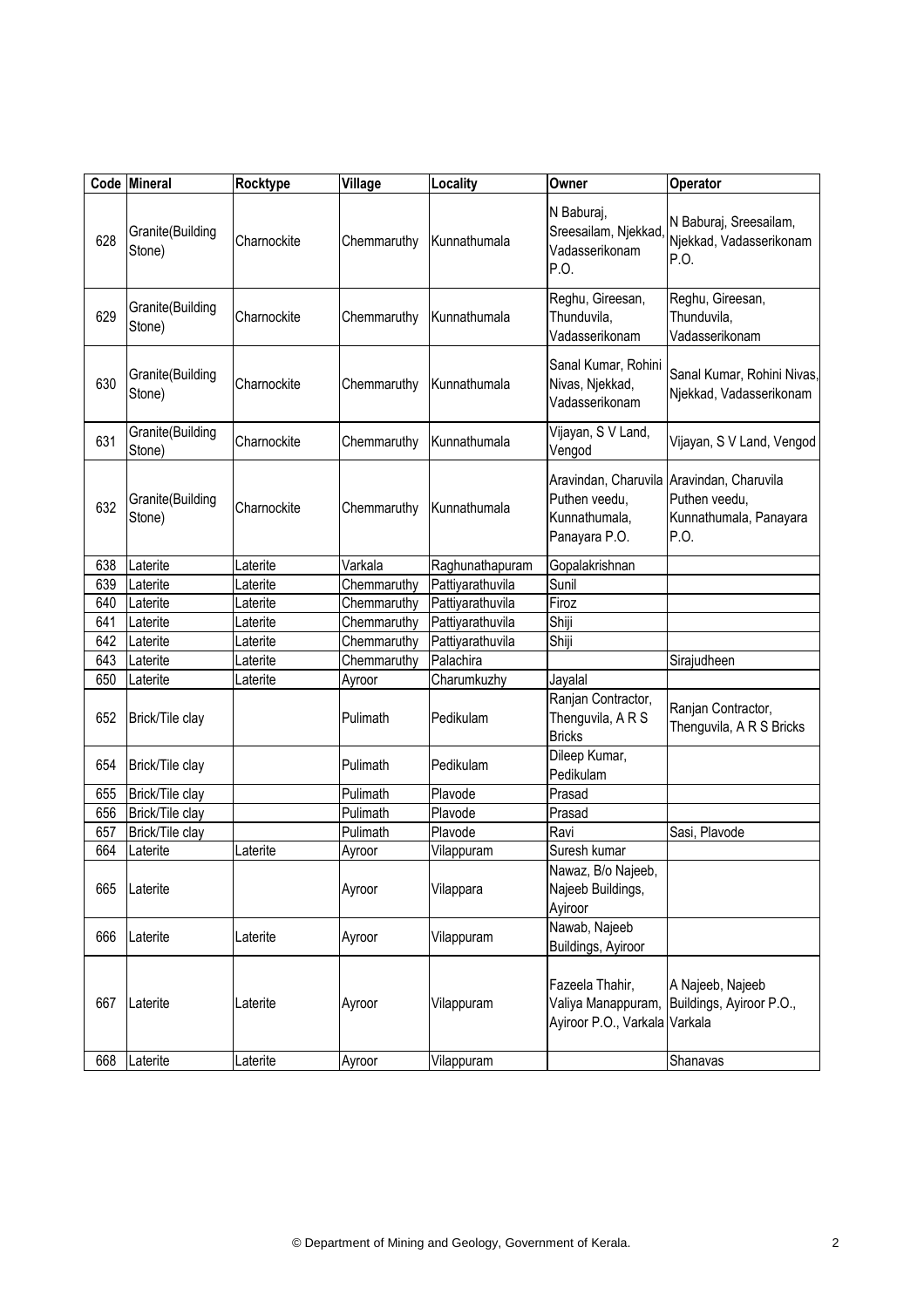|     | Code Mineral               | Rocktype    | Village     | Locality        | Owner                                                          | Operator                                                              |
|-----|----------------------------|-------------|-------------|-----------------|----------------------------------------------------------------|-----------------------------------------------------------------------|
| 669 | Laterite                   | Laterite    | Ayroor      | Charumkuzhy     |                                                                | Balachandran Pilla,<br>Puthuval Puthan veedu,<br>Edavattam Chirakkara |
| 670 | Laterite                   | Laterite    | Ayroor      | Charumkuzhy     | Jolly                                                          | S Jayalal, Charuvila,<br>Elakaman P.O., Varkala                       |
| 671 | Laterite                   | Laterite    | Ayroor      | Elakaman        |                                                                | Rajendran                                                             |
| 672 | Laterite                   | Laterite    | Ayroor      | Elakam          |                                                                | Suresh                                                                |
| 673 | Granite(Building<br>Stone) | Charnockite | Madavoor    | Njarayilkonam   | Govt.Land                                                      | M Thajudheen, T N Vila,<br>Narayilkonam P.O.,<br>Madavoor             |
| 633 | Granite(Building<br>Stone) | Charnockite | Chemmaruthy | Kunnathumala    | Ani (Rajan)                                                    |                                                                       |
| 634 | Laterite                   | Laterite    | Varkala     | Raghunathapuram | Kabeer, Puthan<br>veedu,<br>Raghunathapuram                    | Kabeer, Puthan veedu,<br>Raghunathapuram                              |
| 635 | Laterite                   | Laterite    | Varkala     | Raghunathapuram | Mathavan, MD Vila,<br>Raghunathapuram                          | Kabeer, Puthan veedu,<br>Raghunathapuram                              |
| 636 | Laterite                   | Laterite    | Varkala     | Raghunathapuram | Sunilkumar, Usha<br>Mandiram, Odava,<br>Varkala                | Sunilkumar, Usha<br>Mandiram, Odava, Varkala                          |
| 637 | Laterite                   | Laterite    | Varkala     | Raghunathapuram | Gopalakrishnan                                                 |                                                                       |
| 644 | Laterite                   | aterite     | Chemmaruthy | Palachira       | Sunil                                                          |                                                                       |
| 645 | Laterite                   | Laterite    | Chemmaruthy | Palachira       | Firoz                                                          |                                                                       |
| 646 | Laterite                   | Laterite    | Chemmaruthy | Marakkadamvila  | N Bhasi, Puthuval<br>(H), Puthan Kadavu,<br>Cherunniyur        |                                                                       |
| 647 | Laterite                   | aterite     | Ayroor      | Cherumkuzhy     | Jayalal                                                        | Jayalal                                                               |
| 648 | Laterite                   | Laterite    | Ayroor      | Charumkuzhy     | Jayalal                                                        |                                                                       |
| 649 | Laterite                   | ∟aterite    | Ayroor      | Charumkuzhy     | Jayalal                                                        |                                                                       |
| 658 | Brick/Tile clay            |             | Pulimath    | Plavode         | Ravi, Kunumvila,<br>Pedikulam                                  | Vijayan, Plavode                                                      |
| 659 | Brick/Tile clay            |             | Pulimath    | Plavode         | Ravi, Kunnuvila,<br>Pedikulam                                  |                                                                       |
| 660 | Brick/Tile clay            |             | Pulimath    | Plavode         | Prakash, Prakash<br>Sadanam, Pedikulam                         |                                                                       |
| 661 | Brick/Tile clay            |             | Pulimath    | Plavode         | Jose, Kulavana<br>veedu, Plavode,<br>Pulimath P.O.             |                                                                       |
| 662 | Laterite                   | Laterite    | Varkala     | Palachira       | Gopalakrishnan,<br>Sreekrishna Vilasam,<br>Melvettoor, Varkala |                                                                       |
| 663 | Laterite                   | Laterite    | Ayroor      | Vilappuram      | Sheela/ Rajan                                                  |                                                                       |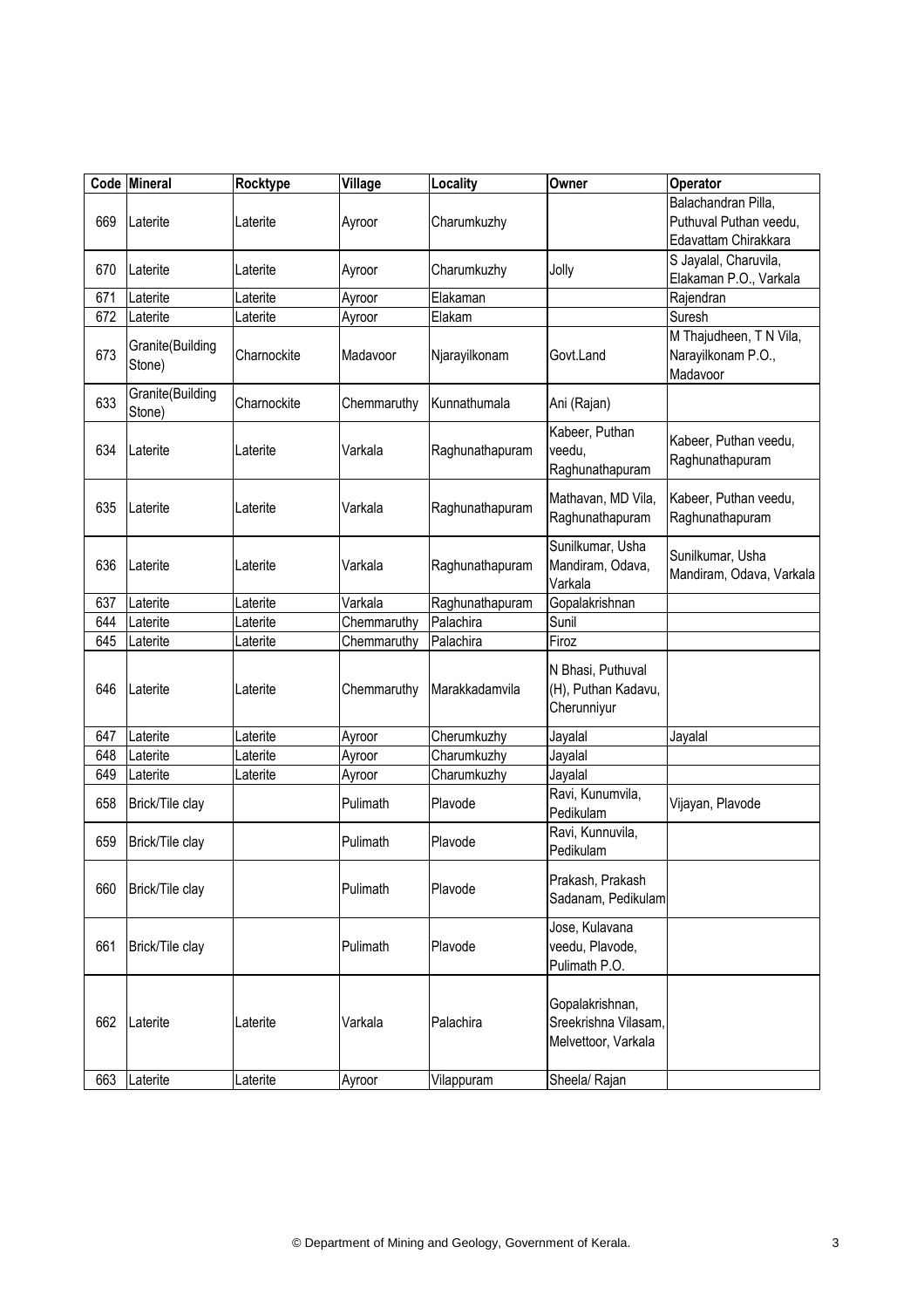|     | Code Mineral               | Rocktype                        | Village   | Locality      | Owner                                                  | Operator                                                                    |
|-----|----------------------------|---------------------------------|-----------|---------------|--------------------------------------------------------|-----------------------------------------------------------------------------|
| 674 | Granite(Building<br>Stone) | Laterite                        | Madavoor  | Njarayilkonam | Govt.Land                                              | Ayoob, Malavila veedu,<br>Njarayilkonam, Madavoor                           |
| 675 | Granite(Building<br>Stone) | Charnockite                     | Madavoor  | Njarayilkonam | Govt.Land                                              | Abdul Latheef, Padinjattayil                                                |
| 676 | Granite(Building<br>Stone) | Charnockite                     | Madavoor  | Njarayilkonam | Govt.Land                                              | Subair, Malavila veedu,<br>Njarayilkonam                                    |
| 677 | Granite(Building<br>Stone) | Charnockite                     | Madavoor  | Njarayilkonam | Govt.Land                                              | Shyala Majeed, Shyla<br>Mandiram, Njarayilkonam                             |
| 678 | Granite(Building<br>Stone) | Charnockite                     | Madavoor  | Njarayilkonam | Govt.Land                                              | Abdul Ashad, Surumi<br>Manzil, Njarayilkonam                                |
| 679 | Granite(Building<br>Stone) | Charnockite                     | Madavoor  | Njarayilkonam | Govt.Land                                              | Abdul Kalam, Beenalayam,<br>Njarayilkonam                                   |
| 680 | Granite(Building<br>Stone) | Charnockite                     | Madavoor  | Njarayilkonam | Govt.Land                                              | Muraleedharan, Manju<br>Nivas, Njarayilkonam P.O.                           |
| 681 | Granite(Building<br>Stone) | Charnockite                     | Madavoor  | Njarayilkonam | Govt.Land                                              | Sasidharan kurup, Sasthi<br>Nivas, Njarayilkonam                            |
| 682 | Granite(Building<br>Stone) | Charnockite                     | Madavoor  | Njarayilkonam | Govt.Land                                              | Thoufeeq, Thadathil vila<br>veedu, Njarayilkonam                            |
| 687 | Granite(Building<br>Stone) | Charnockite                     | Madavoor  | Panappamkunnu | Sasi                                                   | Abdul kalam                                                                 |
| 688 | Granite(Building<br>Stone) | <b>Garnet Biotite</b><br>Gneiss | Madavoor  | Panappamkunnu | Sasi                                                   | Rafi                                                                        |
| 689 | Granite(Building<br>Stone) | <b>Garnet Biotite</b><br>Gneiss | Madavoor  | Panappamkunnu | Sasi                                                   | Asokan                                                                      |
| 690 | Granite(Building<br>Stone) | <b>Garnet Biotite</b><br>Gneiss | Madavoor  | Panappamkunnu | Sasi                                                   | Rafi, Sethu                                                                 |
| 691 | Granite(Building<br>Stone) | <b>Garnet Biotite</b><br>Gneiss | karavaram | Eeranikonam   | Sambath, Arya<br>Bhvan,<br>Kamarudheen,<br>Badarudheen | Balaravanan,<br>Sreelankapuri, Cherunniyur<br>P.o.                          |
| 683 | Granite(Building<br>Stone) | Charnockite                     | Madavoor  | Njarayilkonam | Govt.Land                                              | Mohammed Haneefa,<br>Malavila veedu,<br>Njarayilkonam                       |
| 684 | Granite(Building<br>Stone) | Charnockite                     | Madavoor  | Karinchiyil   | Sharafudheen,<br>Edapparavila veedu,<br>Njarayilkonam  | Sharafudheen, Edapparavila<br>veedu, Njarayilkonam                          |
| 685 | Granite(Building<br>Stone) | Charnockite                     | Madavoor  | Karinchiyil   | Umairath Beevi,<br>Bhushralayam,<br>Njarayilkonam      | Umairath Beevi, Bhushralayam,<br>Njarayilkonam                              |
| 686 | Granite(Building<br>Stone) | Charnockite                     | Madavoor  | Karinchiyil   | Govt.Land                                              | Nazeera Beevi, Edappana<br>veedu, Njarayilkonam,<br>Madavoor                |
| 692 | Granite(Building<br>Stone) | Garnet Biotite Gneiss           | karavaram | Eeranikonam   | Balaravanan,<br>Sreelankapuri,<br>Cherunniyoor P.O.    | Kamarudheen, Sampath,<br>Aryabhvan, Badaraudheen,<br>Mavinmood, Kallambalam |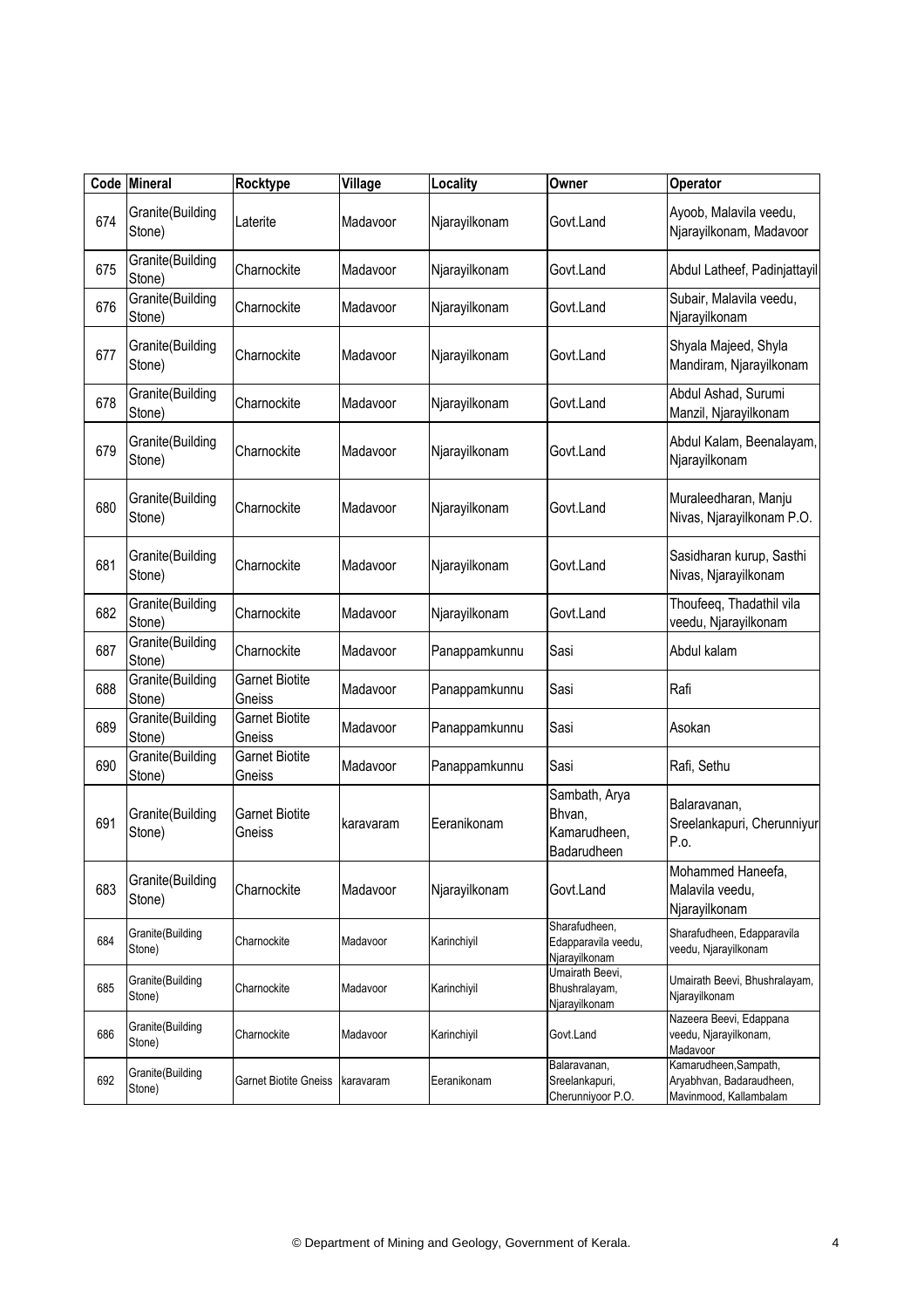|     | Code Mineral               | Rocktype                     | Village    | Locality    | Owner                                                                                  | Operator                                                             |
|-----|----------------------------|------------------------------|------------|-------------|----------------------------------------------------------------------------------------|----------------------------------------------------------------------|
| 694 | Granite(Building<br>Stone) | Charnockite                  | karavaram  | Nellikunnu  |                                                                                        | Kunjisankaran                                                        |
| 695 | Granite(Building<br>Stone) | Charnockite                  | karavaram  | Nellikunnu  | Ajayan, Preeja Bhavan,<br>Mulakkalathu kavu,<br>Thattathumala                          | S Sanjayan, Rohini, Njekkad,<br>Vadasserikkonam                      |
| 696 | Granite(Building<br>Stone) | Charnockite                  | karavaram  | Nellikkunnu | Vinu Roy, Panavila<br>veedu, Karavaram P.O.                                            | Prasad, Kadayil veedu,<br>Palachira, Varkala                         |
| 697 | Granite(Building<br>Stone) | Charnockite                  | karavaram  | Nellikunnu  | Govt.Land                                                                              | Prasad, Kadayil Veedu,<br>Palachira, Varkala                         |
| 698 | Granite(Building<br>Stone) | Charnockite                  | karavaram  | Nellikunnu  |                                                                                        | M Sreedharan, Sreenikethan,<br>Palachira P.o., Varkala               |
| 699 | Granite(Building<br>Stone) | Charnockite                  | karavaram  | Nellikunnu  | Govt.Land                                                                              | Prasad, Kadayil veedu,<br>Palachira, Varkala                         |
| 701 | Granite(Building<br>Stone) | Charnockite                  | karavaram  | Nellikunnu  | Saseendran,<br>Kizhakumkara veedu,<br>Thottakkad, Karavaram                            |                                                                      |
| 702 | Granite(Building<br>Stone) | Charnockite                  | karavaram  | Nellikunnu  | S Sabarinathan,<br>Kizhakkumkaraveedu,<br>Karavaram P.O.                               | S Sabarinathan,<br>Kizhakkumkaraveedu,<br>Karavaram P.O.             |
| 703 | Granite(Building<br>Stone) | Charnockite                  | karavaram  | Nellikkunnu | Saseendran, Anjali<br>Crusher, Nellikunnu                                              |                                                                      |
| 704 | Granite(Building<br>Stone) | Charnockite                  | Nagaroor   | Nellikunnu  | Sreedharan,<br>Sreenikethan, Palachira<br>P.O., Varakala                               | Sreedharan, Sreenikethan,<br>Palachira P.O., Varakala                |
| 705 | Granite(Building<br>Stone) | Charnockite                  | karavaram  | Nellikunnu  | Sreedharan,<br>Sreenikathan, Palachira<br>P.O., Varkala                                | Sreedharan, Sreenikathan,<br>Palachira P.O., Varkala                 |
| 711 | Granite(Building<br>Stone) | Charnockite                  | karavaram  | Nellikkunnu | M Ajanta, TC 42/133,<br>CLRA 51/D.<br>Sreevaraham, TVM-4                               | Sivamurugan Granites, KP<br>V/745A, Nellikkunnu,<br>Neduparambu P.O. |
| 712 | <b>Dimension Stone</b>     | Charnockite                  | karavaram  | Nellikkunnu | Karunanidhi R.J,<br>Sreesanth, 36/999, TRS<br>Nair Road, Perunthanni,<br><b>TVM</b>    | <b>KP</b> Granites Industries                                        |
| 713 | Granite(Building<br>Stone) | Charnockite                  | Nagaroor   | Nellikkunnu | Vasumathi, 36/999,<br>Sreesanth, TRS Nair<br>Road, Perunthanni                         | K.P.Vasumathi, No.6,5th Street,<br>TVM                               |
| 714 | <b>Dimension Stone</b>     | Charnockite                  | Nagaroor   | Nellikkunnu | Karunanidhi, 36/99, TRS<br>Nair Road, Perunthanni                                      | <b>RJP</b>                                                           |
| 715 | Granite(Building<br>Stone) | Charnockite                  | karavaram  | Nellikkunnu |                                                                                        | V Binu Kumar, Charuvila Puthen<br>veedu, P.C.Mukku P.O.              |
| 716 | Granite(Building<br>Stone) | Charnockite                  | Nagaroor   | Nellikkunnu |                                                                                        | Sasidharan                                                           |
| 717 | Granite(Building<br>Stone) | Charnockite                  | Nagaroor   | Nellikkunnu | K Vasumathi, K P<br>Enterprises, No.6, 5th<br>Street, Gandhi Nagar,<br>Thiruvannamalal | Unni                                                                 |
| 718 | <b>Dimension Stone</b>     | Charnockite                  | Nagaroor   | Nellikkunnu |                                                                                        | Sundari Amman Granites                                               |
| 719 | Dimension Stone            | Charnockite                  | Nagaroor   | Nellikkunnu |                                                                                        | Gem Granites, 78 Cathedral<br>Road, Chennai                          |
| 720 | <b>Ordinary Sand</b>       |                              | Navaikulam | 28 th Mile  | A Rahim, Niza Manzil,<br>Parakunnu P.O., 28 th<br>Mile, Navaikulam                     | A Rahim, Niza Manzil,<br>Parakunnu P.O., 28 th Mile,<br>Navaikulam   |
| 722 | Granite(Building<br>Stone) | <b>Garnet Biotite Gneiss</b> | Nagaroor   | Kadavila    | Govt.Land                                                                              | Appu (Gireesh)                                                       |
| 723 | Granite(Building<br>Stone) | <b>Garnet Biotite Gneiss</b> | Nagaroor   | Kadavila    | Govt.Land                                                                              | Babu                                                                 |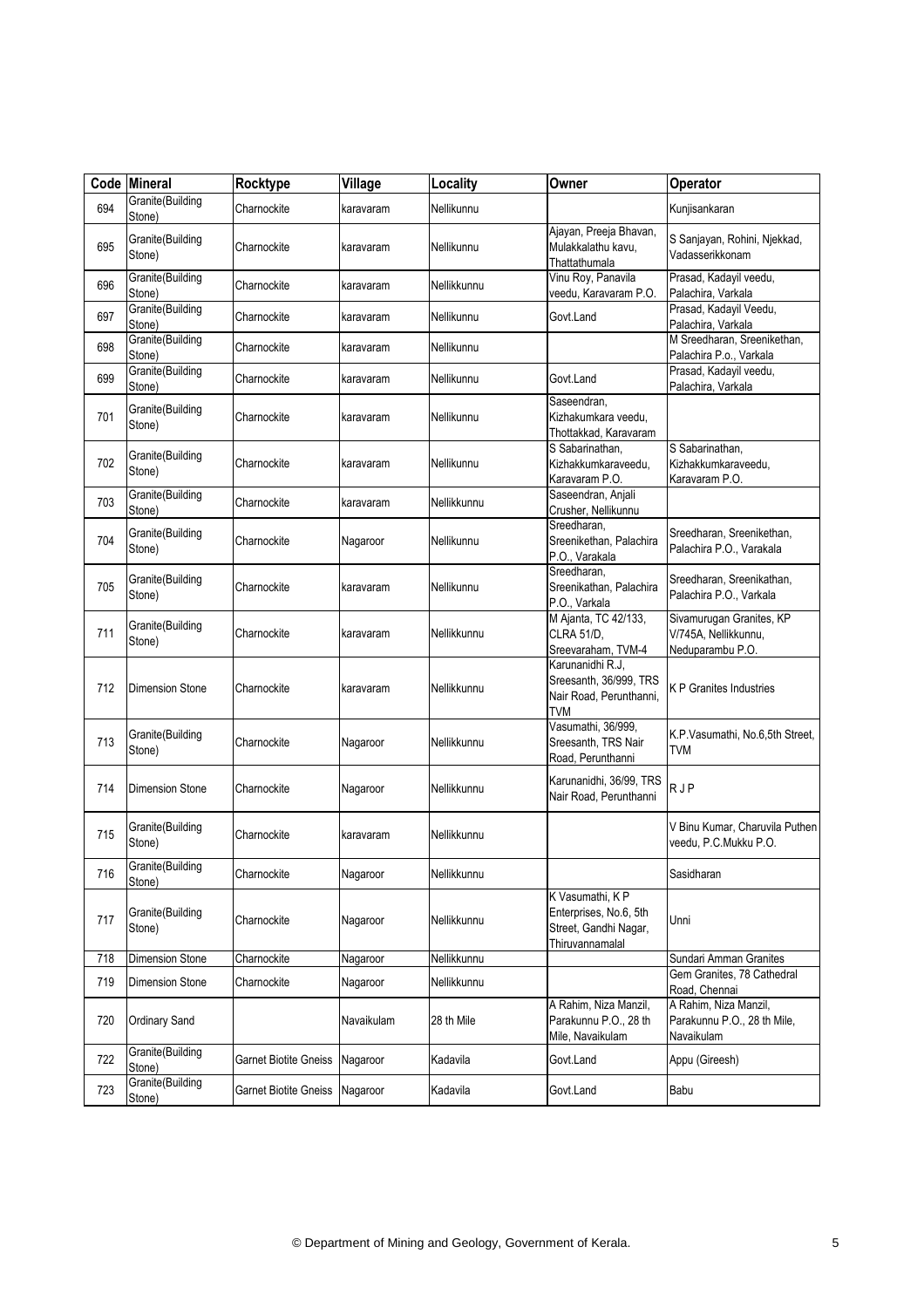|     | Code Mineral               | Rocktype                       | Village   | Locality    | Owner                                                                      | Operator                                                                |
|-----|----------------------------|--------------------------------|-----------|-------------|----------------------------------------------------------------------------|-------------------------------------------------------------------------|
| 724 | Granite(Building<br>Stone) | Garnet Biotite Gneiss          | Nagaroor  | Kadavila    | Govt.Land                                                                  | Chandramohanan/ Shibu                                                   |
| 725 | Granite(Building<br>Stone) | Garnet Biotite Gneiss          | Nagaroor  | Kadavila    | Govt.Land                                                                  | Sudha (Reji)                                                            |
| 726 | Granite(Building<br>Stone) | <b>Garnet Biotite Gneiss</b>   | Nagaroor  | Kadavila    | Govt.Land                                                                  | A M Crusher                                                             |
| 727 | Granite(Building<br>Stone) | Garnet Biotite Gneiss          | Nagaroor  | Kadavila    | Govt.Land                                                                  | Baby                                                                    |
| 728 | Granite(Building<br>Stone) | Garnet Biotite Gneiss          | Nagaroor  | Kadavila    | Govt.Land                                                                  | Sudheer                                                                 |
| 729 | Granite(Building<br>Stone) | Garnet Biotite Gneiss          | Nagaroor  | Kadavila    | Govt.Land                                                                  | Shajikumar                                                              |
| 730 | Granite(Building<br>Stone) | <b>Garnet Biotite Gneiss</b>   | Nagaroor  | Kadavila    | Govt.Land                                                                  | Ganapati Achari                                                         |
| 731 | Granite(Building<br>Stone) | Garnet Biotite Gneiss          | Nagaroor  | Kadavila    | Govt.Land                                                                  | Ramakrishnan                                                            |
| 732 | Granite(Building<br>Stone) | <b>Garnet Biotite Gneiss</b>   | Nagaroor  | Kadavila    | Govt.Land                                                                  | Prasannan                                                               |
| 733 | Granite(Building<br>Stone) | Garnet Biotite Gneiss          | Nagaroor  | Kadavila    | Govt.Land                                                                  | Babu/ Sundaran                                                          |
| 739 | Granite(Building<br>Stone) | Garnet Biotite Gneiss          | Nagaroor  | Ponguvila   | Govt.Land                                                                  | Asokar, Mathikkavu,<br>Thannikkonam                                     |
| 740 | Granite(Building<br>Stone) | Garnet Biotite Gneiss          | Nagaroor  | Ponguvila   | Govt.Land                                                                  | Arun Kumar, Kanjiramvila<br>veedu, Thannikonam,<br>Altharamoodu P.O.    |
| 741 | Granite(Building<br>Stone) | <b>Garnet Biotite Gneiss</b>   | Nagaroor  | Ponguvila   | Govt.Land                                                                  | Ramayyan, Sreeja Bhavan,<br>Nagaroor                                    |
| 742 | Granite(Building<br>Stone) | Garnet Biotite Gneiss          | Nagaroor  | Ponguvila   | Govt.Land                                                                  | Binni Kumar, Nedumparambu                                               |
| 706 | Granite(Building<br>Stone) | Charnockite                    | karavaram | Nellikkunnu | Govt.Land                                                                  | Sreedharan, Sreenikathan,<br>Palachira                                  |
| 707 | Granite(Building<br>Stone) | Charnockite                    | karavaram | Nellikkunnu | Govt.Land                                                                  | Sreekanth, Sreenikathan,<br>Palachira                                   |
| 708 | Granite(Building<br>Stone) | Charnockite                    | karavaram | Nellikkunnu | Govt.Land                                                                  | Premanad, Kunju veedu,<br>Nemom P.O., Vellayanad                        |
| 709 | Granite(Building<br>Stone) | Charnockite                    | karavaram | Nellikkunnu | Govt.Land                                                                  | Saseendran                                                              |
| 710 | Granite(Building<br>Stone) | Charnockite                    | karavaram | Nellikkunnu | Govt.Land                                                                  | Saseendran, Anjali Crusher,<br>Nellikkunnu                              |
| 734 | Granite(Building<br>Stone) | <b>Garnet Biotite Gneiss</b>   | Nagaroor  | Kadavila    | Govt.Land                                                                  | Sasi                                                                    |
| 735 | Granite(Building<br>Stone) | <b>Garnet Biotite Gneiss</b>   | Nagaroor  | Kadavila    | Govt.Land                                                                  | Anilkumar                                                               |
| 736 | Granite(Building<br>Stone) | Garnet Biotite Gneiss Nagaroor |           | Kadavila    | Govt.Land                                                                  | Sasi                                                                    |
| 737 | Granite(Building<br>Stone) | <b>Garnet Biotite Gneiss</b>   | Nagaroor  | Ponguvila   | Govt.Land                                                                  | Devadas, Thekkukadu                                                     |
| 738 | Granite(Building<br>Stone) | Garnet Biotite Gneiss          | Nagaroor  | Ponguvila   | Govt.Land                                                                  | Pushpan, Kadavila                                                       |
| 744 | Granite(Building<br>Stone) | Garnet Biotite Gneiss          | karavaram | Ponguvila   |                                                                            | Saleem                                                                  |
| 745 | Granite(Building<br>Stone) | <b>Garnet Biotite Gneiss</b>   | Nagaroor  | Ponguvila   |                                                                            |                                                                         |
| 746 | Granite(Building<br>Stone) | Garnet Biotite Gneiss          | Nagaroor  | Pulluvila   |                                                                            | Vijayan, Pulluvilakkavu                                                 |
| 747 | Granite(Building<br>Stone) | Garnet Biotite Gneiss          | Nagaroor  | Mathikkavu  | Sunil Kumar,<br>Valiyapurakkal Veedu,<br>Irathi, Nedumparambu,<br>Alamkode | Sunil Kumar, Valiyapurakkal<br>Veedu, Irathi, Nedumparambu,<br>Alamkode |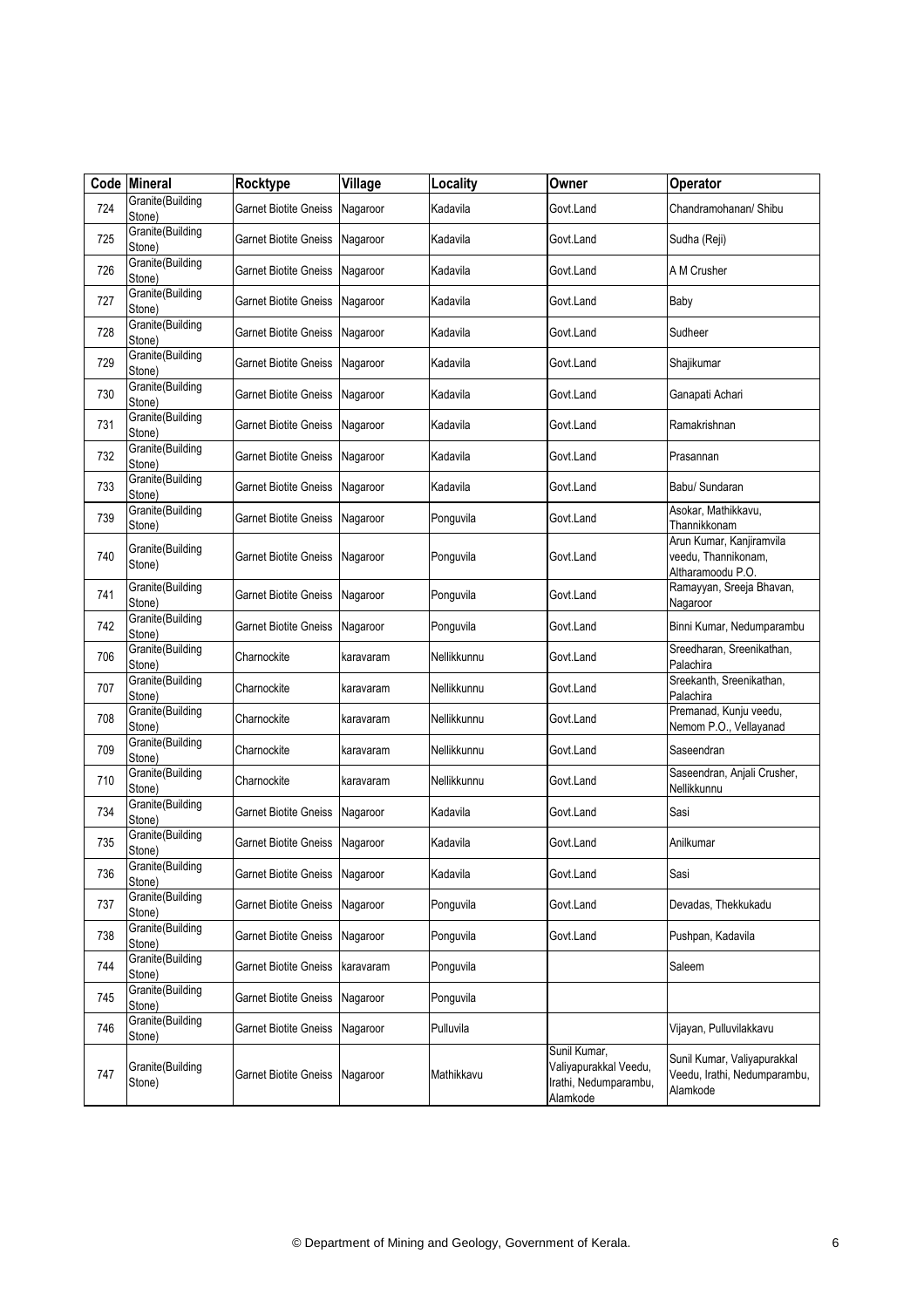|     | Code Mineral               | Rocktype                     | Village        | Locality        | Owner                                                         | Operator                                                               |
|-----|----------------------------|------------------------------|----------------|-----------------|---------------------------------------------------------------|------------------------------------------------------------------------|
| 748 | Granite(Building<br>Stone) | Garnet Biotite Gneiss        | Nagaroor       | Sabarimala      | Ambili                                                        |                                                                        |
| 753 | Granite(Building<br>Stone) | Grey<br>Granite(charnockite) | karavaram      | Mayiladumpara   | Kamalolbhavan Pillai,<br>Sandhiyarag,<br>Nedumparambu         |                                                                        |
| 754 | Granite(Building<br>Stone) | Garnet Biotite Gneiss        | karavaram      | Mayiladumpara   | Chandrasekharan, C S<br>Bhavan, Annappara,<br>Kadakkad        |                                                                        |
| 755 | Granite(Building<br>Stone) | Garnet Biotite Gneiss        | Ilamba         | Ezhavankonam    | Sasidharakurup,<br>Panavila veedu, Ilamba<br>P.O., Attingal   | Sasidharakurup, Panavila<br>veedu, Ilamba P.O., Attingal               |
| 756 | Granite(Building<br>Stone) | Garnet Biotite Gneiss        | Ilamba         | Ezhavarkonam    | Sasidharankurup,<br>Panavila veedu, Ilamba,<br>Attingal       | Sasidharankurup, Panavila<br>veedu, Ilamba, Attingal                   |
| 762 | Granite(Building<br>Stone) | Garnet Biotite Gneiss        | Ilamba         | Parayadi        | Govt.Land                                                     | G Prasad, Kripa Nivas,<br>Poykamukku                                   |
| 763 | Granite(Building<br>Stone) | Garnet Biotite Gneiss        | <b>Ilamba</b>  | Parayadi        | Govt.Land                                                     | S Prabhath, Paruthinampoyka,<br>Ayilam P.O.                            |
| 764 | Granite(Building<br>Stone) | Garnet Biotite Gneiss        | Ilamba         | Parayadi        | Govt.Land                                                     | A Dasan, Banglavuvila veedu,<br>Venjaramoodu                           |
| 765 | Granite(Building<br>Stone) | Garnet Biotite Gneiss        | Ilamba         | Parayadi        | Govt.Land                                                     | K Viswambharan, Laksham<br>veedu Colony, Parameswaram,<br>Venjaramoodu |
| 770 | Granite(Building<br>Stone) | Garnet Biotite Gneiss        | Ilamba         | Parayadi        | Govt.Land                                                     | Sunitha, Vadakkevila veedu,<br>Poolanthara, Koliyakkode                |
| 771 | Granite(Building<br>Stone) | Garnet Biotite Gneiss        | Ilamba         | Parayadi        | Govt.Land                                                     | Sathyan, Leena Bhavan,<br>Poykamukku P.O.                              |
| 772 | Granite(Building<br>Stone) | Garnet Biotite Gneiss        | <b>Ilamba</b>  | Parayadi        | Govt.Land                                                     | Varghese, Kadayil veedu,<br>Parayadi, Poikamukku P.O.                  |
| 773 | Granite(Building<br>Stone) | Garnet Biotite Gneiss        | Ilamba         | Parayadi        | Govt.Land                                                     | Indira Vijayan, Poikamukku P.O.                                        |
| 779 | Granite(Building<br>Stone) | Garnet Biotite Gneiss        | Ilamba         | Poikamukku      | Govt.Land                                                     | Wilson, Poikamukku P.O.                                                |
| 780 | Granite(Building<br>Stone) | Garnet Biotite Gneiss        | Ilamba         | Poikamukku      | Govt.Land                                                     | Sasi, Injakat Puthen Veedu,<br>Parameswaram                            |
| 781 | Granite(Building<br>Stone) | Garnet Biotite Gneiss        | Ilamba         | Poikamukku      |                                                               | Muraleedharan                                                          |
| 782 | Granite(Building<br>Stone) | Garnet Biotite Gneiss        | llamba         | Parayadi        | C Divakaran, Road Vila<br>Veedu, Kadakkuzhi,<br>Venjarammoodu |                                                                        |
| 783 | Granite(Building<br>Stone) | <b>Garnet Biotite Gneiss</b> | Ilamba         | Poikamukku      | Govt.Land                                                     | Asokan                                                                 |
| 784 | Granite(Building<br>Stone) | Garnet Biotite Gneiss        | <b>Illamba</b> | Poikamukku      | Govt.Land                                                     | Renjith, Charuvila Veedu,<br>Ayilam                                    |
| 785 | Granite(Building<br>Stone) | Garnet Biotite Gneiss        | Ilamba         | Poikamukku      | Govt.Land                                                     | Sajan, Vadakkevila Puthan<br>veedu, Poikamukku                         |
| 786 | Granite(Building<br>Stone) | Charnockite                  | Pallikkal      | Kattuputhusseri | M K Sainudheen, Saina<br>Manzil, Pallikkal P.O,<br>Kilimanoor | M K Sainudheen, Saina Manzil,<br>Pallikkal P.O, Kilimanoor             |
| 787 | Granite(Building<br>Stone) | Charnockite                  | Pallikkal      | Kattuputhusseri | Shukkoor, Mylattukonam,<br>Pallikkal                          | Shukkoor, Mylattukonam,<br>Pallikkal                                   |
| 749 | Granite(Building<br>Stone) | <b>Garnet Biotite Gneiss</b> | Nagaroor       | Sabarimala      | Ambili                                                        |                                                                        |
| 750 | Granite(Building<br>Stone) | <b>Garnet Biotite Gneiss</b> | Nagaroor       | Sabarimala      | Suresh Babu, Varkala                                          | Suresh Babu, Varkala                                                   |
| 751 | Granite(Building<br>Stone) | Garnet Biotite Gneiss        | karavaram      | Mayiladumpara   | Devadas, Karinjara<br>Puthen Veedu,<br>Mulakkalathukavu       | Devadas, Karinjara Puthen<br>Veedu, Mulakkalathukavu                   |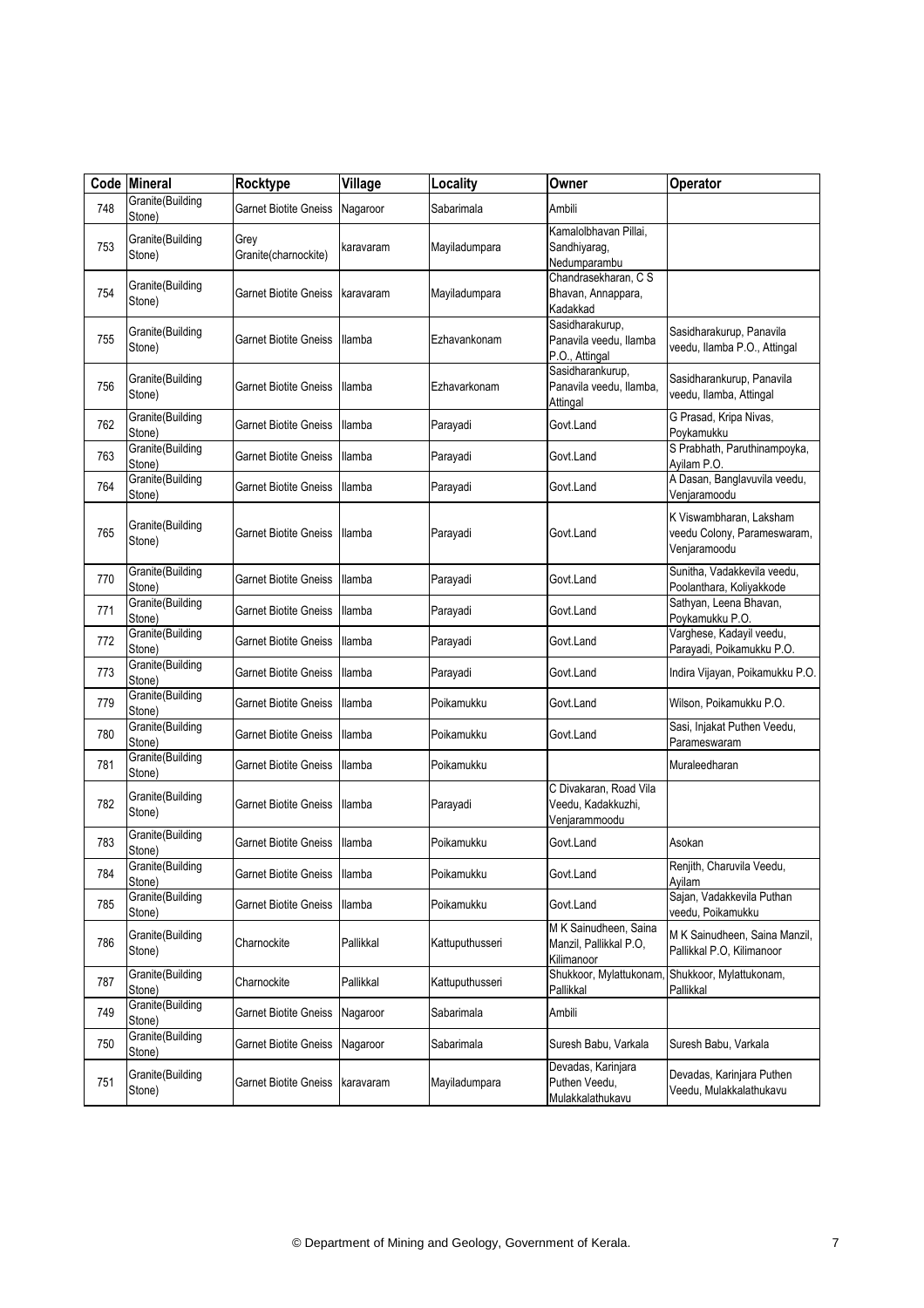|     | Code Mineral               | Rocktype                     | Village       | Locality        | Owner                                                              | Operator                                                                        |
|-----|----------------------------|------------------------------|---------------|-----------------|--------------------------------------------------------------------|---------------------------------------------------------------------------------|
| 752 | Granite(Building<br>Stone) | Garnet Biotite Gneiss        | Nagaroor      | Mayiladumpara   | Govt.Land                                                          | Jayachandrababu, Babu                                                           |
| 757 | Granite(Building<br>Stone) | Garnet Biotite Gneiss        | llamba        | Kattadipoyka    | Govt.Land                                                          | Saraswathi                                                                      |
| 758 | Granite(Building<br>Stone) | Garnet Biotite Gneiss        | Ilamba        | Kattadipoyka    | Govt.Land                                                          | Asokan                                                                          |
| 759 | Granite(Building<br>Stone) | Garnet Biotite Gneiss        | Ilamba        | Parayadi        | Govt.Land                                                          | G Babu, Achu Nivas,<br>Poykamukku P.O.                                          |
| 760 | Granite(Building<br>Stone) | Garnet Biotite Gneiss        | <b>Ilamba</b> | Parayadi        | Govt.Land                                                          | J Babu, K J Nivas, Ayilam P.O.                                                  |
| 761 | Granite(Building<br>Stone) | Garnet Biotite Gneiss        | <b>Ilamba</b> | Parayadi        | Govt.Land                                                          | C Ravi, C K Nivas,<br>Valiyakattakkal                                           |
| 766 | Granite(Building<br>Stone) | Garnet Biotite Gneiss        | llamba        | Parayadi        | Govt.Land                                                          | Sujathan, Bijulal Bhavan,<br>Venjaramoodu P.o.                                  |
| 767 | Granite(Building<br>Stone) | Garnet Biotite Gneiss        | Ilamba        | Parayadi        | Govt.Land                                                          | K Kochunarayanan,<br>Ganapathiyamkadu,<br>Valiyakattakkal, Venjaramoodu<br>P.O. |
| 768 | Granite(Building<br>Stone) | Garnet Biotite Gneiss        | <b>Ilamba</b> | Parayadi        | Govt.Land                                                          | Asokan, Charuvila veedu,<br>Ayilam P.O.                                         |
| 769 | Granite(Building<br>Stone) | <b>Garnet Biotite Gneiss</b> | llamba        | Parayadi        | Govt.Land                                                          | K S Omana, Varuvila veedu,<br>Poikamukku P.O.                                   |
| 774 | Granite(Building<br>Stone) | Garnet Biotite Gneiss        | <b>Ilamba</b> | Parayadi        | Govt.Land                                                          | Thankamaniyan, Kattayikkonam                                                    |
| 775 | Granite(Building<br>Stone) | <b>Garnet Biotite Gneiss</b> | Ilamba        | Parayadi        | Govt.Land                                                          | Shylaja, Parayadi                                                               |
| 776 | Granite(Building<br>Stone) | Garnet Biotite Gneiss        | <b>Ilamba</b> | Poikamukku      | Govt.Land                                                          | Raju                                                                            |
| 777 | Granite(Building<br>Stone) | Garnet Biotite Gneiss        | Ilamba        | Poikamukku      |                                                                    | Kochumaniyan,<br>Thellikkottukonath, Poikamukku                                 |
| 778 | Granite(Building<br>Stone) | Garnet Biotite Gneiss        | llamba        | Poikamukku      | Govt.Land                                                          | Subhash, Venjaramoodu                                                           |
| 788 | Granite(Building<br>Stone) | Charnockite                  | Pallikkal     | Kattuputhusseri | Govt.Land                                                          | M.K.Sainudheen, Saina Manzil,<br>Pallikkal P.O., Kilimanoor                     |
| 789 | Granite(Building<br>Stone) | Charnockite                  | Pallikkal     | Kattuputhusseri | Govt.Land                                                          | Shukkoor, Mylottukonam,<br>Pallikkal                                            |
| 791 | Granite(Building<br>Stone) | Charnockite                  | Pallikkal     | Kattuputhusseri | Govt.Land                                                          | lqbal                                                                           |
| 792 | Granite(Building<br>Stone) | Charnockite                  | Pallikkal     | Kattuputhusseri | Govt.Land                                                          | Shajahan                                                                        |
| 793 | Granite(Building<br>Stone) | Charnockite                  | Pallikkal     | Kattuputhusseri |                                                                    | Nazar, Indachal                                                                 |
| 800 | Granite(Building<br>Stone) | Charnockite                  | Pallikkal     | Kalathippacha   | Abdul Rasheed,<br>Rasheed, Rasheed<br>Manzil, Pattathanam          | Abdul Rasheed, Rasheed,<br>Rasheed Manzil, Pattathanam                          |
| 801 | Granite(Building<br>Stone) | Charnockite                  | Pallikkal     | Kalathippacha   | Govt.Land                                                          | Abdul Rasheed, Rasheed<br>Manzil, Pattathanam                                   |
| 802 | Granite(Building<br>Stone) | Charnockite                  | Pallikkal     | Kalathipacha    | Murari, Amal Nivas,<br>Thazha Chathannur,<br>Kollam                | Murari, Amal Nivas, Thazha<br>Chathannur, Kollam                                |
| 803 | Granite(Building<br>Stone) | Charnockite                  | Pallikkal     | Kalathippacha   | TK Sanathanan Pillai,<br>Thankam Nivas,<br>Chirakkara P.O., Kollam | TK Sanathanan Pillai, Thankam<br>Nivas, Chirakkara P.O., Kollam                 |
| 809 | Granite(Building<br>Stone) | Charnockite                  | Pallikkal     | Kalathippacha   | Govt.Land                                                          | Thulaseedharan                                                                  |
| 810 | Granite(Building<br>Stone) | Charnockite                  | Pallikkal     | Kalathippacha   | Govt.Land                                                          | Mohanan                                                                         |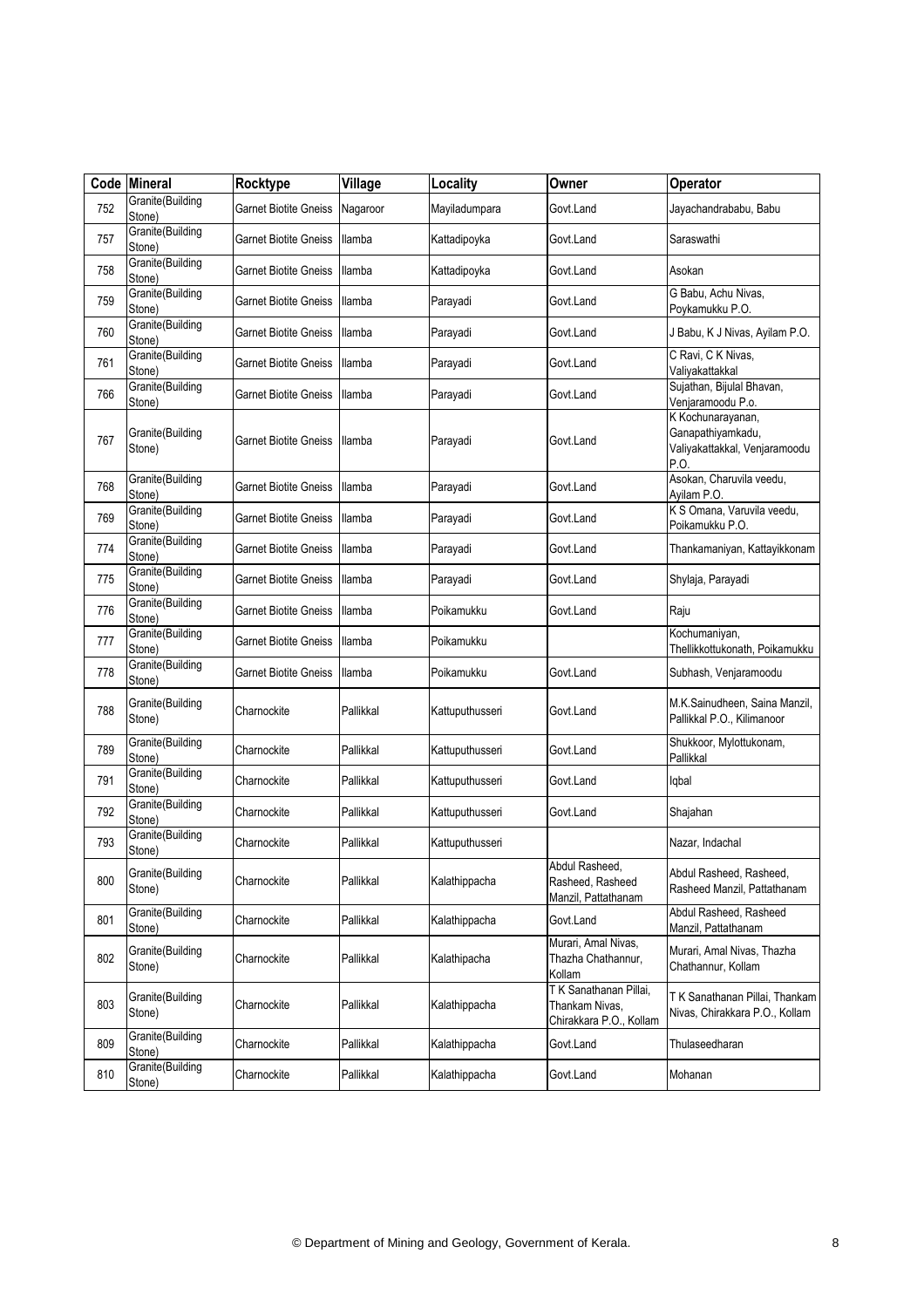| Code | <b>Mineral</b>             | Rocktype              | Village   | Locality        | Owner                              | Operator                                                                       |
|------|----------------------------|-----------------------|-----------|-----------------|------------------------------------|--------------------------------------------------------------------------------|
| 811  | Granite(Building<br>Stone) | Charnockite           | Pallikkal | Kalathippacha   | Govt.Land                          | P Mohanan                                                                      |
| 812  | Granite(Building<br>Stone) | Charnockite           | Pallikkal | Kalathippacha   | Govt.Land                          | Thulasi                                                                        |
| 813  | Granite(Building<br>Stone) | Charnockite           | Pallikkal | Kalathippacha   | Govt.Land                          | Jayakumar                                                                      |
| 819  | Granite(Building<br>Stone) | Charnockite           | Pallikkal | Kalathippacha   | Govt.Land                          | Anil Kumar, Kalathippacha                                                      |
| 820  | Granite(Building<br>Stone) | Charnockite           | Pallikkal | Kalathippacha   | Govt.Land                          | Kochumani, Punnavila veedu,<br>Karamode                                        |
| 821  | Granite(Building<br>Stone) | Charnockite           | Pallikkal | Kalathippacha   | Govt.Land                          | Saseendran, Monacch                                                            |
| 822  | Granite(Building<br>Stone) | Charnockite           | Pallikkal | Kulakudi        | Govt.Land                          | Saseendran / Sajeev, Monarch,<br>Road vila house, Ottumala,<br>Kattadi, Kollam |
| 823  | Granite(Building<br>Stone) | Charnockite           | Pallikkal | Kulakudi        | Saseendran, Monarch                | Saseendran, Monarch                                                            |
| 795  | Granite(Building<br>Stone) | Garnet Biotite Gneiss | Pallikkal | Kattuputhusseri | Kunjiraman                         | Kunjiraman                                                                     |
| 796  | Granite(Building<br>Stone) | Charnockite           | Pallikkal | Kattuputhusseri | Govt.Land                          | Nazar                                                                          |
| 797  | Granite(Building<br>Stone) | Charnockite           | Pallikkal | Kattuputhusseri |                                    | Omana                                                                          |
| 798  | Granite(Building<br>Stone) | Charnockite           | Pallikkal | Kattuputhussei  |                                    | Hayruneesa                                                                     |
| 799  | Granite(Building<br>Stone) | Charnockite           | Pallikkal | Kalathippacha   | J Narayanan, Upasana,<br>Pallikkal | J Narayanan, Upasana, Pallikkal                                                |
| 804  | Granite(Building<br>Stone) | Charnockite           | Pallikkal | Kalathippacha   | Govt.Land                          | T.K Santhanan Pillai, Thankam<br>Nivas, Chirakka P.O., Kollam                  |
| 805  | Granite(Building<br>Stone) | Charnockite           | Pallikkal | Kalathippacha   | Govt.Land                          | Sasi                                                                           |
| 806  | Granite(Building<br>Stone) | Charnockite           | Pallikkal | Kalathippacha   | Govt.Land                          | Rajan                                                                          |
| 807  | Granite(Building<br>Stone) | Charnockite           | Pallikkal | Kalathippacha   | Govt.Land                          | Biju                                                                           |
| 808  | Granite(Building<br>Stone) | Charnockite           | Pallikkal | Kalathippacha   | Govt,Land                          | Unnikrishnan pillai                                                            |
| 814  | Granite(Building<br>Stone) | Charnockite           | Pallikkal | Kalathippacha   | Govt.Land                          | Sanathanan, Aduthala                                                           |
| 815  | Granite(Building<br>Stone) | Charnockite           | Pallikkal | Kalathippacha   | Govt.Land                          | Bhaskaran, Kalathippacha                                                       |
| 816  | Granite(Building<br>Stone) | Charnockite           | Pallikkal | Kalathippacha   | Govt.Land                          | Karunakaran, Kalathippacha,<br>Velamannoor                                     |
| 817  | Granite(Building<br>Stone) | Charnockite           | Pallikkal | Kalathippacha   | Govt.Land                          | Unnikrishna Pilla,<br>Kalathippacha, Velamannoor                               |
| 818  | Granite(Building<br>Stone) | Charnockite           | Pallikkal | Kalathippacha   | Govt.Land                          | Gopalakrishna Pilla,<br>Mohanavilasam                                          |
| 824  | Granite(Building<br>Stone) | Charnockite           | Pallikkal | Kalathippacha   |                                    | Ganesan, Kulakudi                                                              |
| 825  | Granite(Building<br>Stone) | Charnockite           | Pallikkal | Erattil         | Govt.Land                          | Pushpangadan, Praveen<br>Vilasam, Kulakudi                                     |
| 826  | Granite(Building<br>Stone) | Charnockite           | Pallikkal | Vallabhankunnu  | Govt.Land                          | Manikandan                                                                     |
| 827  | Granite(Building<br>Stone) | Charnockite           | Pallikkal | Vallabhankunnu  | Govt.Land                          | Jolly (Jayakumar), Janardhana<br>Vilasam, Velavoor Konam,<br>Kalluvarthukkal   |
| 828  | Granite(Building<br>Stone) | Charnockite           | Pallikkal | Vallabhankunnu  | Govt.Land                          | Manikandan                                                                     |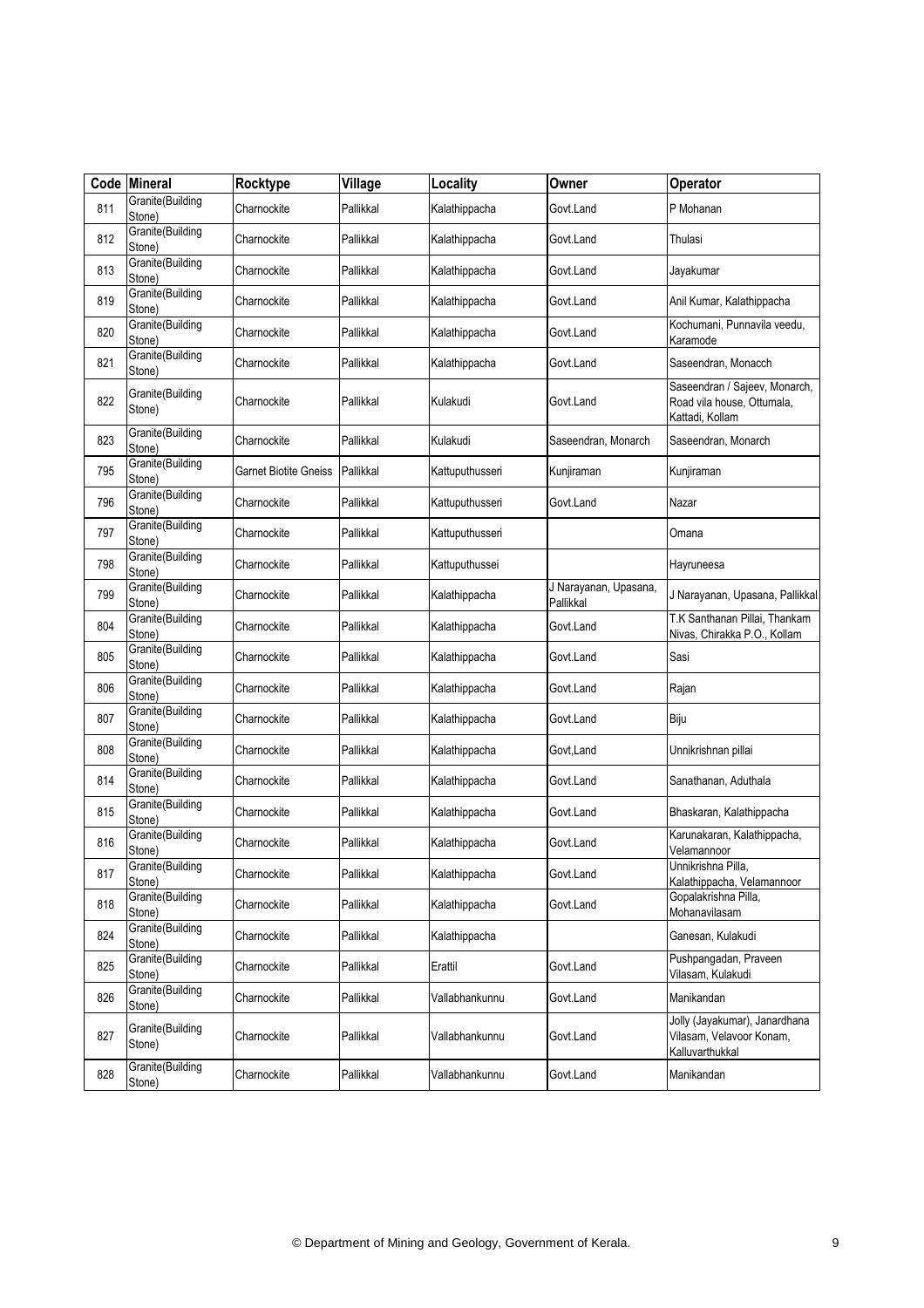| Code | Mineral                    | Rocktype                            | Village       | Locality                | Owner                                                     | Operator                                                                            |
|------|----------------------------|-------------------------------------|---------------|-------------------------|-----------------------------------------------------------|-------------------------------------------------------------------------------------|
| 839  | Granite(Building<br>Stone) | Charnockite                         | Pulimath      | Karuvalliyad            |                                                           | Mohandas, K N B Bricks                                                              |
| 840  | Brick/Tile clay            |                                     | Pulimath      | Karuvalliyad            |                                                           | Gopalan                                                                             |
| 841  | Brick/Tile clay            |                                     | Pulimath      | Karuvalliyad            |                                                           | Mani, SKV                                                                           |
| 842  | Brick/Tile clay            | Charnockite                         | Pulimath      | Karuvalliyad            |                                                           | Kunjumon, SKV                                                                       |
| 843  | Brick/Tile clay            |                                     | Pulimath      | Karuvalliyad            |                                                           | Rajan, CRN                                                                          |
| 844  | Brick/Tile clay            | Charnockite                         | Pulimath      | Karuvalliyad            |                                                           | Appu Pillai, N K P                                                                  |
| 845  | Brick/Tile clay            |                                     | Pulimath      | Karuvalliyad            |                                                           | Unni, SKN                                                                           |
| 846  | Brick/Tile clay            |                                     | Pulimath      | Karuvalliyad            |                                                           | Vijayan, NKP                                                                        |
| 847  | Ordinary Sand              |                                     | Chirayinkeezh | Pulimoottikadavu        |                                                           | Surendran                                                                           |
| 829  | Granite(Building<br>Stone) | Charnockite                         | Pallikkal     | Vallabhankunnu          | Govt.Land                                                 | Thajudheen, Moothala                                                                |
| 830  | Granite(Building<br>Stone) | Charnockite                         | Pallikkal     | Velamannoor             | Abdul Salam                                               | Abdul Salam, Kaikkare                                                               |
| 831  | Granite(Building<br>Stone) | Charnockite                         | Pallikkal     | Velamannoor             |                                                           |                                                                                     |
| 832  | Granite(Building<br>Stone) | Charnockite                         | Pallikkal     | Velamannoor             | Govt.Land                                                 | Abdul Salam, Kaikkara<br>Constructions                                              |
|      |                            |                                     |               | <b>Nedumangad Taluk</b> |                                                           |                                                                                     |
| 292  | Granite(Building<br>Stone) | Garnet Biotite Gneiss               | Perumkulam    | Kattakkode              | Ramachandran,<br>Kattakkode                               |                                                                                     |
| 293  | Granite(Building<br>Stone) | Garnet Biotite Gneiss               | Kulathumell   | Kaduvakkuzhi            | Yesudas, Matha Bhavan,<br>Kattakkode                      | Stenslavos, Geetha Bhavan,<br>Malappanamkode, Vilappilsala<br>P.O.                  |
| 294  | Granite(Building<br>Stone) | Charnockite                         | Kulathumell   | Kariyamhode             | Reghuvaran, Kattakkode                                    |                                                                                     |
| 295  | Granite(Building<br>Stone) | Garnet Biotite Gneiss               | Kulathumell   | Kariyamkode             | Selestian                                                 | Babu, Punnavilakathu puthen<br>veedu, Mini Nagar, Kattakkada<br>P.O.                |
| 296  | Granite(Building<br>Stone) | Garnet Biotite Gneiss               | Perumkulam    | Kariyamkode             | G Soman, Sukanya<br>Bhavan, Kariyottukonam,<br>Kattakkode |                                                                                     |
| 297  | Granite(Building<br>Stone) | Garnet Biotite Gneiss               | Mannoorkave   | Kalampara               | Govt.Land                                                 | Ansalam, Ajeesh Bhavan,<br>Kuttichal                                                |
| 298  | Granite(Building<br>Stone) | Garnet Biotite Gneiss               | Mannoorkave   | Kalampara               | Govt.Land                                                 | Secretory Panniode Soceity                                                          |
| 299  | Granite(Building<br>Stone) | <b>Garnet Biotite Gneiss</b>        | Mannoorkave   | Kalampara               | Govt. Land                                                | K R Wilson, Kunnil Bethel<br>veedu, Panniode P.O.,<br>Veerankavu                    |
| 300  | Granite(Building<br>Stone) | Garnet Biotite Gneiss               | Mannoorkave   | Kalampara               | Govt.Land                                                 | Thomas/ Abobackar                                                                   |
| 301  | Granite(Building<br>Stone) | Garnet Biotite Gneiss   Mannoorkave |               | Kalanpara               | Govt.Land                                                 | Girija                                                                              |
| 302  | Granite(Building<br>Stone) | Garnet Biotite Gneiss               | Mannoorkave   | Kalanpara               | Govt.Land                                                 | Ajayan                                                                              |
| 303  | Granite(Building<br>Stone) | <b>Garnet Biotite Gneiss</b>        | Mannoorkave   | Kalanpara               | Govt.Land                                                 | Mohanan                                                                             |
| 304  | Granite(Building<br>Stone) | <b>Garnet Biotite Gneiss</b>        | Veeranakave   | Edackode                |                                                           | Bernadas, Arun Bhavan,<br>Thressiamma, Panniyode Thannichamkuzhi, Panniyode<br>P.O. |
| 311  | Granite(Building<br>Stone) | <b>Garnet Biotite Gneiss</b>        | Aruvikara     | Erayamkode              | Aby Mathew, Panachal<br>(H), West Othara, Kuttoor<br>P.O. |                                                                                     |
| 312  | Granite(Building<br>Stone) | Garnet Biotite Gneiss               | Vellanad      | Kuthirakulam            | Aby Mathew, panachel<br>(H), west Othara, Kuttoor<br>P.O. |                                                                                     |
| 314  | Granite(Building<br>Stone) | Garnet Biotite Gneiss               | Vellanad      | Cheppodu                |                                                           | Somasekharan Nair, Vellanad                                                         |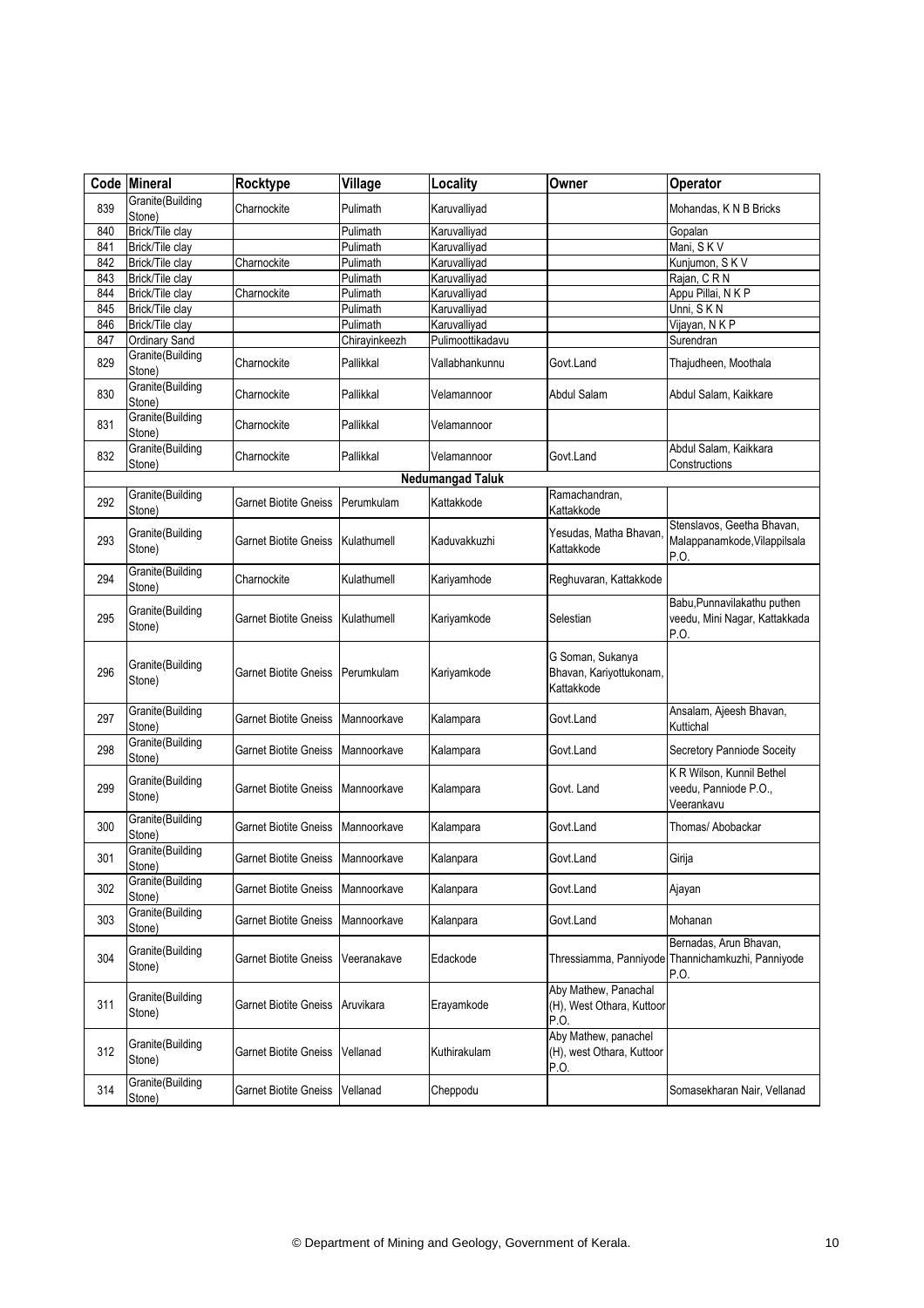|     | Code Mineral               | Rocktype                     | Village      | Locality        | Owner                                                                             | Operator                                                               |
|-----|----------------------------|------------------------------|--------------|-----------------|-----------------------------------------------------------------------------------|------------------------------------------------------------------------|
| 316 | Granite(Building<br>Stone) | Garnet Biotite Gneiss        | Aruvikara    | Cheriyakonni    | Vind Lal, s/o K K<br>Narayanan, Lalas,<br>Thattamala                              |                                                                        |
| 317 | Granite(Building<br>Stone) | Garnet Biotite Gneiss        | Aruvikara    | Cheriyakonni    | Vinod Lal, S/o K K<br>Narayanan, Lalas,<br>Thattamala                             |                                                                        |
| 318 | Granite(Building<br>Stone) | Charnockite                  | Aruvikara    | Cheriyakonni    | Govt. Land                                                                        | Vinod Lal, S/o K K Narayanan,<br>Lalas, Thattamala                     |
| 319 | Granite(Building<br>Stone) | Charnockite                  | Aruvikara    | Cheriiyakonni   | Vinod Lal, S/o K K<br>Narayanan, Lalas,<br>Thattamala                             |                                                                        |
| 321 | Granite(Building<br>Stone) | <b>Garnet Biotite Gneiss</b> | Aruvikara    | Cheriyakonni    | V Somasekharan Nair.<br>Naduthala veedu,<br>Manikandaeswaram                      |                                                                        |
| 322 | Granite(Building<br>Stone) | Charnockite                  | Aruvikara    | Cheriyakonni    | V Somasekharan Nair,<br>Naduthala,<br>Manikandeswaram                             |                                                                        |
| 323 | Granite(Building<br>Stone) | Garnet Biotite Gneiss        | Aruvikara    | Nelliyampara    | S Ramachandran Nair,<br>Lekshmi Bhavan, Mylam,<br>Cheriyakonni                    | S Ramachandran Nair, Lekshmi<br>Bhavan, Mylam, Cheriyakonni            |
| 324 | Granite(Building<br>Stone) | Garnet Biotite Gneiss        | Vellanad     | Chembuparambu   | V Somasekharan,<br>Naduthala,<br>Manikantaswaram                                  | Baburaj, Chembuparambu,<br>Thekkumkara, Puthenveedu                    |
| 325 | Granite(Building<br>Stone) | Garnet Biotite Gneiss        | Aruvikara    | Nelliyampara    | Govt. Land                                                                        | Ramachandran, Lekshmi<br>Bhavan, Ph.888373                             |
| 326 | Granite(Building<br>Stone) | Garnet Biotite Gneiss        | Aruvikara    | Azhikode        | Govt.Land                                                                         | E K Jose, Elivin moottil,<br>Aruvikkara P.O, Manamoola                 |
| 327 | Granite(Building<br>Stone) | Garnet Biotite Gneiss        | Aruvikara    | Azhilode        | Govt.Land                                                                         | E K Jose, Elavinmoottil,<br>Aruvikkara P.O., Erumba,<br>Nanamala       |
| 328 | Brick/Tile clay            |                              | Aruvikara    | Azhikode        | Sulaiman, Alamootil<br>veedu, Azhikode P.O.,<br>Nedumangad                        | A.S.Hollow Bricks, Valavattom,<br>Azhikode                             |
| 331 | Granite(Building<br>Stone) | Charnockite                  | Aruvikara    | Cheriyakonni    | Baby, W/o Rajayyan,<br>Paravilakam veedu.<br>Elikkode, Erayakode,<br>Cheriyakonni |                                                                        |
| 332 | Granite(Building<br>Stone) | Charnockite                  | Uzhamalakkal | Uzhamalakkal    | Govt.Land                                                                         | V Ramachendran, Karnad,<br>Cheruthalakkal Puthenveedu                  |
| 333 | Granite(Building<br>Stone) | Charnockite                  | Uzhamalakkal | Chakrapanipuram |                                                                                   | Sanal Kumar (Saju),<br>Girigokulam, Chakrapanipuram,<br>Puthukulangara |
| 336 | Ordinary Clay              |                              | Uzhamalakkal | Kuryathi        | Venu, Near Devi Crusher                                                           |                                                                        |
| 337 | Granite(Building<br>Stone) | Garnet Biotite Gneiss        | Uzhamalakkal | Vaniyampara     |                                                                                   | Aji, Peroorkada                                                        |
| 338 | Granite(Building<br>Stone) | <b>Garnet Biotite Gneiss</b> | Uzhamalakkal | Vaniyampara     | Elakkode Sakthi                                                                   | Maniyan Panakkode                                                      |
| 339 | Granite(Building<br>Stone) | Garnet Biotite Gneiss        | Uzhamalakkal | Vaniyampara     | Elakkode Sakthi                                                                   | Maniyan                                                                |
| 340 | Granite(Building<br>Stone) | <b>Garnet Biotite Gneiss</b> | Uzhamalakkal | Kavumburam      | Kizhakkaru (Vikkan<br>Ramu), 16 th Kallu                                          | Kizhakkaru (Vikkan Ramu), 16<br>th Kallu                               |
| 341 | Granite(Building<br>Stone) | <b>Garnet Biotite Gneiss</b> | Uzhamalakkal | Nedivenkode     |                                                                                   | Bhuvanan, Near Kanjirampara,<br>Ayiravalli temple                      |
| 342 | <b>Ordinary Sand</b>       |                              | Uzhamalakkal | Kanjirampara    |                                                                                   | Stephen, Parenthikuzhi                                                 |
| 343 | Granite(Building<br>Stone) | Garnet Biotite Gneiss        | Nedumangad   | Kusarkode       |                                                                                   | Madhavan Nair, Karthika,<br>Thannimoodu, Irinjeyan                     |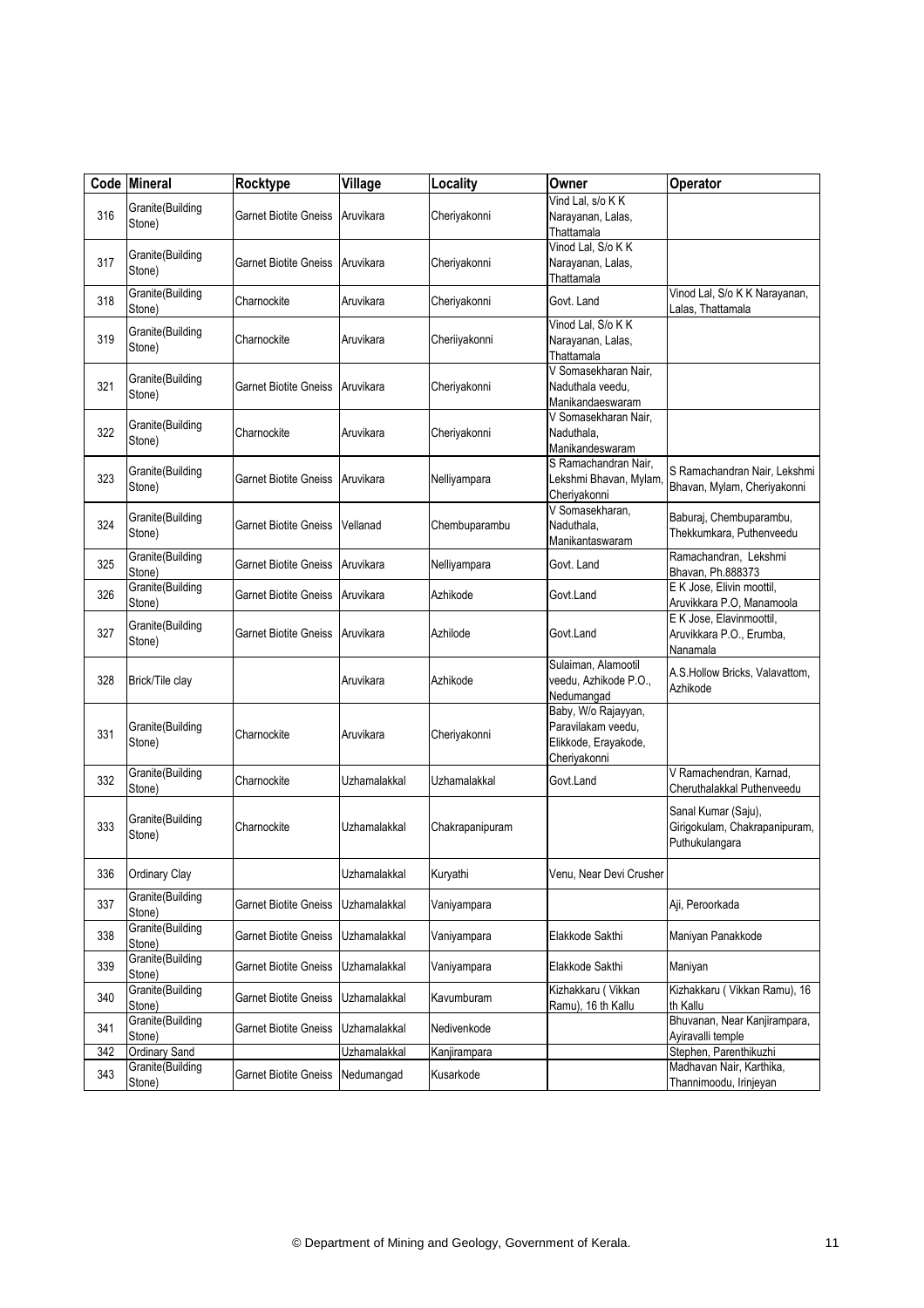|     | Code Mineral               | Rocktype                     | Village    | Locality       | Owner                                             | Operator                                                                    |
|-----|----------------------------|------------------------------|------------|----------------|---------------------------------------------------|-----------------------------------------------------------------------------|
| 344 | Granite(Building<br>Stone) | Garnet Biotite Gneiss        | Anad       | Thannimoodu    |                                                   | L Sasi, SM<br>Bhavan, Thannimoodu, Irinjayam<br>P.O.                        |
| 345 | Granite(Building<br>Stone) | Garnet Biotite Gneiss        | Anad       | Thannimoodu    |                                                   | S Jayaraj, Padippuraveedu,<br>Kallayam P.O.                                 |
| 346 | Granite(Building<br>Stone) | Garnet Biotite Gneiss        | Anad       | Puthenvila     |                                                   | Viswambaran, Vedarukonam                                                    |
| 347 | Granite(Building<br>Stone) | Garnet Biotite Gneiss        | Anad       | Erinjayam      | Ravuthar,<br>Kizhakkumkara veedu,<br>Meenmoodu    | R Sanal kumar, Melaruvikuzhi,<br>Kattayikonam                               |
| 348 | Granite(Building<br>Stone) | Garnet Biotite Gneiss        | Anad       | Erinjayam      |                                                   |                                                                             |
| 349 | Granite(Building<br>Stone) | Garnet Biotite Gneiss        | Anad       | Erinjayam      |                                                   | Abdul Jabbar                                                                |
| 350 | Granite(Building<br>Stone) | Garnet Biotite Gneiss        | Nedumangad | Chellankode    | Ani                                               | Suresh Kariyur, Karanthalam<br>Nirappil veedu, Karippur P.O.,<br>Nedumangad |
| 351 | Granite(Building<br>Stone) | Garnet Biotite Gneiss        | Nedumangad | Chirakkanni    | Govt. Land                                        | k Vimala, Vimala Nivas,<br>Poovathoor                                       |
| 352 | Granite(Building<br>Stone) | Garnet Biotite Gneiss        | Nedumangad | Chirakkanni    | Govt.Land                                         | Sji, Thottathil veedu,<br>Chennappur, Venkode P.O.,<br>Nedumangad           |
| 353 | Granite(Building<br>Stone) | Garnet Biotite Gneiss        | Nedumangad | Chirakkani     |                                                   | Madhusudhanan, Thumbode,<br>Arasuparambu                                    |
| 354 | Granite(Building<br>Stone) | <b>Garnet Biotite Gneiss</b> | Nedumangad | Tower Jn       |                                                   | Rajendran, Chirakkani<br>Kizhakkumkara, Kulatharapoika,<br>Poovathoor       |
| 355 | Granite(Building<br>Stone) | <b>Garnet Biotite Gneiss</b> | Nedumangad | kulatharapoika | Aliyar/Sheaba Bevi                                | T.Sisupalan, Tharattayil veedu,<br>Mananthala P.O.                          |
| 356 | Granite(Building<br>Stone) | <b>Garnet Biotite Gneiss</b> | Nedumangad | Kulatharapoika | Govt.Land                                         | Sathyan Das, Chirakkani,<br>Kizhakkumkara                                   |
| 357 | Granite(Building<br>Stone) | Garnet Biotite Gneiss        | Nedumangad | Tower Jn       | Aliyar/Sheaba Beevi+<br>Govt.Land                 | Vijayan                                                                     |
| 358 | Granite(Building<br>Stone) | Garnet Biotite Gneiss        | Nedumangad | Kulatharapoika | Govt.Land                                         | Anil Kumar, Venkode                                                         |
| 359 | Granite(Building<br>Stone) | Garnet Biotite Gneiss        | Anad       | Erinjayam      | Janardhanan,<br>Meenmoodu                         | Madhu                                                                       |
| 360 | Granite(Building<br>Stone) | Garnet Biotite Gneiss        | Nedumangad | Manjappara     | Ramakrishnan,<br>Nedumangad                       |                                                                             |
| 361 | Granite(Building<br>Stone) | <b>Garnet Biotite Gneiss</b> | Thekkad    | Manjappara     | Divakaran                                         |                                                                             |
| 362 | Granite(Building<br>Stone) | Garnet Biotite Gneiss        | Thekkad    | Manjappara     | Sathyasheelan                                     |                                                                             |
| 363 | Granite(Building<br>Stone) | Garnet Biotite Gneiss        | Thekkad    | Manjappara     |                                                   | Manoharan, Manjappara                                                       |
| 365 | Granite(Building<br>Stone) | Garnet Biotite Gneiss        | Thekkad    | Manjappara     | K Bhuvanendran,<br>Kalavara thippa,<br>Kazhakuttu |                                                                             |
| 366 | Granite(Building<br>Stone) | <b>Garnet Biotite Gneiss</b> | Thekkad    | Manjappara     |                                                   | Radha, Manjappara,<br>Nedumangad                                            |
| 368 | Granite(Building<br>Stone) | Garnet Biotite Gneiss        | Thekkad    | Manjappara     |                                                   | Raghu                                                                       |
| 369 | Granite(Building<br>Stone) | <b>Garnet Biotite Gneiss</b> | Nedumangad | Venkode        | Gopalan Nair,<br>Nedumangad                       | C Balakrishnana Nair, Koodoor<br>kedayil veedu, Venkode                     |
| 370 | Granite(Building<br>Stone) | <b>Garnet Biotite Gneiss</b> | Nedumangad | Vengode        | Govt.Land                                         | Krishnankutty Nair, Usha<br>Mandiram, Vengode                               |
| 371 | Granite(Building<br>Stone) | <b>Garnet Biotite Gneiss</b> | Nedumangad | Vengode        | Govt.Land                                         | Viswanadhan Nair, Vengode                                                   |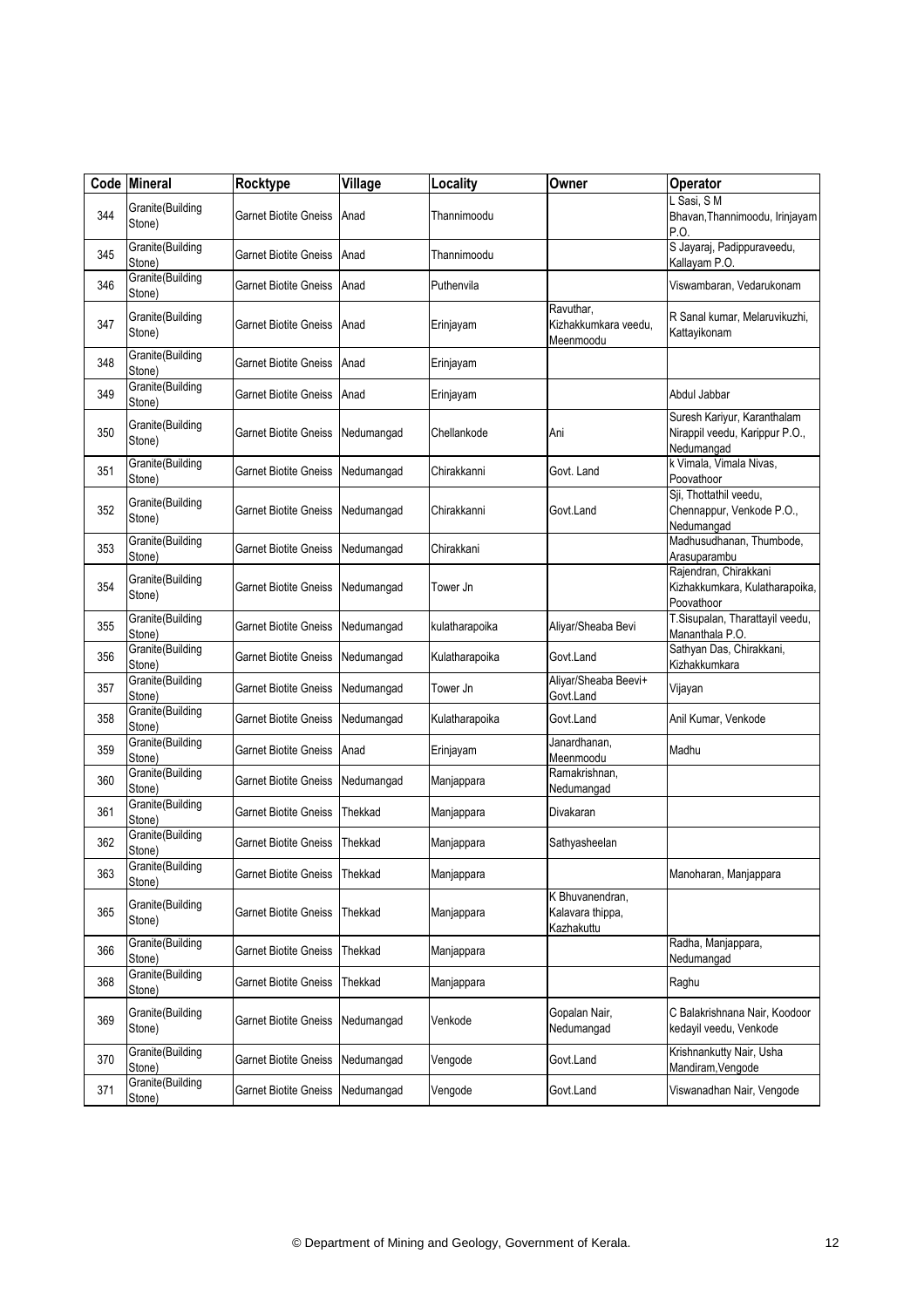|     | Code Mineral               | Rocktype                        | Village    | Locality      | Owner                                                            | Operator                                                         |
|-----|----------------------------|---------------------------------|------------|---------------|------------------------------------------------------------------|------------------------------------------------------------------|
| 372 | Granite(Building<br>Stone) | Garnet Biotite Gneiss           | Nedumangad | Vengode       | Govt.Land                                                        | Thagaraj, Mulankad, Vattappara                                   |
| 373 | Granite(Building<br>Stone) | <b>Garnet Biotite Gneiss</b>    | Nedumangad | Vengode       | Vijaya kumar,<br>Thattadikonam                                   | Sreekumar, Seemavilamukku,<br>Vattappara                         |
| 374 | Granite(Building<br>Stone) | Garnet Biotite Gneiss           | Nedumangad | Vengode       |                                                                  | Sankaran Nair, Usha Mandiram,<br>Vengod                          |
| 376 | Granite(Building<br>Stone) | Charnockite                     | Anad       | Vattompalli   | Jose Kuriokose, Little<br>Flower Mount,<br>Nalanchira P.O.       |                                                                  |
| 377 | Granite(Building<br>Stone) | Charnockite                     | Anad       | Vattompalli   | Jose Kuriokose, Little<br>Flower Mount,<br>Nalanchira P.O.       |                                                                  |
| 379 | Granite(Building<br>Stone) | Garnet Biotite Gneiss           | Panavoor   | Neduvelippara | R Vijayakumaran Nair,<br>TC/36/820, Peruthanni                   |                                                                  |
| 380 | Granite(Building<br>Stone) | Charnockite                     | Panavoor   | Attumpuram    | Vijaya Kumar,<br>TC/36/820, Peruthanni                           | Maria Das,<br>P.P.VII.730A,Panavoor,<br>Nedumangad               |
| 381 | Granite(Building<br>Stone) | Charnockite                     | Panavoor   | Attumpuram    | Govt.Land                                                        | Abdul Salam (Abbas)                                              |
| 382 | Granite(Building<br>Stone) | Garnet Biotite Gneiss           | Panavoor   | Attumpuram    | Radhakrishnan                                                    | Vijayakumar, Ambadikannan                                        |
| 383 | Brick/Tile clay            |                                 | Anad       | Kolla         | Shylaja, Kolla, Near<br>Anayikonam, Kalliode<br>Madannada Temple | Santhosh Kumar, Ambuja<br>Vilasam, Kunnathu koanam,<br>Anad P.O. |
| 384 | Granite(Building<br>Stone) | <b>Garnet Biotite Gneiss</b>    | Anad       | Moozhi        |                                                                  | Aju                                                              |
| 385 | Granite(Building<br>Stone) | Garnet Biotite Gneiss           | Panavoor   | Konkannakode  | Raju                                                             | Abdul Hakkim, S/o Majeed,<br>Vilayil veedu, Panavoor P.O.        |
| 386 | Granite(Building<br>Stone) | Garnet Biotite Gneiss           | Panavoor   | Puthenkunnu   | Manmadhan Nair, Jabbar Mohanan                                   |                                                                  |
| 387 | Granite(Building<br>Stone) | Garnet Biotite Gneiss           | Palode     | Chellanji     |                                                                  | Madhu, Thrivenimukku                                             |
| 388 | Granite(Building<br>Stone) | Garnet Biotite Gneiss           | Palode     | Chellanji     | Govt.Land                                                        | Anakulam                                                         |
| 389 | Granite(Building<br>Stone) | Garnet Biotite Gneiss           | Tholikkode | Tholikkode    |                                                                  | Jaleel, Panayam, Ph.<br>9447183129                               |
| 390 | Granite(Building<br>Stone) | Charnockite                     | Tholikkode | Thollikkode   |                                                                  | Jaleel, Panayam                                                  |
| 391 | Granite(Building<br>Stone) | Garnet Biotite Gneiss           | Kurupuzha  | Pachamala     |                                                                  | Sudhakaran                                                       |
| 392 | Granite(Building<br>Stone) | Garnet Biotite Gneiss           | Kurupuzha  | Elavattom     | Govt.Land                                                        | Sathyaraj, Aryabhavan,<br>Alumkuzhi, Elavattom,<br>Nedumangad    |
| 393 | Granite(Building<br>Stone) | Garnet Biotite Gneiss Kurupuzha |            | Elavattom     | Purushothaman,<br>Nedumangad                                     | Sathyarajan, Arya Bhavan,<br>Alumkuzhi, Elavattom                |
| 394 | Granite(Building<br>Stone) | Garnet Biotite Gneiss Kurupuzha |            | Kannalivanam  | Sathyaraj                                                        | Jerald, Chullimanoor                                             |
| 395 | Granite(Building<br>Stone) | Garnet Biotite Gneiss Kurupuzha |            | Vedarkonam    | Balabhadran, Saradhee<br>Mandiram, Elavattom<br>P.O.             | Balabhadran, Saradhee<br>Mandiram, Elavattom P.O.                |
| 396 | Granite(Building<br>Stone) | Garnet Biotite Gneiss Kurupuzha |            | Elavattom     |                                                                  | S Rajendran, Dharsanalayam,<br>Alumkuzhi, Idavattom              |
| 397 | Granite(Building<br>Stone) | <b>Garnet Biotite Gneiss</b>    | Kurupuzha  | Alumkuzhi     | Radhika Chandini, Ritu B<br>Bhavan, Karikkoor P.O.<br>Nedumangad |                                                                  |
| 398 | Granite(Building<br>Stone) | Charnockite                     | Kurupuzha  | Alumkuzhi     | Govt.Land                                                        | Ritu Bhavan, Karikkoor P.O.,<br>Nedumangad                       |
| 399 | Granite(Building<br>Stone) | <b>Garnet Biotite Gneiss</b>    | Kurupuzha  | Alumkuzhi     | Sunenthini, Nedumangad                                           |                                                                  |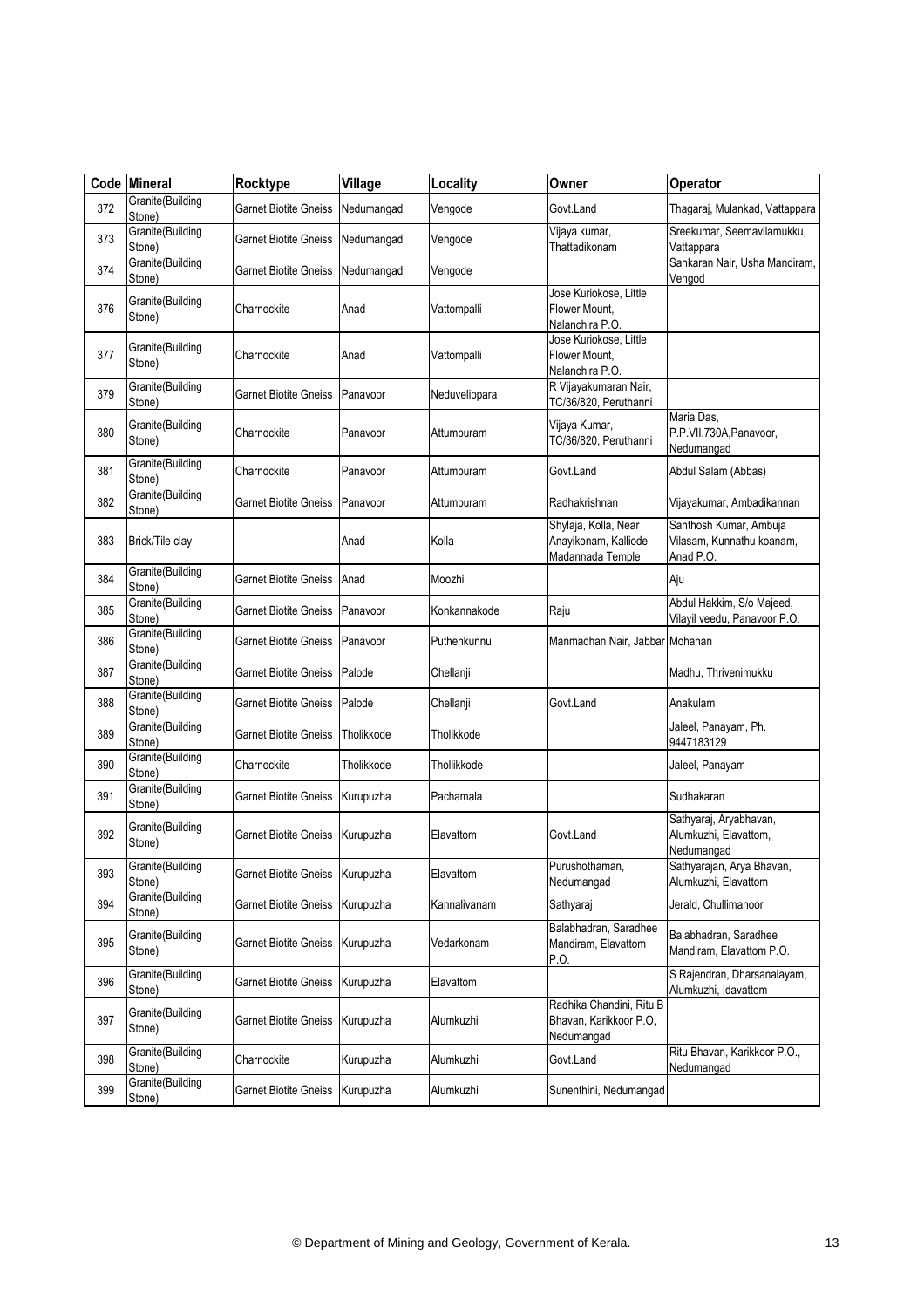| Code | <b>Mineral</b>             | Rocktype                       | Village     | Locality       | Owner                                                                                                             | Operator                                                                                                    |
|------|----------------------------|--------------------------------|-------------|----------------|-------------------------------------------------------------------------------------------------------------------|-------------------------------------------------------------------------------------------------------------|
| 400  | Granite(Building<br>Stone) | Charnockite                    | Kurupuzha   | Alumkuzhi      | Raveendran                                                                                                        |                                                                                                             |
| 401  | Granite(Building<br>Stone) | Garnet Biotite Gneiss          | Kurupuzha   | Elavattom      |                                                                                                                   | Viswanadhan, Mamoottu (H),<br>Elavattom                                                                     |
| 402  | Granite(Building<br>Stone) | Garnet Biotite Gneiss          | Kurupuzha   | Elavattom      | Nelson Bhaskaran                                                                                                  | Sathyan, Biju Nivas, Elavattom                                                                              |
| 425  | Granite(Building<br>Stone) | Garnet Biotite Gneiss Aryanad  |             | Palaikonam     | veedu, Aryanad                                                                                                    | Anil Kumar, Paraivilakam Anil Kumar, Paraivilakam veedu,<br>Aryanad                                         |
| 426  | Granite(Building<br>Stone) | Garnet Biotite Gneiss Aryanad  |             | Palaikonam     |                                                                                                                   | Pratheesh, Paraivilakam veedu,<br>Aryanad                                                                   |
| 427  | Brick/Tile clay            |                                | Aryanad     | Kokottella     |                                                                                                                   | Sathyan, Puthukulangara, CSI<br>Church, Uzhamalakkal                                                        |
| 428  | Brick/Tile clay            |                                | Aryanad     | Kokotella      |                                                                                                                   | Krishnan, Cheriyakonni                                                                                      |
| 429  | Brick/Tile clay            |                                | Aryanad     | Anniyilakadavu |                                                                                                                   | Balakrishnan, Krishna Bhavan,<br>Cherukulam                                                                 |
| 430  | Brick/Tile clay            |                                | Aryanad     | Anniyilakadavu |                                                                                                                   | Biju, Vijaya Mandiram,<br>Kannankaramuzhy, Aryanad                                                          |
| 431  | Brick/Tile clay            |                                | Aryanad     | Anniyila       |                                                                                                                   | Sajayan                                                                                                     |
| 432  | Granite(Building<br>Stone) | <b>Garnet Biotite Gneiss</b>   | Aryanad     | Mylamoodu      | Govt.Land                                                                                                         | Kumar, Sudhan, Stephen &<br>Pradeepan                                                                       |
| 433  | Brick/Tile clay            |                                | Mannoorkave | Arikal         |                                                                                                                   | MRT, Thajudheen                                                                                             |
| 434  | Granite(Building<br>Stone) | <b>Garnet Biotite Gneiss</b>   | Aryanad     | Malavila       |                                                                                                                   | Bishop (H), Vellayambalam                                                                                   |
| 435  | Granite(Building<br>Stone) | Garnet Biotite Gneiss          | Vithura     | Paramukku      | V Sreekumar,<br>Punnakkattuvila,<br>Koovalasseri                                                                  | V Sreekumar, Punnakkattuvila,<br>Koovalasseri                                                               |
| 436  | Granite(Building<br>Stone) | Garnet Biotite Gneiss          | Vithura     | Paramukku      |                                                                                                                   | Sabu, Cherippani                                                                                            |
| 437  | Granite(Building<br>Stone) | Garnet Biotite Gneiss          | Vellanad    | Punalal        | Christhudas                                                                                                       | Selvarajn, Onakkode<br>Mekkinkara Thadatharikathu<br>veedu, Punalal P.O.                                    |
| 438  | Granite(Building<br>Stone) | Garnet Biotite Gneiss          | Vellanad    | Punalal        | Sundaran, Punalal,<br>Christhudas Deena<br>Bhavan, Punalal,<br>Poovachal                                          | Sundaran, Punalal, Christhudas<br>Deena Bhavan, Punalal,<br>Poovachal                                       |
| 439  | Granite(Building<br>Stone) | Garnet Biotite Gneiss          | Vellanad    | Punalal        | J Samuel, Kuttichal<br>Pendadu.<br>Kizhakkumkara, D S<br>Santha Kumari, Chithira,<br>Elamkulam Jn,<br>Sreekariyam | J Samuel, Kuttichal Pendadu,<br>Kizhakkumkara, D S Santha<br>Kumari, Chithira, Elamkulam Jn,<br>Sreekariyam |
| 440  | Granite(Building<br>Stone) | Garnet Biotite Gneiss Vellanad |             | Punalal        | D S Santha Kumari,<br>Chithira, Elamkulam Jn,<br>Sreekariyam                                                      | Joby, Kambanimukku                                                                                          |
| 441  | Granite(Building<br>Stone) | <b>Garnet Biotite Gneiss</b>   | Vellanad    | Punalal        |                                                                                                                   | Remani, Punalal                                                                                             |
| 442  | Granite(Building<br>Stone) | <b>Garnet Biotite Gneiss</b>   | Vellanad    | Punalal        |                                                                                                                   | Kuttappanm Mithra Nikathen                                                                                  |
| 443  | Granite(Building<br>Stone) | Garnet Biotite Gneiss          | Vellanad    | Mathalampara   |                                                                                                                   | Sundaran, Mathalampara                                                                                      |
| 444  | Granite(Building<br>Stone) | Charnockite                    | Uriyakkode  | Sasthampara    | Rajappan, Sasthampara                                                                                             | Vijayakumar                                                                                                 |
| 445  | Granite(Building<br>Stone) | Charnockite                    | Uriyakkode  | Sasthampara    |                                                                                                                   | George                                                                                                      |
| 446  | Granite(Building<br>Stone) | <b>Garnet Biotite Gneiss</b>   | Perumkulam  | Marathakidi    | Senvadas, Merry<br>Bhavan, Konniyoor,<br>Uriyakode                                                                | Gopi                                                                                                        |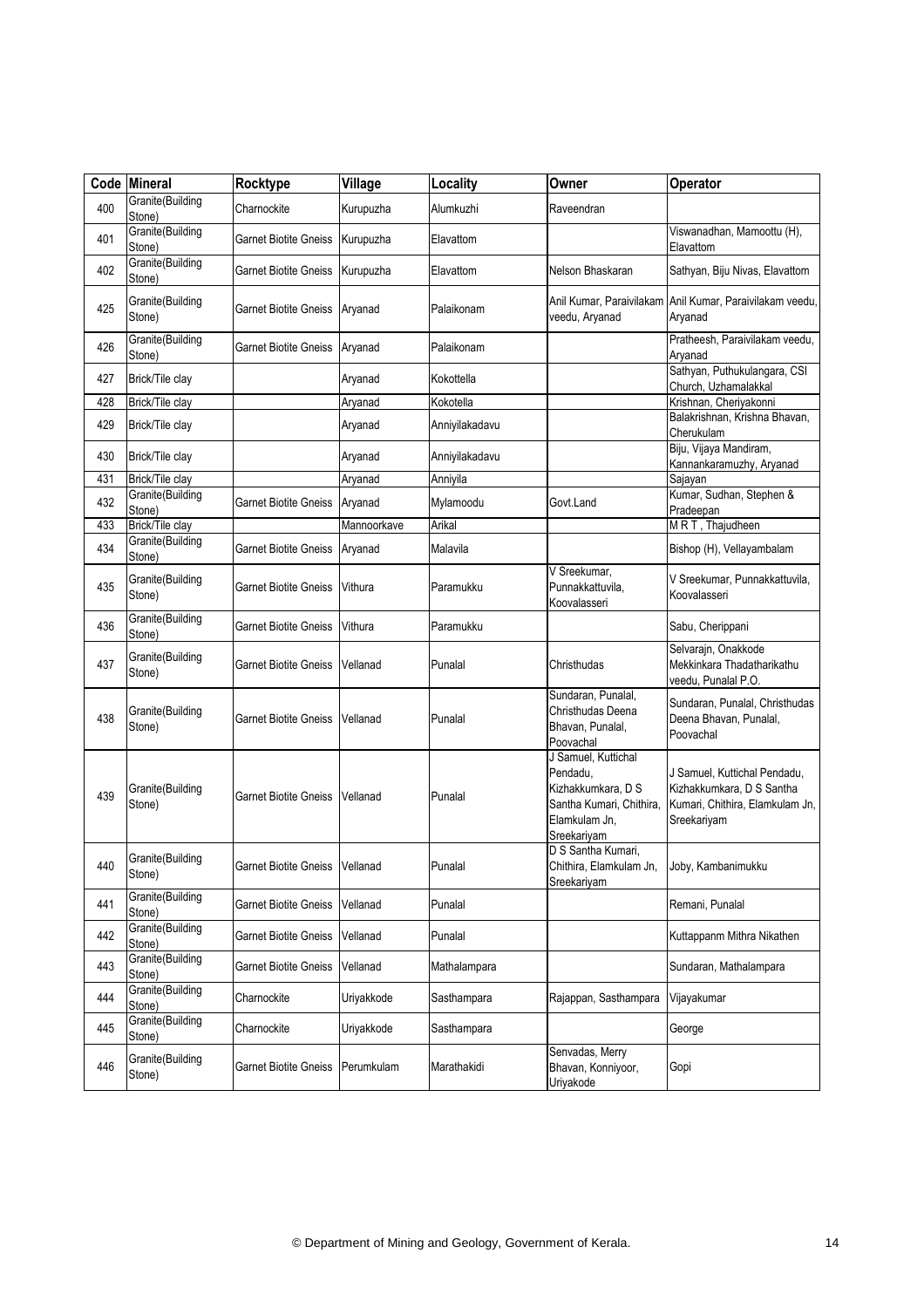|     | Code Mineral               | Rocktype                      | Village     | Locality      | Owner                                                                                | Operator                                                                          |
|-----|----------------------------|-------------------------------|-------------|---------------|--------------------------------------------------------------------------------------|-----------------------------------------------------------------------------------|
| 447 | Granite(Building<br>Stone) | Garnet Biotite Gneiss         | Perumkulam  | Marathakidi   | Selvadas, Merry Bhavan,<br>Konniyoor, Uriyacode                                      |                                                                                   |
| 448 | Granite(Building<br>Stone) | Garnet Biotite Gneiss         | Uriyakkode  | Marathakidi   | Bhadar, Vilappilsala                                                                 | Bhadar, Vilappilsala                                                              |
| 449 | Granite(Building<br>Stone) | Garnet Biotite Gneiss         | Kulathumell | Kattakada     | Balan, Near<br>Mangalakkal,<br>Oothukuzhy, Evangalical<br>Church                     | Balan, Near Mangalakkal,<br>Oothukuzhy, Evangalical Church                        |
| 460 | Granite(Building<br>Stone) | Garnet Biotite Gneiss         | Thekkad     | Vettuppara    | Asanar, Thekkad                                                                      | Sasi, Nanjattukavu, Pothenkode                                                    |
| 461 | Granite(Building<br>Stone) | Garnet Biotite Gneiss         | Thekkad     | Katta         | R Shylaja, Cheeranikkara<br>P.O., Kattayil, Krishna<br>Bhavan                        | Sainaulabuddin, Thottathil<br>veedu, Pothencode                                   |
| 462 | Granite(Building<br>Stone) | Garnet Biotite Gneiss         | Thekkad     | Katta         | R Shylaja,<br>Cheeranikkara, Kattayil<br>Krishna Bhavan                              | R Shylaja (Babu),<br>Cheeranikkara, Kattayil Krishna<br>Bhavan                    |
| 463 | Granite(Building<br>Stone) | Garnet Biotite Gneiss         | Thekkad     | Katta         | Ajithakumari, Paramukal<br>veedu                                                     | Pichikumar, Kattayil<br>Thadatharikathu veedu,<br>Cheeranikkara P.O.              |
| 464 | Granite(Building<br>Stone) | Garnet Biotite Gneiss         | Thekkad     | Katta         |                                                                                      | Mohanan Nair, Padma Nivas,<br>Kuthirakulam P.O                                    |
| 465 | Granite(Building<br>Stone) | Garnet Biotite Gneiss         | Thekkad     | Katta         |                                                                                      | Mohanan Nair, Padma Nivas,<br>Kuthirakulam                                        |
| 466 | Granite(Building<br>Stone) | Garnet Biotite Gneiss         | Thekkad     | Katta         |                                                                                      | Babu                                                                              |
| 467 | Granite(Building<br>Stone) | Garnet Biotite Gneiss         | Thekkad     | Katta         |                                                                                      | Rajan, Nedumangad                                                                 |
| 468 | Granite(Building<br>Stone) | Garnet Biotite Gneiss         | Thekkad     | Katta         |                                                                                      | Sainulabdin, Thottathil veedu,<br>Pothencode                                      |
| 469 | Granite(Building<br>Stone) | Garnet Biotite Gneiss         | Thekkad     | Katta         |                                                                                      | Sainulabddin, Thottathil veedu,<br>Pothencode                                     |
| 470 | Granite(Building<br>Stone) | Garnet Biotite Gneiss         | Thekkad     | Katta         |                                                                                      | Rajan                                                                             |
| 471 | Granite(Building<br>Stone) | Garnet Biotite Gneiss         | Thekkad     | Katta         |                                                                                      | Nizzar, Shan Manzil,<br>Kochalummoodu,<br>Kanyakulangara, Vembayam                |
| 472 | Granite(Building<br>Stone) | Garnet Biotite Gneiss         | Thekkad     | Katta         |                                                                                      | Baiju                                                                             |
| 473 | Granite(Building<br>Stone) | <b>Garnet Biotite Gneiss</b>  | Thekkad     | Katta         |                                                                                      | Santha, Katta, Nedumangad                                                         |
| 474 | Granite(Building<br>Stone) | Garnet Biotite Gneiss Thekkad |             | Katta         |                                                                                      | Rajan, Katta, Nedumangad                                                          |
| 475 | Granite(Building<br>Stone) | Garnet Biotite Gneiss         | Thekkad     | Katta         |                                                                                      | Sainaulabuddin                                                                    |
| 476 | Granite(Building<br>Stone) | <b>Garnet Biotite Gneiss</b>  | Thekkad     | Maruthamkuzhy |                                                                                      | Sainulabuddin                                                                     |
| 477 | Granite(Building<br>Stone) | Garnet Biotite Gneiss         | Thekkad     | Maruthakuzhy  |                                                                                      | Sudhakaran, Maruthamkuzhy                                                         |
| 478 | Granite(Building<br>Stone) | Garnet Biotite Gneiss         | Thekkad     | Katta         |                                                                                      | Rajesh, Churavu, Nedumangad                                                       |
| 479 | Granite(Building<br>Stone) | Garnet Biotite Gneiss         | Thekkad     | Maramkuzhy    |                                                                                      | Gretty Ilex & thomas, A N S<br>Building, 11 th stone,<br>Nedumangad               |
| 480 | Granite(Building<br>Stone) | <b>Garnet Biotite Gneiss</b>  | Vattappara  | Kaipadi       | Abdul Wahid & Abdul<br>Rasheed, Thannipara<br>Thadatharikathu veedu,<br>Venkode P.O. | Abdul Wahid & Abdul Rasheed,<br>Thannipara Thadatharikathu<br>veedu, Venkode P.O. |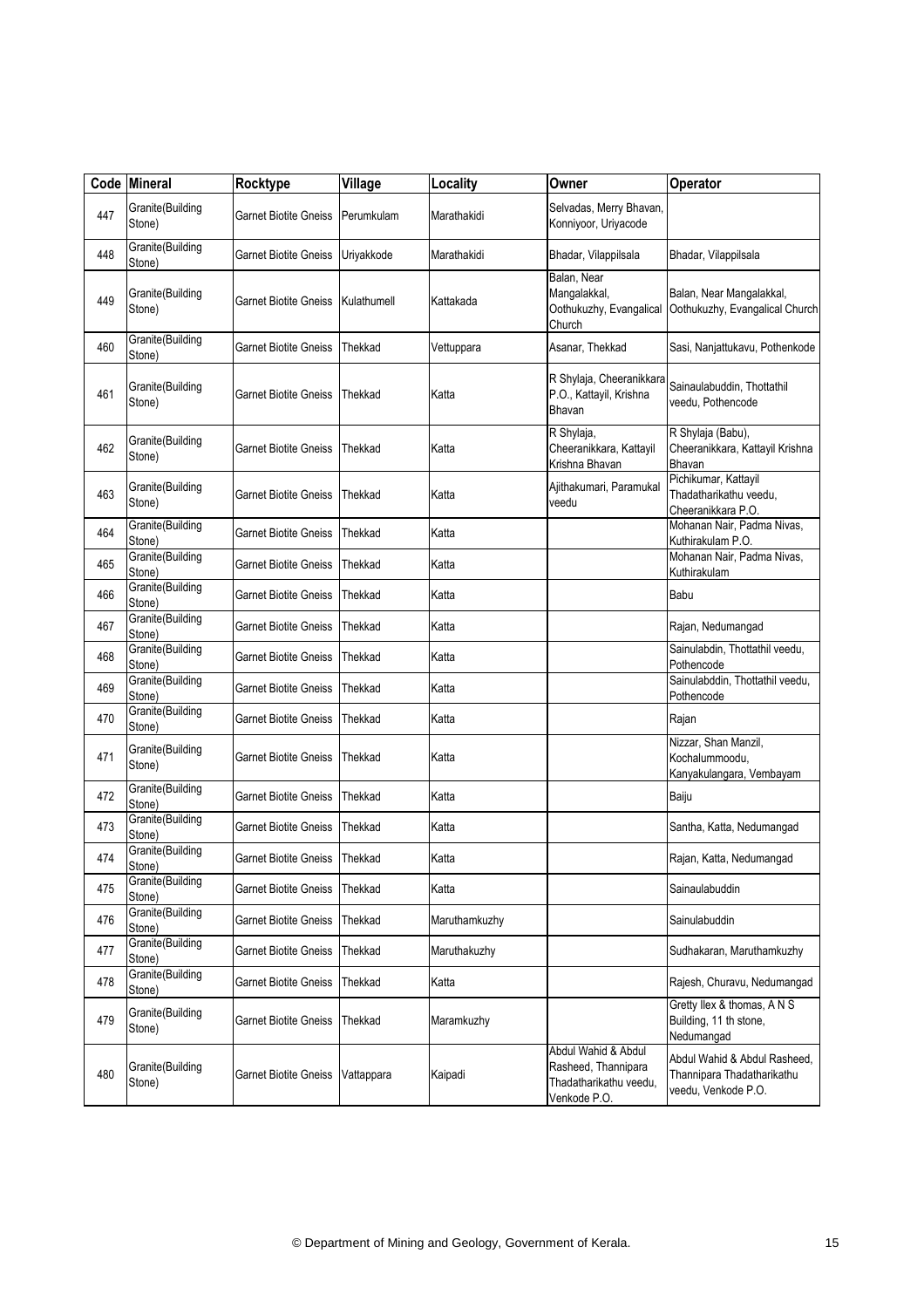|     | Code Mineral               | Rocktype                     | Village    | Locality       | Owner                                                      | Operator                                                               |
|-----|----------------------------|------------------------------|------------|----------------|------------------------------------------------------------|------------------------------------------------------------------------|
| 481 | Granite(Building<br>Stone) | Garnet Biotite Gneiss        | Vattappara | Kaipadi        | Abdul Wahid, Thannipara<br>Thadathikathu veedu,<br>Venkode |                                                                        |
| 482 | Granite(Building<br>Stone) | Garnet Biotite Gneiss        | Vattappara | Kaipadi        | Abdul Wahid, Thannipara<br>Thadathikathu veedu.<br>Venkode | Abdul Wahid, Thannipara<br>Thadathikathu veedu, Venkode                |
| 484 | Granite(Building<br>Stone) | <b>Garnet Biotite Gneiss</b> | Karakulam  | Kaipadi        | Rasheed, Thyravid                                          | Anil Kumar, Kallyani,<br>Thengaravila                                  |
| 485 | Granite(Building<br>Stone) | <b>Garnet Biotite Gneiss</b> | Karakulam  | Kaipadi        | Gopalan                                                    |                                                                        |
| 486 | Granite(Building<br>Stone) | Garnet Biotite Gneiss        | Karakulam  | Meppalode      | Varudevan Nair,<br>Meppalode                               | Suresh                                                                 |
| 488 | Granite(Building<br>Stone) | Garnet Biotite Gneiss        | Karakulam  | Meppalode      | Musthafa,                                                  | Jayakumar, Thaliyamughal,<br>Thadathirikathu veedu, Karippra           |
| 489 | Granite(Building<br>Stone) | Garnet Biotite Gneiss        | Karakulam  | Kayade         | Illyas                                                     | Sunilkumar, Mullerrery,<br>Karakulam                                   |
| 490 | Granite(Building<br>Stone) | <b>Garnet Biotite Gneiss</b> | Karakulam  | Kaipadi        | Gopinadhan                                                 |                                                                        |
| 491 | Granite(Building<br>Stone) | <b>Garnet Biotite Gneiss</b> | Karakulam  | Kallyani       | Krishnan Nadar, Kallyani                                   | Sundaresan, Surendran,<br>Krishnan Nadar, Ani, Indira                  |
| 492 | Granite(Building<br>Stone) | Garnet Biotite Gneiss        | Karakulam  | Kallyani       | Krishnan Nadar.S/o<br>Kumaran Nadar                        | P Biju, N N House, Malayam,<br>Machel P.O.                             |
| 493 | Granite(Building<br>Stone) | Garnet Biotite Gneiss        | Karakulam  |                | Krishnan Nadar,<br>Karakulam                               |                                                                        |
| 494 | Granite(Building<br>Stone) | Garnet Biotite Gneiss        | Karakulam  | Chettalankode  | Ashokan                                                    | Ashokan                                                                |
| 495 | Granite(Building<br>Stone) | Garnet Biotite Gneiss        | Karakulam  | Kallyani       | Krishnan Nair,<br>Sreekrishna, Kallyani,                   | Sankutty                                                               |
| 496 | Granite(Building<br>Stone) | Garnet Biotite Gneiss        | Karakulam  | Chettalancode  | Krishnan Nair,<br>Sreekrishna, Kallyani<br>P.OI.           | Sreekumar                                                              |
| 497 | Granite(Building<br>Stone) | Garnet Biotite Gneiss        | Vattappara | Chettalancode  |                                                            | Hari, Komala Vilasam, Kallyani                                         |
| 498 | Granite(Building<br>Stone) | Garnet Biotite Gneiss        | Vattappara | Chettalancode  |                                                            | Sivakumar, Kallyani                                                    |
| 499 | Granite(Building<br>Stone) | <b>Garnet Biotite Gneiss</b> | Vattappara | Pallimukku     | Krishnan, Pallimukku,<br>Kallyani                          |                                                                        |
| 500 | Granite(Building<br>Stone) | Garnet Biotite Gneiss        | Vattappara | Pallimukku     | Sudarsanan, Pallimukku,<br>Kallyani                        | Sudarsanan, Pallimukku,<br>Kallyani                                    |
| 501 | Granite(Building<br>Stone) | Garnet Biotite Gneiss        | Vattappara | Kallyani       | Gireeshan                                                  |                                                                        |
| 502 | Granite(Building<br>Stone) | <b>Garnet Biotite Gneiss</b> | Vattappara | Kallyani       | Radhakishnan                                               |                                                                        |
| 503 | Granite(Building<br>Stone) | <b>Garnet Biotite Gneiss</b> | Vattappara | Karamood       | Ani                                                        | Aju, Kallyani                                                          |
| 504 | Granite(Building<br>Stone) | <b>Garnet Biotite Gneiss</b> | Vattappara | Karamood       | Gopi                                                       |                                                                        |
| 505 | Granite(Building<br>Stone) | <b>Garnet Biotite Gneiss</b> | Vattappara | Thengaramaghal | Sobha                                                      | Anil Kumar                                                             |
| 506 | Granite(Building<br>Stone) | <b>Garnet Biotite Gneiss</b> | Vattappara | Thengaramughal | Krishnamma,<br>Sajithakumar                                | Vijayakumar (Thankappan),<br>Akathottu Komathu veedu,<br>Kallyani P.O. |
| 507 | Granite(Building<br>Stone) | <b>Garnet Biotite Gneiss</b> | Vattappara | Thengaramughal | Krishnamma,<br>Sajithakumar                                | Manikuttan                                                             |
| 508 | Granite(Building<br>Stone) | <b>Garnet Biotite Gneiss</b> | Vattappara | Thengaramughal |                                                            | Ukramani, Thengaramughal                                               |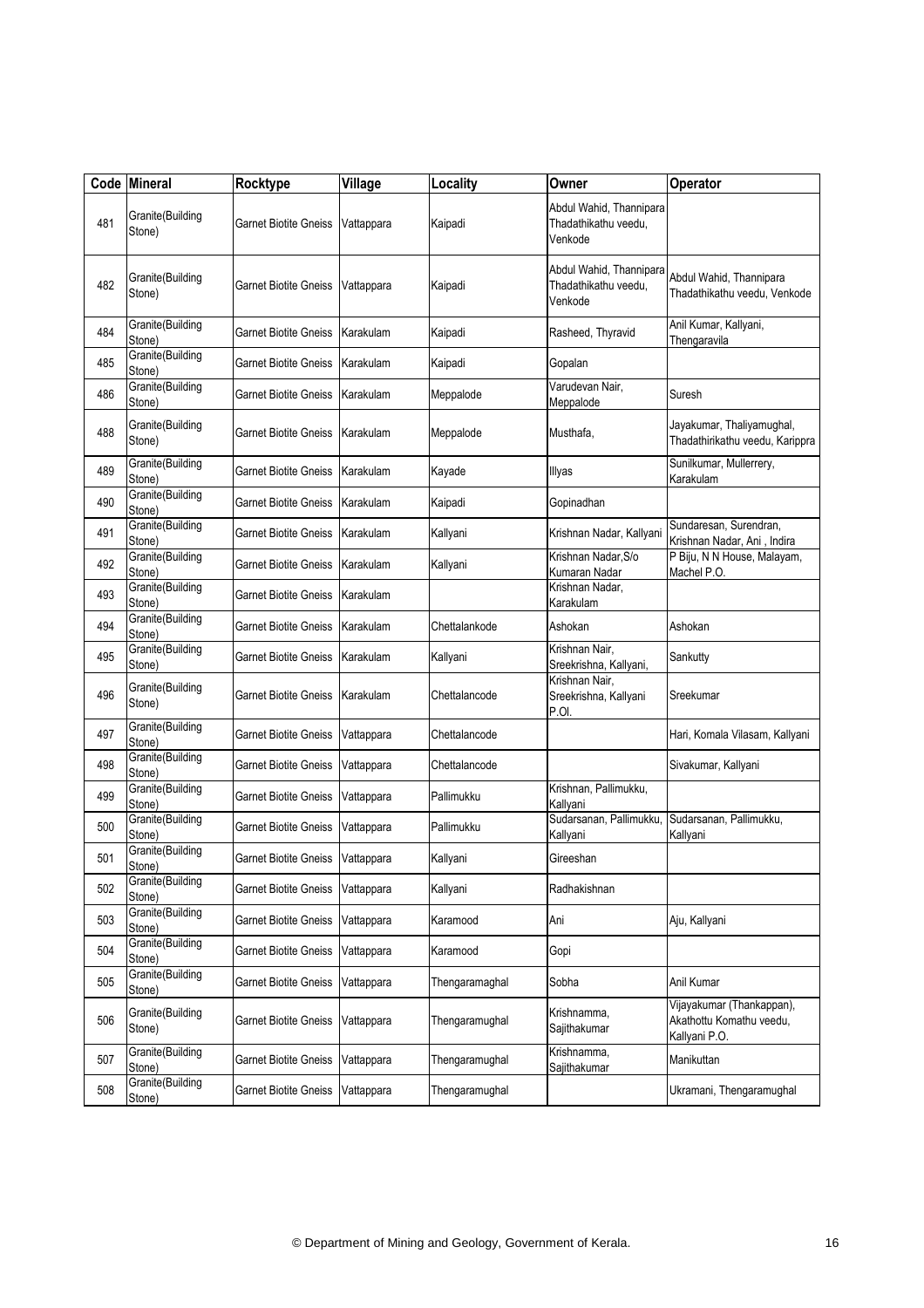|     | Code Mineral               | Rocktype                     | Village    | Locality      | Owner                                                              | <b>Operator</b>                                                     |
|-----|----------------------------|------------------------------|------------|---------------|--------------------------------------------------------------------|---------------------------------------------------------------------|
| 515 | Granite(Building<br>Stone) | Charnockite                  | Vattappara | Chittazha     |                                                                    | Jaya, Chittazha, Thannipoika<br>veedu, Vattappara                   |
| 516 | Granite(Building<br>Stone) | Garnet Biotite Gneiss        | Vattappara | Vattappara    | M.V.Binu, Ambili<br>Sadanam,<br>Balaramapuram                      | Gopalakrishnan                                                      |
| 517 | Granite(Building<br>Stone) | Garnet Biotite Gneiss        | Manikal    | Kuthira kulam | Govt.Land                                                          | Babu Pillai, Vilayil veedu,<br>Parappanancode                       |
| 518 | Granite(Building<br>Stone) | Garnet Biotite Gneiss        | Manikal    | Kuthirakulam  |                                                                    | Soman, Kuthirakulam                                                 |
| 519 | Granite(Building<br>Stone) | Garnet Biotite Gneiss        | Manikal    | Mannarkonam   |                                                                    | Anil Kumar, Mannarkonam,<br>Eenthivla puthen veedu,<br>Kuthirakulam |
| 520 | Granite(Building<br>Stone) | Charnockite                  | Nellanad   | Venjaramood   | Govt.Land                                                          |                                                                     |
| 521 | Granite(Building<br>Stone) | Charnockite                  | Nellanad   | Keezhikonam   |                                                                    | N.Kunjunni Nadar, Naduvila<br>veedu, Keezhaikonam, Nellanad<br>P.O. |
| 522 | Granite(Building<br>Stone) | Garnet Biotite Gneiss        | Nellanad   | Keezhaikonam  |                                                                    | Manoharan sister                                                    |
| 523 | Granite(Building<br>Stone) | Charnockite                  | Nellanad   | Kottukunnam   | Govt.Land                                                          | Abdul Salam, Kochu koyikkal<br>(H), Chavara, Kollam                 |
| 524 | Granite(Building<br>Stone) | Charnockite                  | Nellanad   | Kottukunnam   | Abdul Salam, Kochu<br>koyikkal (H), Chavara,<br>Kollam             | Abdul Salam, Kochu koyikkal<br>(H), Chavara, Kollam                 |
| 525 | Granite(Building<br>Stone) | Garnet Biotite Gneiss        | Nellanad   | Kottukunnam   | Abdul Salam, Kochu<br>koyikkal (H), Chavara,<br>Kollam             | Aramam Rocks Pvt Ltd                                                |
| 526 | Granite(Building<br>Stone) | Charnockite                  | Nellanad   | Kartharakuzhi | Sasi                                                               |                                                                     |
| 527 | Granite(Building<br>Stone) | Charnockite                  | Nellanad   | Kartharakuzhi | Vijayakumar,<br>Ambadikannan                                       |                                                                     |
| 528 | Granite(Building<br>Stone) | Charnockite                  | Nellanad   | Kartharakuzhi | Mohammed Basheer,<br>Thambalakkala,<br>Venjarammood                |                                                                     |
| 529 | Granite(Building<br>Stone) | Charnockite                  | Nellanad   | Kartharakuzhi | Mohammed Basheer,<br>Thombakkala,<br>Venjarammoodu                 |                                                                     |
| 530 | Granite(Building<br>Stone) | Charnockite                  | Nellanad   | Kartharakuzhi | Vijayan Nair / Babu Pillai,<br>Aruni Nivas, Marangad<br>P.O.       |                                                                     |
| 531 | Granite(Building<br>Stone) | <b>Garnet Biotite Gneiss</b> | Nellanad   | Keezhaikonam  | Govt.Land                                                          | Rajesh Kumar, Dvadas Vilasam,<br>Keezhaikonam                       |
| 532 | Granite(Building<br>Stone) | Charnockite                  | Nellanad   | Keezhaikonam  | Viswambaran                                                        |                                                                     |
| 533 | Granite(Building<br>Stone) | Charnockite                  | Nellanad   | Keezhaikonam  | Vijayakumar,<br>Ambadikannan                                       |                                                                     |
| 534 | Granite(Building<br>Stone) | Charnockite                  | Nellanad   | Veluthapara   | R Sudarsanan,<br>Sreevalsa Nivas,<br>Keezhaikonam,<br>Venjarammood |                                                                     |
| 535 | Granite(Building<br>Stone) | Charnockite                  | Nellanad   | Kottukunnam   | Suresh Kumar.<br>Kunathuveedu, Mukkudil,<br>Pullanpara P.O.        |                                                                     |
| 536 | Granite(Building<br>Stone) | Charnockite                  | Nellanad   | Kottukunnam   | Suresh Kumar, Konathu<br>veedu, Mukkel P.O.,<br>Pullanpara         |                                                                     |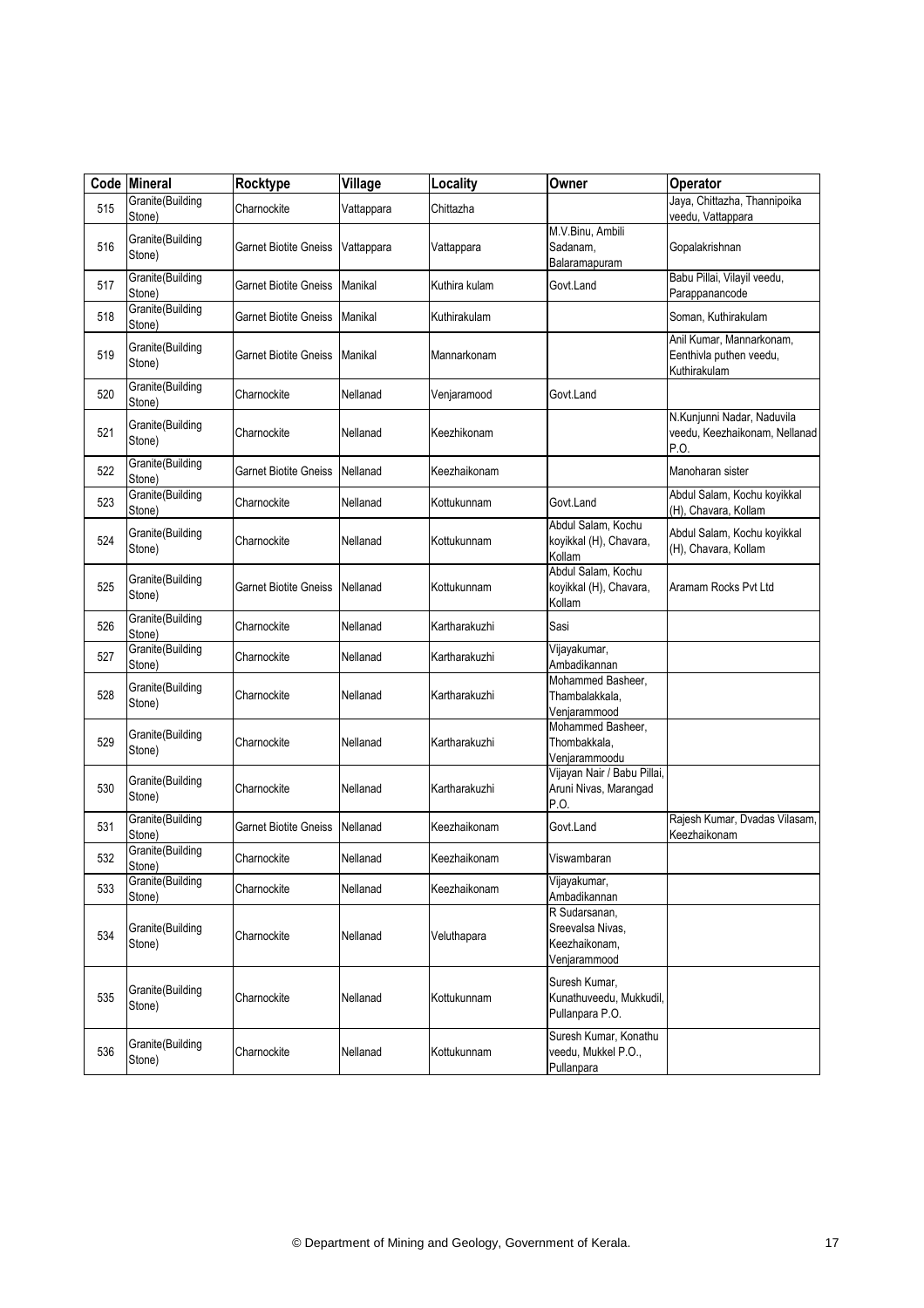| Code | <b>Mineral</b>             | Rocktype                         | Village    | Locality            | Owner                                                                   | Operator                                                          |
|------|----------------------------|----------------------------------|------------|---------------------|-------------------------------------------------------------------------|-------------------------------------------------------------------|
| 537  | Granite(Building<br>Stone) | Charnockite                      | Nellanad   | Kottukunnam         | Jayabalan, Veluthapara<br>veedu, Keezhayikonam<br>P.O., Nellanad        | Jayabalan, Veluthapara veedu,<br>Keezhayikonam P.O., Nellanad     |
| 539  | Granite(Building<br>Stone) | Charnockite                      | Nellanad   | Alamthara           | Sudheerma, Althara<br>Neerchalil veedu,<br>Alamthara,<br>Venjarammoodu  |                                                                   |
| 540  | Granite(Building<br>Stone) | Charnockite                      | Nellanad   | Alamthara           | Sudharma, Neerchalil<br>veedu, Alamthara,<br>Venjarammood               |                                                                   |
| 541  | Granite(Building<br>Stone) | Garnet Biotite Gneiss            | Nellanad   | Gokulam             | Chandrasenan, Yera<br>veedu, Kattaikonam                                |                                                                   |
| 542  | Granite(Building<br>Stone) | Garnet Biotite Gneiss            | Nellanad   | Gokulam             | Chandrasenan /<br>Sudhamani, Yera veedu,<br>Kattai konam                |                                                                   |
| 543  | Granite(Building<br>Stone) | Garnet Biotite Gneiss            | Nellanad   | Gokulam             | Varghese Korshy,<br>Bhagavathi konam                                    | M Thankamani, Kuthathu vilayil<br>veedu, Mamoodu,<br>Venjaramoodu |
| 544  | Granite(Building<br>Stone) | Garnet Biotite Gneiss            | Nellanad   | Gokulam             | Varghese Koshy,<br>Bhagavathi konam                                     | Uthaman, Karinjathil veedu,<br>Bhagavathi konam,<br>Venjaramood   |
| 545  | Granite(Building<br>Stone) | Garnet Biotite Gneiss            | Nellanad   | Gokulam             | M Sainudheen,<br>Shameenath Manzil,<br>Arunithara, Venjaramood<br>P.O.  |                                                                   |
| 546  | Granite(Building<br>Stone) | Garnet Biotite Gneiss            | Nellanad   | Ambalmukku          | Aliyamikunju, Kadayil<br>veedu, Venjaramood                             |                                                                   |
| 547  | Granite(Building<br>Stone) | Charnockite                      | Nellanad   | Ambalmukku          | Prabhakaran Nair.<br>Bindhu Bhavan,<br>Poovanathu veedu,<br>Vamanapuram |                                                                   |
| 548  | Granite(Building<br>Stone) | <b>Garnet Biotite Gneiss</b>     | Nellanad   |                     | Rajan, Ambalamukku<br>Nadayanipara bhagam                               |                                                                   |
| 549  | Granite(Building<br>Stone) | <b>Garnet Biotite Gneiss</b>     | Nellanad   | Udayanpara bhagam   | Gopalan, Ambalamukku                                                    | Salim, Udayanpara bhagam                                          |
| 570  | Granite(Building<br>Stone) | Charnockite                      | Pullanpara | Venkamala           | Muhammed Basheer,<br>Thempakala,<br>Venjaramood                         |                                                                   |
| 619  | Granite(Building<br>Stone) | <b>Garnet Biotite Gneiss</b>     | Koliyakode | Poolanthara         | Santhigiri Ashram                                                       |                                                                   |
| 620  | Granite(Building<br>Stone) | <b>Garnet Biotite Gneiss</b>     | Koliyakode | Kanjampara          | Govt.Land                                                               | C Binu, Pattariyil (H),<br>Ariyottukonam, Kattayikonam            |
| 621  | Granite(Building<br>Stone) | Garnet Biotite Gneiss Koliyakode |            | Kanjanpara          | Govt.Land                                                               | Jaleel, Fasiya Nivas,<br>Nethajipuram                             |
| 622  | Granite(Building<br>Stone) | <b>Garnet Biotite Gneiss</b>     | Vattappara | Kudukkappara        | Ajikumar, Ambadi,<br>Perumbala                                          | Ajikumar, Ambadi, Perumbala                                       |
| 835  | Granite(Building<br>Stone) | Charnockite                      | Aruvikara  | Mavunikunnuvila     | Raveendran, Methethil,<br>Mele Veedu                                    | George                                                            |
| 836  | Granite(Building<br>Stone) | Charnockite                      | Aruvikara  | Mavunikunnuvila     |                                                                         | Sreedharan Nadar                                                  |
| 837  | Granite(Building<br>Stone) | Charnockite                      | Aruvikara  | Parakonam           |                                                                         | Surendran                                                         |
| 838  | Granite(Building<br>Stone) | Garnet Biotite Gneiss            | Aruvikara  |                     |                                                                         | Gangadharan Nadar                                                 |
|      |                            |                                  |            | Neyyattinkara Taluk |                                                                         |                                                                   |
| 34   | Granite(Building<br>Stone) | Charnockite                      | Pallichal  | Malayam             | K Chandran, Punartham,<br>Elippodu,<br>Thiruvananthpuram                | K Chandran, Punartham,<br>Elippodu, Thiruvananthpuram             |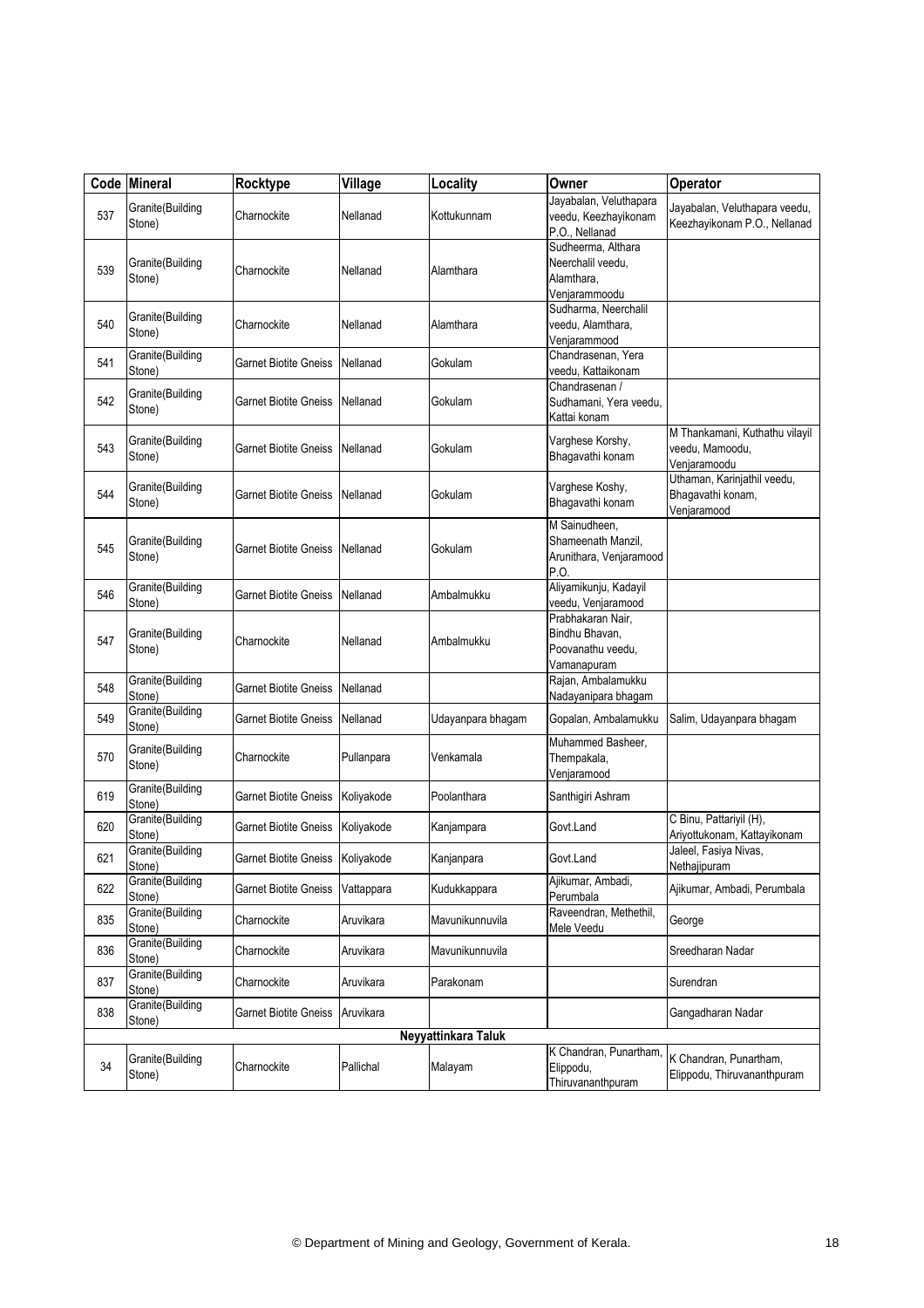| Code | <b>Mineral</b>             | Rocktype    | Village   | Locality | Owner                                                                        | Operator                                                            |
|------|----------------------------|-------------|-----------|----------|------------------------------------------------------------------------------|---------------------------------------------------------------------|
| 35   | Granite(Building<br>Stone) | Charnockite | Pallichal | Malayam  | Jayapalan, Jaya Bhavan,<br>Malavila road, Malayam                            | Jayapalan, Jaya Bhavan,<br>Malavila road, Malayam                   |
| 36   | Granite(Building<br>Stone) | Charnockite | Pallichal | Malayam  | S.Deepu, Dileep Bhavan,<br>Kaimanam,<br>Pappanancode                         | Deepu Metlas, Malayam                                               |
| 37   | Granite(Building<br>Stone) | Charnockite | Pallichal | Malayam  | Subaitha Beevi,<br>Thirumala                                                 |                                                                     |
| 38   | Granite(Building<br>Stone) | Charnockite | Pallichal | Malayam  | D.T.Simon, Church View<br>house, Malayam P.O.,<br>Thiruvanathapuram          | D.T.Simon, Church View house,<br>Malayam P.O.,<br>Thiruvanathapuram |
| 39   | Granite(Building<br>Stone) | Charnockite | Pallichal | Malayam  | Thomas, Malayam                                                              |                                                                     |
| 40   | Granite(Building<br>Stone) | Charnockite | Pallichal | Malayam  | Binu Thomas, Sam T<br>Cottage, Malayam                                       |                                                                     |
| 41   | Granite(Building<br>Stone) | Charnockite | Pallichal | Malayam  | Vasundaran, Malayam,<br>Vilavurakkal                                         |                                                                     |
| 42   | Granite(Building<br>Stone) | Charnockite | Pallichal | Malayam  | Vasu, Chuzhattukotta                                                         |                                                                     |
| 43   | Granite(Building<br>Stone) | Charnockite | Pallichal | Malayam  |                                                                              | Nesamony, Malayam                                                   |
| 44   | Granite(Building<br>Stone) | Charnockite | Pallichal | Malayam  | N.Parameswaran Nair,<br>TC/2065, LIC Lane.<br>Pattom P.O.                    |                                                                     |
| 45   | Granite(Building<br>Stone) | Charnockite | Pallichal | Malayam  | N Parameswaran Nair,<br>TC 3/2065, LIC Lane,<br>Pattom                       |                                                                     |
| 46   | Granite(Building<br>Stone) | Charnockite | Pallichal | Malayam  | Binu Thomas, Sam T<br>Cottage, Malayam                                       |                                                                     |
| 47   | Granite(Building<br>Stone) | Charnockite | Pallichal | Malayam  | Maniyan, Malayam. Binu<br>Thomas, Sam T Cottage,<br>Malayam                  | Maniyan, Malayam. Binu<br>Thomas, Sam T Cottage,<br>Malayam         |
| 48   | Granite(Building<br>Stone) | Charnockite | Pallichal | Malayam  | Sukumaran Nair,<br>Malayam, Binu Thomas,<br>Sam T Cottage, Malayam Malayam   | Sukumaran Nair, Malayam, Binu<br>Thomas, Sam T Cottage,             |
| 49   | Granite(Building<br>Stone) | Charnockite | Pallichal | Malayam  | Daniel, Malayam, Binu<br>Thomas, Sam T Cottage,<br>Malayam                   | Daniel, Malayam, Binu Thomas,<br>Sam T Cottage, Malayam             |
| 50   | Granite(Building<br>Stone) | Charnockite | Pallichal | Malayam  | K.K.Rocks & Granites<br>India Pvt. Ltd., Kottackal<br>TC 2/3497, Pattom P.O. |                                                                     |
| 51   | Granite(Building<br>Stone) | Charnockite | Pallichal | Malayam  | Elsamma Thomas,<br>Kottackal, TC 2/3497,<br>Pattom P.O.                      |                                                                     |
| 52   | Granite(Building<br>Stone) | Charnockite | Pallichal | Maalyam  | M Suresh, Maikonathu<br>pottayil Puthen veedu,<br>Malayinkeezhu              |                                                                     |
| 53   | Granite(Building<br>Stone) | Charnockite | Pallichal | Malayam  | Bhadran, Block No.63,<br>Machel P.O.                                         | Prasannan, Pournami,<br>Mookkunnimala, Machel P.O.                  |
| 54   | Granite(Building<br>Stone) | Charnockite | Pallichal | Malayam  | Sekaran, Vellapally                                                          | T Preman, Parank mamala<br>veedu, Kakkamoola, Kalliyoor<br>P.O.     |
| 55   | Granite(Building<br>Stone) | Charnockite | Pallichal | Malayam  | Vasan Krishnan, Baban<br>Villa, Kulangara konam,<br>Naruvamoodu              | Vasan Krishnan, Baban Villa,<br>Kulangara konam,<br>Naruvamoodu     |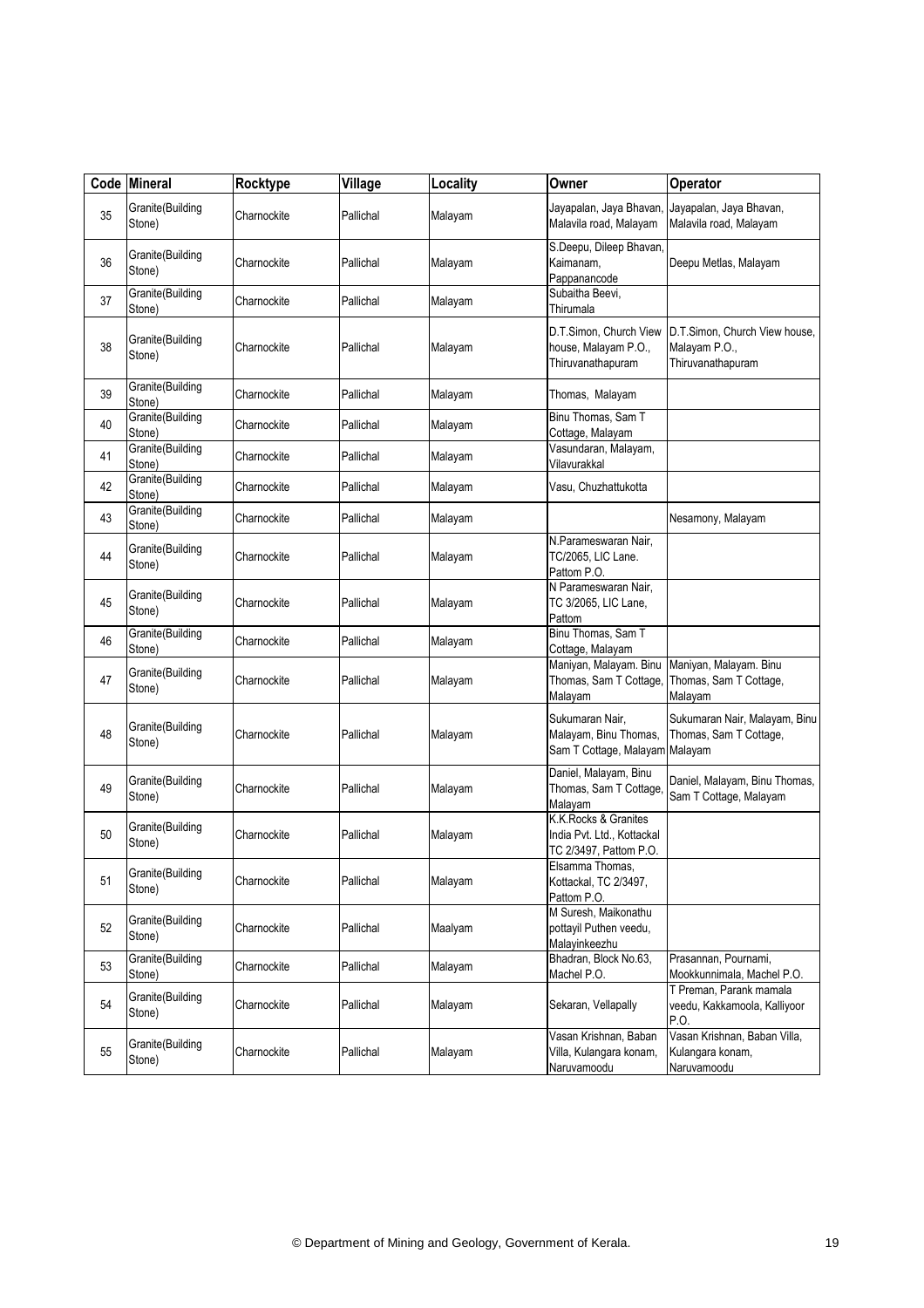|    | Code Mineral               | Rocktype              | Village                      | Locality      | Owner                                                                                            | Operator                                                          |
|----|----------------------------|-----------------------|------------------------------|---------------|--------------------------------------------------------------------------------------------------|-------------------------------------------------------------------|
| 56 | Granite(Building<br>Stone) | Charnockite           | Pallichal                    | Malayam       | Vasan Krishnan, Boban<br>Villa, Kulangara koram,<br>Naravamoodu                                  | Vasan Krishnan, Boban Villa,<br>Kulangara koram, Naravamoodu      |
| 57 | Granite(Building<br>Stone) | Charnockite           | Pallichal                    | Malayam       | Vasan Krishnan, Boban<br>Villa, Kulangara konam,<br>Naruvam moodu                                | Vasan Krishnan, Boban Villa,<br>Kulangara konam, Naruvam<br>moodu |
| 58 | Granite(Building<br>Stone) | Charnockite           | Pallichal                    | Malayam       | J Leelamani, Puthen<br>Banglave, Machel P.O.                                                     | J Leelamani, Puthen Banglave,<br>Machel P.O.                      |
| 60 | Granite(Building<br>Stone) | Charnockite           | Pallichal                    | Malayam       | Sudhakaran, Rohini<br>Sadanam, Melamcode,<br>Neman                                               | Sudhakaran, Rohini Sadanam,<br>Melamcode, Neman                   |
| 61 | Granite(Building<br>Stone) | Charnockite           | Pallichal                    | Malayam       | N G Roy,<br>Chugathukotta, Malayam                                                               | N G Roy,<br>Chugathukotta, Malayam                                |
| 62 | Granite(Building<br>Stone) | Charnockite           | Perumkadavila                | Perumkadavila | Gem Granites, 78<br>Cthedral Road, Chennai                                                       |                                                                   |
| 63 | Dimension Stone            | Charnockite           | Perumkadavila                | Perumkadavila | Natro Enterprices,<br>Narayanaswamy &<br>Thayoob, Dwaraka,<br>Krishnapuram,<br>Neyyattinkara     |                                                                   |
| 64 | <b>Dimension Stone</b>     | Charnockite           | Perumkadavila                | Ankode        | Standard, Sreedhar,<br>Alsawood bine, Thycand                                                    |                                                                   |
| 65 | <b>Dimension Stone</b>     | Charnockite           | Anavoor                      | Therani       | Gem Granites, 78<br>Cathedral road, Chennai                                                      |                                                                   |
| 66 | Granite(Building<br>Stone) | Charnockite           | Anavoor                      | Therani       | Kumar, Therani                                                                                   |                                                                   |
| 67 | <b>Dimension Stone</b>     | Charnockite           | Perumkadavila                | Ankode        | Green Valley Granites,<br>Reg.Off.Poothai Ammal<br>buildings, 5/2/15C<br>Sathoor road, Sivakashi | N. R.K.Raja Rethnan, N<br>Rajaram                                 |
| 68 | <b>Ordinary Sand</b>       |                       | Anavoor                      | Therani       | Sasi, Charuvila puthen<br>veedu, Therani,<br><b>Executive sand Mining</b>                        |                                                                   |
| 69 | Granite(Building<br>Stone) | Garnet Biotite Gneiss | Anavoor                      | Muzhandeel    | Sasikumar, Plangamuri,<br>Neyyattinkara                                                          |                                                                   |
| 70 | Granite(Building<br>Stone) | Charnockite           | Perumpazhuthoor              | Mambhazhakara | Sasi, Kuzhuvila<br>puthenveedu,<br>Perumbazhuthur                                                |                                                                   |
| 71 | Granite(Building<br>Stone) | Charnockite           | Perumpazhuthoor Mambazhakara |               | Rethnakaran,<br>Elavinikara, Koovalasseri                                                        |                                                                   |
| 72 | Granite(Building<br>Stone) | Charnockite           | Perumpazhuthoor              | Mambazhakara  | Gangadharan Nair,<br>Mambazhakkara,<br>Neyyattinkara                                             |                                                                   |
| 73 | Granite(Building<br>Stone) | Charnockite           | Perumpazhuthoor              | Mambazhakkara | Soman, Ushus,<br>Perumbazhathur                                                                  |                                                                   |
| 74 | Granite(Building<br>Stone) | Charnockite           | Perumpazhuthoor              | Mambazhakkara | Prasanna Kumar, DD<br>Nivas, Mampazhakkara                                                       | Thankarajan, Chempooru                                            |
| 75 | Granite(Building<br>Stone) | Charnockite           | Perumpazhuthoor              | Mambazhakkara | Sarojini Amma,<br>Elavinikkara.<br>Roadarikathu<br>puthenveedu                                   | Mohanan, Arun Nivas,<br>Mambazhakkara                             |
| 76 | Granite(Building<br>Stone) | Charnockite           | Perumpazhuthoor              | Mambazhakkara | Sreenivasan, Swathi<br>Bhavan, Mambazhakkara                                                     | Raveendran, Keeliode,<br>Channelkara Puthen veedu                 |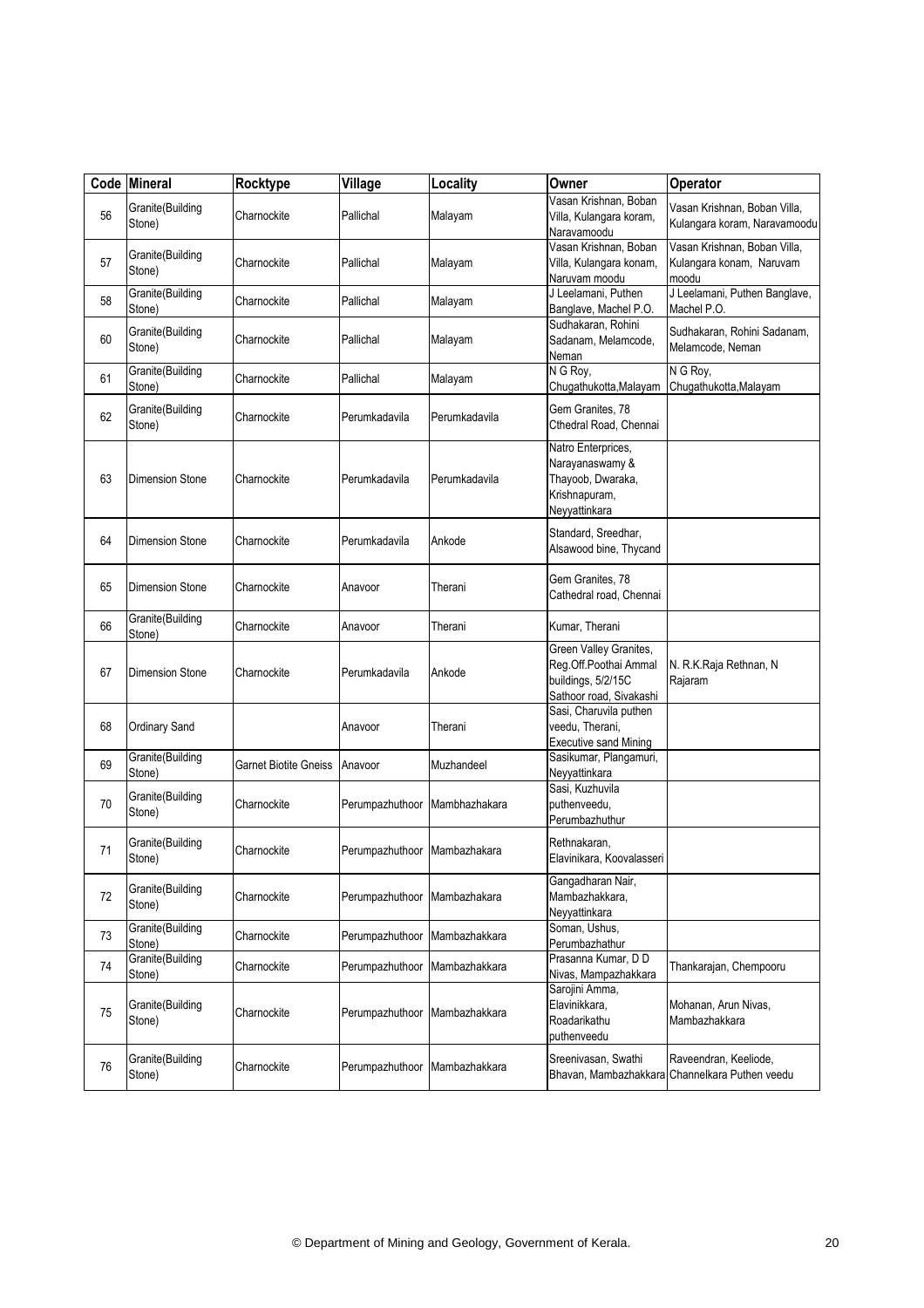|    | Code Mineral               | Rocktype              | Village         | Locality           | Owner                                                                                                                                                                                                     | <b>Operator</b>                                                                                                                                                                                  |
|----|----------------------------|-----------------------|-----------------|--------------------|-----------------------------------------------------------------------------------------------------------------------------------------------------------------------------------------------------------|--------------------------------------------------------------------------------------------------------------------------------------------------------------------------------------------------|
| 77 | Granite(Building<br>Stone) | Charnockite           | Perumpazhuthoor | Mambazhakkara      | Sreekandan, Avani,<br>Mambazhakara, Sarojini<br>Amma, Elavinikkara                                                                                                                                        | Sreekandan, Avani,<br>Mambazhakara, Sarojini Amma,<br>Elavinikkara                                                                                                                               |
| 78 | Granite(Building<br>Stone) | Charnockite           | Perumpazhuthoor | Mambazhakkara      | Surendran, Sruthi<br>Bhavan, Thottavaram,<br>Perumkadavila                                                                                                                                                | Surendran, Sruthi Bhavan,<br>Thottavaram, Perumkadavila                                                                                                                                          |
| 79 | Granite(Building<br>Stone) | Charnockite           | Perumpazhuthoor | Mambazhakkara      | Ratnakaran,<br>Malepothottukuzhi,<br>veedu.Elavinikkara.<br>Veliyamkode P.O.                                                                                                                              | Ramachandran (Mahesh),<br>Meena Bhavan, Vandannerur,<br>Perumbazhuthur P.O.                                                                                                                      |
| 80 | Granite(Building<br>Stone) | Garnet Biotite Gneiss | Perumpazhuthoor | Mambazhakkara      | Sasidharan.<br>Mambazhakara                                                                                                                                                                               | Sasidharan, Thachanvilakathu<br>veedu, Neyyattinkkara P.O.                                                                                                                                       |
| 81 | Granite(Building<br>Stone) | Charnockite           | Maranallur      | Veliyamkode        | P Cleetus, Sruthilayam,<br>Puthiyathura,<br>Neyyattinkkara                                                                                                                                                | P Cleetus, Sruthilayam,<br>Puthiyathura, Neyyattinkkara                                                                                                                                          |
| 82 | Granite(Building<br>Stone) | Charnockite           | Parassala       | Aruvikkuzhi        | Haridas                                                                                                                                                                                                   | Haridas                                                                                                                                                                                          |
| 83 | Granite(Building<br>Stone) | Charnockite           | Parassala       | Aruvikkuzhi        | Ramakrishnan<br>(Chellappan)                                                                                                                                                                              |                                                                                                                                                                                                  |
| 84 | Granite(Building<br>Stone) | Charnockite           | Parassala       | Aruvikkuzhi        | Thankarajan (Krishnan)                                                                                                                                                                                    | N.Krishnan, Meval Bhavan,<br>Plankalathu. Parassala P.O.                                                                                                                                         |
| 85 | Granite(Building<br>Stone) | Charnockite           | Parassala       | Aruvikkuzhi        | Ashokan                                                                                                                                                                                                   | Sathyan                                                                                                                                                                                          |
| 86 | Granite(Building<br>Stone) | Charnockite           | Parassala       | Aruvikkuzhi        | Vijayan                                                                                                                                                                                                   |                                                                                                                                                                                                  |
| 87 | Granite(Building<br>Stone) | Charnockite           | Parassala       | Aruvikkuzhi        | Sadashivan Nair                                                                                                                                                                                           | Babu                                                                                                                                                                                             |
| 88 | Granite(Building<br>Stone) | Charnockite           | Parassala       | Aruvikkuzhi        | Kamalakshi                                                                                                                                                                                                | Palraj                                                                                                                                                                                           |
| 89 | Ordinary Sand              |                       | Kulathur        | Near Vsso La Decco | Shaji, Roadarikathu<br>puthen veedu, Karode,<br>Jayaraj, S/o Harris<br>Nadar, Thekkuthai<br>Vadakke<br>veedu, Pozhiyoor,<br>Parameswaran, S/o<br>Varghese Nadar.<br>Chackachi vilakam<br>veedu, Pozhiyoor | Shaji, Roadarikathu puthen<br>veedu, Karode, Jayaraj, S/o<br>Harris Nadar, Thekkuthai<br>Vadakke veedu, Pozhiyoor,<br>arameswaran, S/o, Varghese<br>Nadar, Chackachi vilakam<br>veedu, Pozhiyoor |
| 90 | Granite(Building<br>Stone) | Charnockite           | Parassala       | Aruvikkuzhi        | Divakaran                                                                                                                                                                                                 |                                                                                                                                                                                                  |
| 91 | Granite(Building<br>Stone) | Charnockite           | Vellarada       | Panachamoodu       | Bhavan, Thannimoodu,<br>Panachamoodu                                                                                                                                                                      | Ayyappan Annachi, Indu P Chellan, Vadakke thannivila<br>Puthenveedu, Kaduvakkuzhi,<br>Adakkakkuzhi P.O.                                                                                          |
| 92 | <b>Dimension Stone</b>     | Charnockite           | Vellarada       | Panachamoodu       | SPS Granites,<br>Thannimoodu.<br>Panachamoodu,<br>Vellarada                                                                                                                                               |                                                                                                                                                                                                  |
| 93 | <b>Dimension Stone</b>     | Charnockite           | Vellarada       | Panachamoodu       | Sree Meenakshi Stones,<br>Thannimoodu,<br>Panachamoodu,<br>Vellarada                                                                                                                                      |                                                                                                                                                                                                  |
| 95 | Granite(Building<br>Stone) | Garnet Biotite Gneiss | Vellarada       | Nooliam            | Usha Devi,<br>Chundickal, Plangala,<br>Kizhakke puthen veedu                                                                                                                                              |                                                                                                                                                                                                  |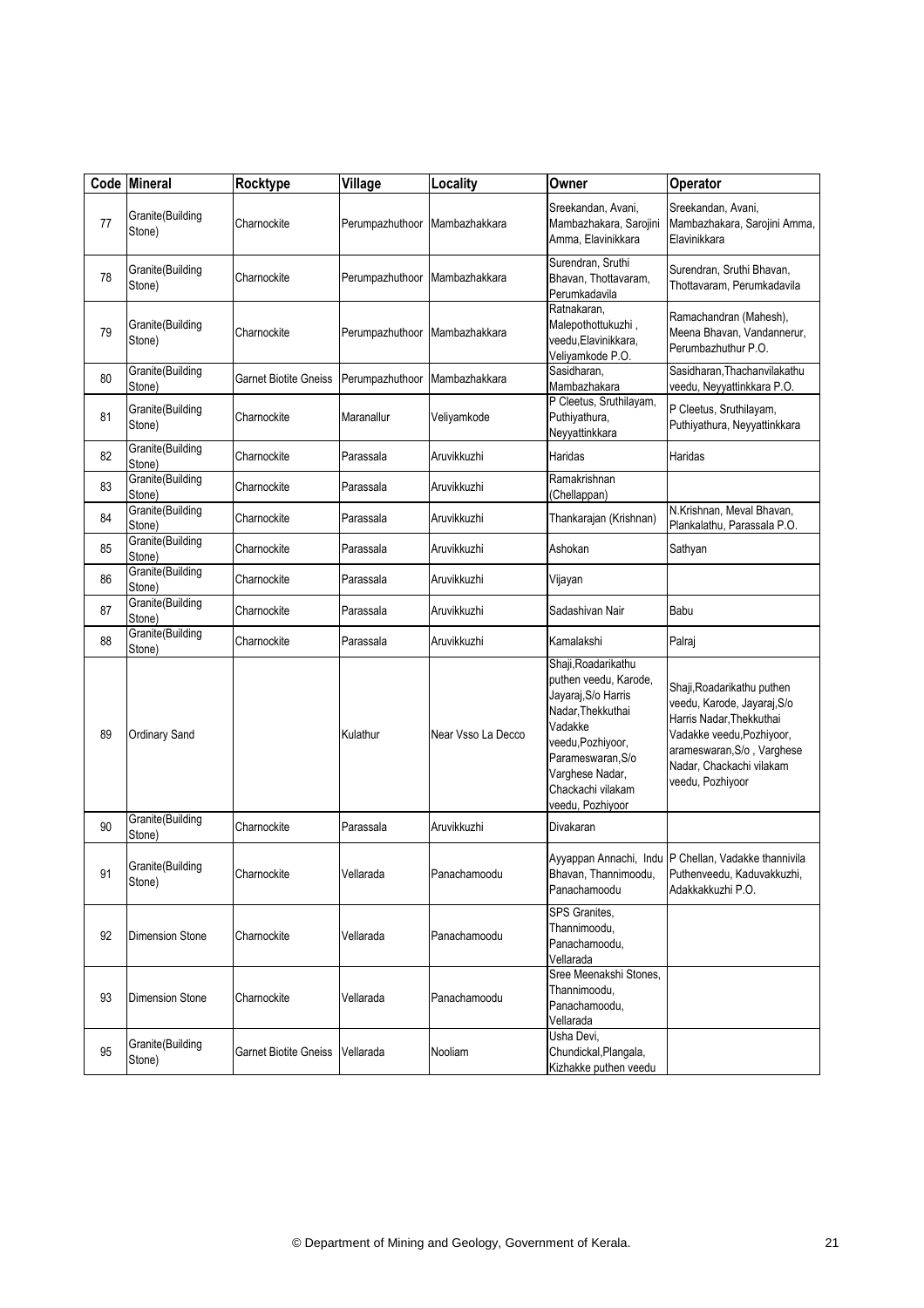|     | Code Mineral                | Rocktype                          | Village     | Locality      | Owner                                                                    | Operator                                                                                                   |
|-----|-----------------------------|-----------------------------------|-------------|---------------|--------------------------------------------------------------------------|------------------------------------------------------------------------------------------------------------|
| 96  | Granite(Building<br>Stone)  | Garnet Biotite Gneiss             | Vellarada   | Nooliam       | usha Devi, Chundickal,<br>Plangala, kizhakke<br>puthen veedu             |                                                                                                            |
| 97  | Granite(Building<br>Stone)  | Garnet Biotite Gneiss             | Vellarada   | Nooliam       | Krishnamoorthy,<br>Chundackal, Plangala,<br>Kizhakkeputhenveedu          |                                                                                                            |
| 98  | Granite(Building<br>Stone)  | Garnet Biotite Gneiss             | Vellarada   | Nooliam       | Govt.Quarry                                                              |                                                                                                            |
| 99  | Granite(Building<br>Stone)  | Garnet Biotite Gneiss             | Vellarada   | Nooliam       | Binu Thomas, Sam T<br>Cottage, Malayam                                   | Das, Nellisseri, Vellarada, Muthu<br>Nadar, Parassala, Sivathasen,<br>Parassala                            |
| 100 | Granite(Building<br>Stone)  | Garnet Biotite Gneiss             | Vellarada   | Nooliam       | Krishnamoorthy,<br>Chundackal,<br>Plangala, Kizhakkeputhen<br>veedu      | Chandran, Balan, Issac                                                                                     |
| 101 | Granite(Building<br>Stone)  | Charnockite                       | Vellarada   | Kakkathooki   | V Jayaprakash, Suja<br>Bhavan,<br>Kakkathooki, KrothaliP.O.<br>Vellarada |                                                                                                            |
| 102 | Granite(Building<br>Stone)  | Charnockite                       | Vellarada   | Kakkathooki   | Prasad, Muttoor                                                          |                                                                                                            |
| 103 | Granite(Building<br>Stone)  | Charnockite                       | Vellarada   | Kakkathooki   | Gafriel,<br>Manathottam, Plangala,<br>Puthen veedu, Vellarada<br>P.O.    |                                                                                                            |
| 104 | Granite(Building<br>Stone)  | Charnockite                       | Vellarada   | Kakkathooki   | Divakaran                                                                |                                                                                                            |
| 105 | Granite(Building<br>Stone)  | Garnet Biotite Gneiss             | Anavoor     | Kottakkal     | Sreekandan, Avani,<br>Perumbazhuthur                                     |                                                                                                            |
| 106 | Granite(Building<br>Stone)  | Charnockite                       | Anavoor     | Sasthampara   | Sukumaran, TC11/915<br>Aswathy, Thadhankode,<br>Kavadiyar P.O.           |                                                                                                            |
| 108 | Granite(Building<br>Stone)  | <b>Garnet Biotite Gneiss</b>      | Vellarada   | Vettikuzhi    | Binu Thomas, Sam T<br>Cottage, Malayam                                   | Sudhi-Mullelnila, Thankamani-<br>Parassala, Rafi- Kalyakkavila,<br>Jandrose-Narani, Sathyan-<br>Vettikuzhi |
| 109 | Granite(Building<br>Stone)  | Garnet Biotite Gneiss             | Vellarada   | Vettikuzhi    | Dassayyan, Vetikuzhi,<br>Vellachypara<br>P.O.Kanyakumari                 | Dassayyan, Vetikuzhi,<br>Vellachypara P.O.Kanyakumari                                                      |
| 110 | Granite(Building<br>Stone)  | Garnet Biotite Gneiss             | Vellarada   | Vettikuzhi    | Binu Thomas, Sam T<br>Cottage, Malayam                                   | Babu, Nellisseri                                                                                           |
| 111 | Granite(Building<br>Stone)  | Garnet Biotite Gneiss   Vellarada |             | Vettikuzhi    | Binu Thomas, SamT<br>Cottage, Malayam                                    | Selvamani, Panachamoodu                                                                                    |
| 112 | Granite (Building<br>Stone) | <b>Garnet Biotite Gneiss</b>      | Vellarada   | Vettikuzhi    | Binu Thomas, Sam T<br>Cottage, Malayam                                   | Francies, Kuzhithara                                                                                       |
| 113 | Granite(Building<br>Stone)  | <b>Garnet Biotite Gneiss</b>      | Vellarada   | Vettikuzhi    | Binu Thomas, Sam T<br>Cottage, Malayam                                   | Sathyan, Panachamoodu                                                                                      |
| 114 | Granite(Building<br>Stone)  | Garnet Biotite Gneiss             | Vellarada   | Vattikuzhi    | Binu Thomas, Sam T<br>Cottage, Malayam                                   | Vijayan, Vettikuzhi                                                                                        |
| 115 | Granite(Building<br>Stone)  | Garnet Biotite Gneiss             | Kunnathukal | Panchakuzhi   | Staaly                                                                   | Jayen                                                                                                      |
| 116 | Granite(Building<br>Stone)  | Garnet Biotite Gneiss             | Kunnathukal | Panchakuzhi   | Selvaraj, Panchakuzhi                                                    | Thomas                                                                                                     |
| 117 | Granite(Building<br>Stone)  | Garnet Biotite Gneiss             | Kunnathukal | Panchakuzhi   | Selvaraj                                                                 |                                                                                                            |
| 118 | Ordinary Sand               |                                   | Pozhiyoor   | Pozhiyoor     | Govt land                                                                |                                                                                                            |
| 119 | Ordinary Sand               |                                   | Kulathur    | Mannadikadavu | Govt. land,<br>Mannadikadavu                                             |                                                                                                            |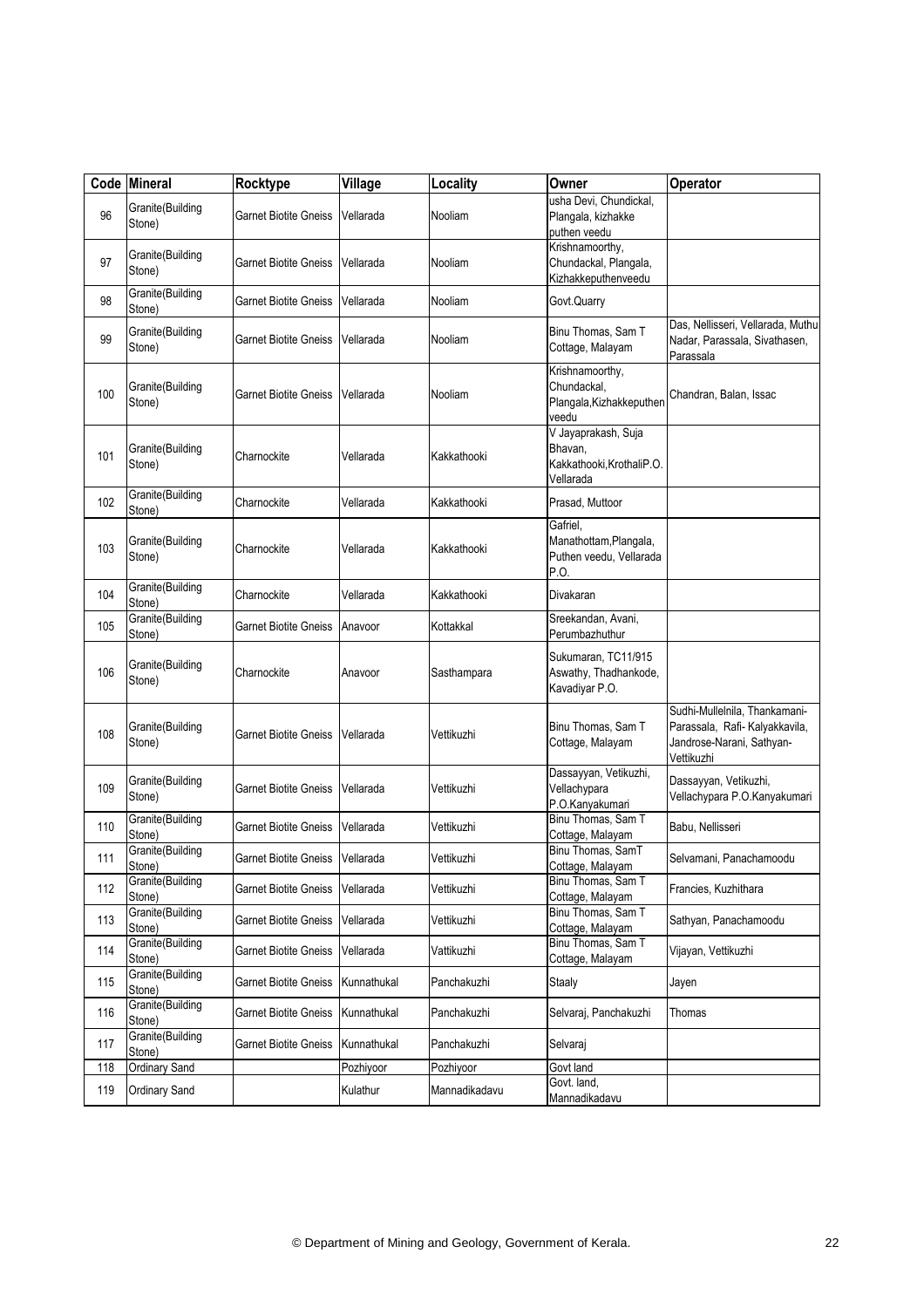| Code | <b>Mineral</b>             | Rocktype    | Village         | Locality       | Owner                                                                                                              | <b>Operator</b>                                                        |
|------|----------------------------|-------------|-----------------|----------------|--------------------------------------------------------------------------------------------------------------------|------------------------------------------------------------------------|
| 120  | Ordinary Sand              |             | Kulathur        | Varthottam     | Lawrence, Virali                                                                                                   |                                                                        |
| 121  | Ordinary Sand              |             | Kulathur        | Poovar bridge  | Govt. land, Poovar bridge                                                                                          |                                                                        |
| 122  | Granite(Building<br>Stone) | Charnockite | Perumpazhuthoor | Mekkevila      | Sasi Paruvilakam,<br>Thachanvilakath Veedu.<br>Permbazhuthur                                                       | Chandran, Charuvilaveedu,<br>Plamootikada, Wilson,<br>Udayankulangara  |
| 123  | Granite(Building<br>Stone) | Charnockite | Perumpazhuthoor | Mekkevila      | Shymala,<br>Radhakrishnan,<br>Perumbazhuthur                                                                       | Sasi, Chellan                                                          |
| 124  | Granite(Building<br>Stone) | Charnockite | Perumpazhuthoor | Mekkevila      | Shymala Devi,<br>Perumbazhuthur                                                                                    | Mohanan                                                                |
| 125  | Granite(Building<br>Stone) | Charnockite | Perumkadavila   | Arunipuram     | Maniyan, Marayamuttam                                                                                              | Maniyan, Marayamuttam                                                  |
| 126  | Granite(Building<br>Stone) | Charnockite | Perumkadavila   | Marayamuttam   | Sudhakaran, Deepthi,<br>Marayamuttam                                                                               |                                                                        |
| 127  | Granite(Building<br>Stone) | Charnockite | Maranallur      | Maranallur     | Appukkuttan,<br>Kandankulangara,<br>Chamvilaputhen veedu,<br>Koovalasseri                                          | Kumar, Veliyankode                                                     |
| 128  | Granite(Building<br>Stone) | Charnockite | Maranallur      | Maranallur     | Ashokan                                                                                                            | Dharman, Vazhappallikkonam,<br>Kizhakkekara veedu,<br>Koovalassery P.O |
| 129  | Granite(Building<br>Stone) | Charnockite | Maranallur      | Maranallur     | Anoop Kumar                                                                                                        | Sasi Kumar                                                             |
| 130  | Granite(Building<br>Stone) | Charnockite | Maranallur      | Maranallur     | Anoop Kumar                                                                                                        | Manoharan                                                              |
| 131  | Granite(Building<br>Stone) | Charnockite | Maranallur      | Maranallur     | Maniyan, Kidarikkuzhi                                                                                              |                                                                        |
| 132  | Granite(Building<br>Stone) | Charnockite | Maranallur      | Maranallur     | Anoop Kumar                                                                                                        | Rajayyan, Koovalasseri,<br>Malavilaveedu                               |
| 133  | Granite(Building<br>Stone) | Charnockite | Maranallur      | Maranallur     | Sulojana,<br>Chembarathivila,<br>Neyyattinkara                                                                     | Sulojana, Chembarathivila,<br>Neyyattinkara                            |
| 134  | Granite(Building<br>Stone) | Charnockite | Maranallur      | Kodanoor       | Mangala Baby, MRS<br>Bhavan, Koottithanam,<br>Nellimoodu P.O.                                                      | Shibu, Nellimoodu                                                      |
| 135  | Granite(Building<br>Stone) | Charnockite | Maranallur      | Kodanoor       | Sudarshanan, Surjit<br>Bhavan, Punnavoor,<br>Koovalasseri                                                          | Sudarshanan, Surjit Bhavan,<br>Punnavoor, Koovalasseri                 |
| 136  | Granite(Building<br>Stone) | Charnockite | Maranallur      | Kodanallur     | Biju Mathew, Eranakulam                                                                                            |                                                                        |
| 137  | Granite(Building<br>Stone) | Charnockite | Maranallur      | Ezhakottukonam | Nagappan Nair,<br>Aruvikkara                                                                                       | V Sreekumar, Punnackattuvila<br>veedu, Koovalasseri                    |
| 138  | Granite(Building<br>Stone) | Charnockite | Maranallur      | Kodanoor       | Sethu,<br>Keezhakottukonam,<br>Malayil veedu                                                                       | Prakash, Navukode<br>Kizhukkumkara, Roadarikathu<br>veedu.Koovalasseri |
| 139  | Granite(Building<br>Stone) | Charnockite | Maranallur      | Kodanoor       | SunilKumar, Karthika,<br>Gandhinagar, Naruvamoo<br>du P.O, Udaya kumar,<br>Kalliyur , Kakkamoota,<br>Kalliyur P.O. | R Radha Devi, Karthika,<br>Pallichal, Naruvamoodu P.O,                 |
| 140  | Ordinary Sand              |             | Maranallur      | Kodanoor       | Gopalakrishnan, Kalayil<br>Banglavu, Kadanoor                                                                      |                                                                        |
| 141  | <b>Ordinary Sand</b>       |             | Kulathummell    | Ambalathilkala | Thomosan<br>Nadar, Kuttiyanikkadu                                                                                  |                                                                        |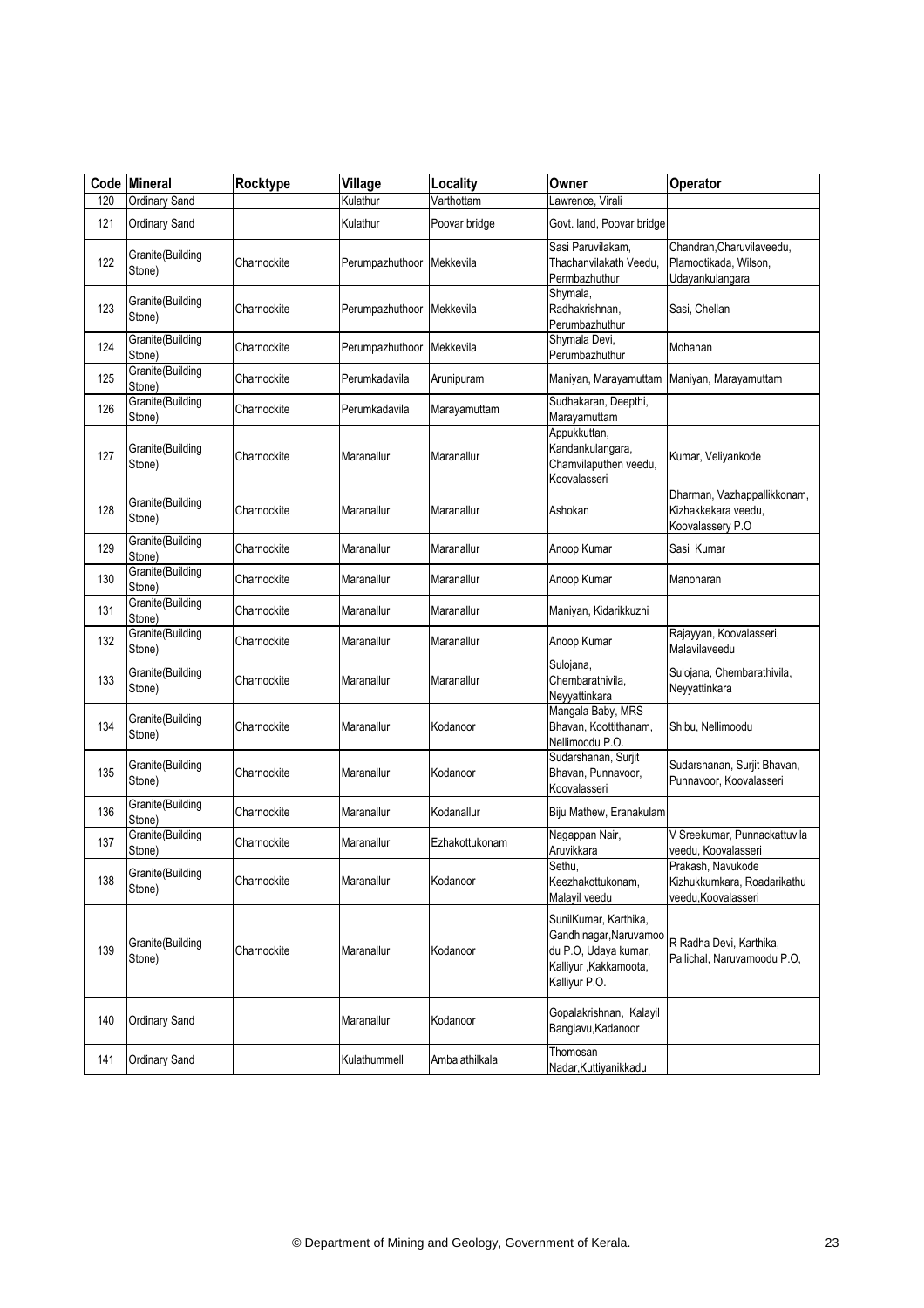|     | Code Mineral               | Rocktype                     | Village       | Locality           | Owner                                                        | Operator                                                  |
|-----|----------------------------|------------------------------|---------------|--------------------|--------------------------------------------------------------|-----------------------------------------------------------|
| 142 | Ordinary Sand              |                              | Kulathummell  | Alamkode           | Vijayakumar, Arathala<br>puthenveedu, Alamkode               | Krishnan Nair, Alamkode                                   |
| 143 | Granite(Building<br>Stone) | Garnet Biotite Gneiss        | Keezharoor    | Kodanoor bridge    | Rajendran, Kodanoor                                          |                                                           |
| 144 | Granite(Building<br>Stone) | Garnet Biotite Gneiss        | Keezharoor    | Kodanoor           | Sasidharan, SV<br>Sadanam, Arunnikkara                       |                                                           |
| 145 | Granite(Building<br>Stone) | Garnet Biotite Gneiss        | Keezharoor    | Nettani            | Palayyan                                                     | Rajesh kumar, Pallivilaveedu,<br>Panachamoodu P.O.        |
| 146 | Granite(Building<br>Stone) | Garnet Biotite Gneiss        | Keezharoor    | Nettani            | Ratna Das, Devakumara<br>Sadanam, Nettani                    |                                                           |
| 147 | Granite(Building<br>Stone) | Charnockite                  | Keezharoor    | Nettani            | Sasidharan, Kodanoor                                         |                                                           |
| 148 | Granite(Building<br>Stone) | Charnockite                  | Keezharoor    | Keedayikuzhi       | Kesavan Nettani                                              | Kesavan Nettani                                           |
| 149 | Granite(Building<br>Stone) | Charnockite                  | Keezharoor    | Keedayikuzhi       | Prasad, Prashanth Nivas,<br>Keezharoor<br>P.O., Keedakuzhi   | Ani, Malayinkeezhu                                        |
| 150 | Granite(Building<br>Stone) | Garnet Biotite Gneiss        | Keezharoor    | Keedayikuzhi       | Prasad, Prashanth Nivas,<br>Keezharoor<br>P.O., Keedayikuzhi | Ayyappan, R D Nivas,<br>Poovanvila, Near Kodanoor         |
| 151 | Granite(Building<br>Stone) | <b>Garnet Biotite Gneiss</b> | Pallichal     | Palapotta          | Sathyanesan, Meena<br>Bhavan, Vellayalli                     | Suresh Kumar, Manalithalakkal<br>veedu, Koovalasseri P.O. |
| 152 | Granite(Building<br>Stone) | Garnet Biotite Gneiss        | Pallichal     | Palapotta          | Subodhanan, Kallimoor                                        | John William, Jiju Bhavan,<br>Vellapally, Naruvamoodu     |
| 153 | Granite(Building<br>Stone) | <b>Garnet Biotite Gneiss</b> | Pallichal     | Kulangarakonam     | Murali, Sasidharan                                           |                                                           |
| 154 | Brick/Tile clay            |                              | Neyyattinkara | Olathanni          |                                                              | Stephen (Maniyan), Olathanni                              |
| 155 | Brick/Tile clay            |                              | Neyyattinkara | Kadavattanam desam |                                                              | George, Kanjirammottukadavu                               |
| 156 | Brick/Tile clay            |                              | Neyyattinkara | Olathanni          |                                                              | Johnny, Chenkal                                           |
| 157 | Brick/Tile clay            |                              | Neyyattinkara | Thengattukadavu    |                                                              | Mohanan, MRC Nivas,<br>Kidayarakonam, Venpakkal P.O.      |
| 158 | <b>Ordinary Sand</b>       |                              | Neyyattinkara | Thengattukadavu    | Govt.land                                                    |                                                           |
| 159 | Brick/Tile clay            |                              | Thirupuram    | Thirupuram         | Balu                                                         | Balu bricks, Balu Bhavan                                  |
| 160 | Brick/Tile clay            |                              | Thirupuram    | Thirupuram         |                                                              | Maniyan, Thirupuram                                       |
| 161 | Brick/Tile clay            |                              | Thirupuram    | Kalummukam         | Vijaya Das, Kajithalayam,<br>Nellikkakuzhi.<br>Kanjiramkulam | Vimala Bricks, Kalummukam                                 |
| 162 | Brick/Tile clay            |                              | Thirupuram    | Kalummukam         |                                                              | Maniyan, Thirupuram                                       |
| 163 | Brick/Tile clay            |                              | Thirupuram    | Mannackal          | Devaraj, LD Sadanam,<br>Pattiyamannady                       |                                                           |
| 164 | Brick/Tile clay            |                              | Thirupuram    | Malamcherry        | Varghese, Plammikavila,<br>Thirupuram                        |                                                           |
| 165 | Brick/Tile clay            |                              | Thirupuram    | Thirupuram         | Shaji, Vazhavila, Thirupur<br>am P.O.                        | Shaji, Vazhavila, Thirupuram P.O.                         |
| 166 | Brick/Tile clay            |                              | Neyyattinkara | Chittakkode        |                                                              | Sashi, Chittakkode, Neyyattinkara                         |
| 167 | Brick/Tile clay            |                              | Neyyattinkara | Chittakode         |                                                              | Vijayan, Kallumnadi                                       |
| 168 | Brick/Tile clay            |                              | Neyyattinkara | Olathanni          |                                                              | Sasi, SR Bhavan                                           |
| 169 | Brick/Tile clay            |                              | Thirupuram    | Alummoodu          |                                                              | Saseedharan, Jineesh Bhavan,<br>Thirupuram P.O            |
| 170 | Brick/Tile clay            |                              | Thirupuram    | Kadavila           |                                                              | Aji, Kurulanikkal, Thirupuram                             |
| 171 | Brick/Tile clay            |                              | Thirupuram    | Kadavila           |                                                              | Ravi, Ranju Bhavan, Thirupuram                            |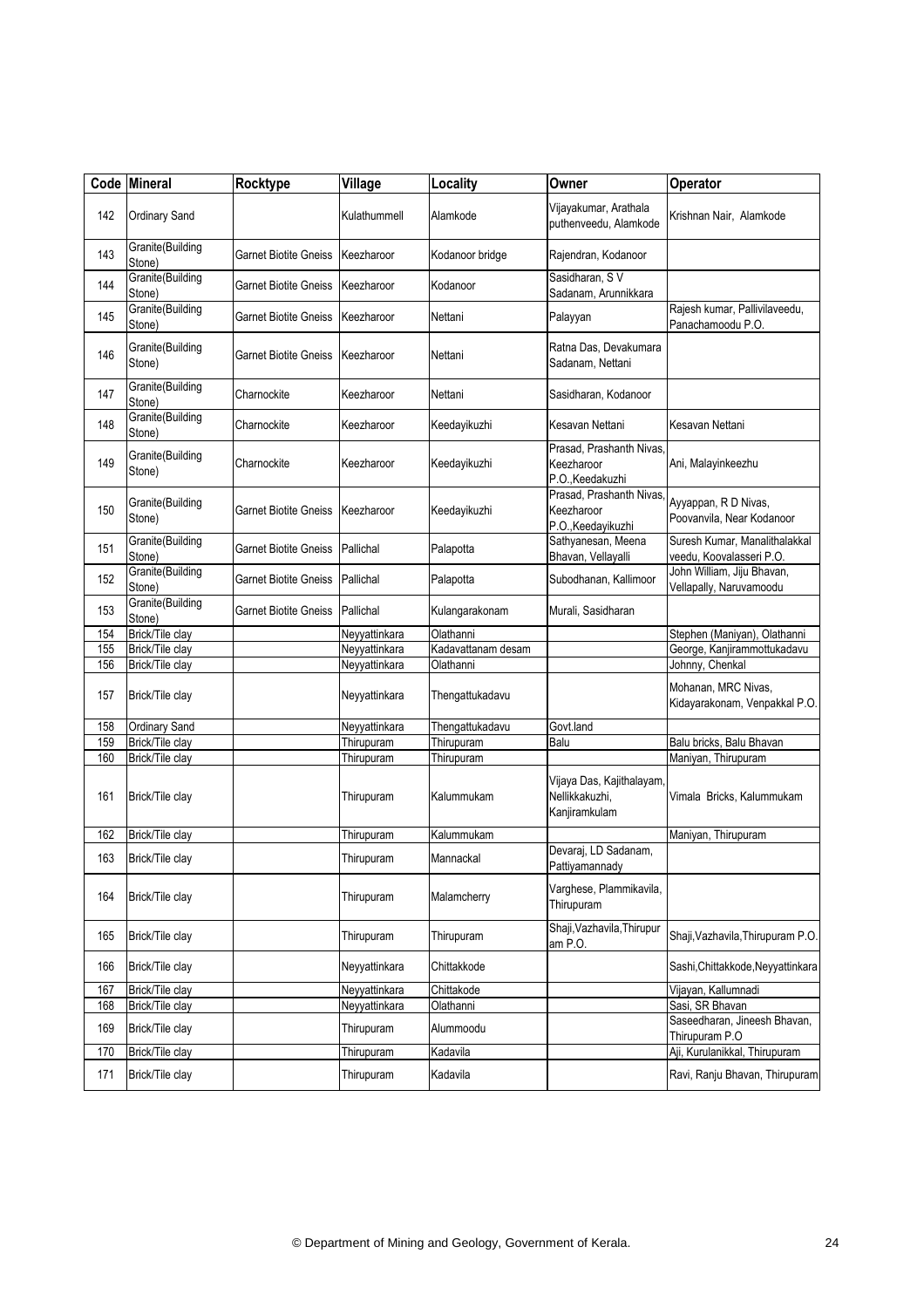|     | Code Mineral         | Rocktype | Village    | Locality           | Owner                                                                                                                               | Operator                                                                                                                        |
|-----|----------------------|----------|------------|--------------------|-------------------------------------------------------------------------------------------------------------------------------------|---------------------------------------------------------------------------------------------------------------------------------|
| 172 | Brick/Tile clay      |          | Thirupuram | Thirupuram         | Lal, Thirupuram                                                                                                                     | Prabhakaran, Puthenval puthen<br>veedu, Manjakode, Venpakal                                                                     |
| 173 | Brick/Tile clay      |          | Thirupuram | Palottumannadi     |                                                                                                                                     | Sasidharan, Jineesh Bhavan<br>Thirupuram                                                                                        |
| 174 | Brick/Tile clay      |          | Thirupuram | Kurumanal          |                                                                                                                                     | Aji, Karulanikkal                                                                                                               |
| 175 | Brick/Tile clay      |          | Thirupuram | Kurumanal          |                                                                                                                                     |                                                                                                                                 |
| 176 | Brick/Tile clay      |          | Thirupuram | Kurumanal          |                                                                                                                                     | Jose, Neduvanmannady veedu,<br>Kurumanal                                                                                        |
| 177 | Ordinary Sand        |          | Thirupuram | Anjampazhanji      |                                                                                                                                     |                                                                                                                                 |
| 178 | Ordinary Sand        |          | Kulathur   | Near Vsso La Decco | Nicholas, S/o Samuel,<br>Nadar, Thekku<br>thai, Vadakke veedu,<br>Pozhiyoor                                                         |                                                                                                                                 |
| 179 | Ordinary Sand        |          | Kulathur   | Near Vsso La Decco | lawrence, S/o Chellan<br>Nadar, C.S.<br>Bhavan, Parayinvila<br>Poovar                                                               |                                                                                                                                 |
| 180 | Ordinary Sand        |          | Kulathur   | Near Vsso La Decco | Jayaraj, S/o Harris Nadar,<br>Thekkathai<br>Vadakkeveedu,<br>Pozhiyoor                                                              |                                                                                                                                 |
| 181 | Ordinary Sand        |          | Kulathur   | Near Vsso La Decco | Vijayan, S/o Safari<br>Muthan Nadar.<br>Veachalakuzhi veedu,<br>Kulathur                                                            |                                                                                                                                 |
| 182 | Ordinary Sand        |          | Kulathur   | Near Vsso La Decco | Nicholas, S/o Rajappan<br>Nadar, Priyanka Bhavan,<br>Kulathoor                                                                      |                                                                                                                                 |
| 183 | <b>Ordinary Sand</b> |          | Kulathur   | Near Vsso La Decco | Jayaraj, S/o Harris<br>Nadar, Thekkathai<br>veedu, Kulathur                                                                         |                                                                                                                                 |
| 184 | <b>Ordinary Sand</b> |          | Kulathur   | Near Vsso La Decco | Jayaraj, S/o Harris Nadar,<br>Thekkethai<br>veedu, Kulathur                                                                         |                                                                                                                                 |
| 185 | Ordinary Sand        |          | Kulathur   | Near Vsso La Decco | Thangarajan, S/o Samuel,<br>Thekkumkara Puthen<br>veedu, Kulathur                                                                   |                                                                                                                                 |
| 186 | Ordinary Sand        |          | Kulathur   | Near Vsso La Decco | C.S Lawrence, S/o<br>Chellan Nadar, Chelsia<br>Cottage, Kulathur                                                                    |                                                                                                                                 |
| 187 | Ordinary Sand        |          | Kulathur   | Near Vsso La Decco | Shaji, S/o Jhonson,<br>Pinkulam roadarikathu<br>veedu, Karode                                                                       |                                                                                                                                 |
| 188 | <b>Ordinary Sand</b> |          | Kulathur   | Near Vsso La Decco | Shaji, S/o Jhonson,<br>Pinkulam, Roadarikathu<br>veedu, Karode                                                                      |                                                                                                                                 |
| 190 | Ordinary Sand        |          | Kulathur   | Near Vsso La Decco | Jayaraj, S/o Harris Nadar,<br>Thekkuthai veedu,<br>Sathyaraj, Puthival<br>Puthen veedu, Kulathur,<br>Christhu das , S/o<br>Varghese | Jayaraj, S/o Harris Nadar,<br>Thekkuthai veedu,<br>Sathyaraj, Puthival Puthen<br>veedu, Kulathur, Christhu das<br>,S/o Varghese |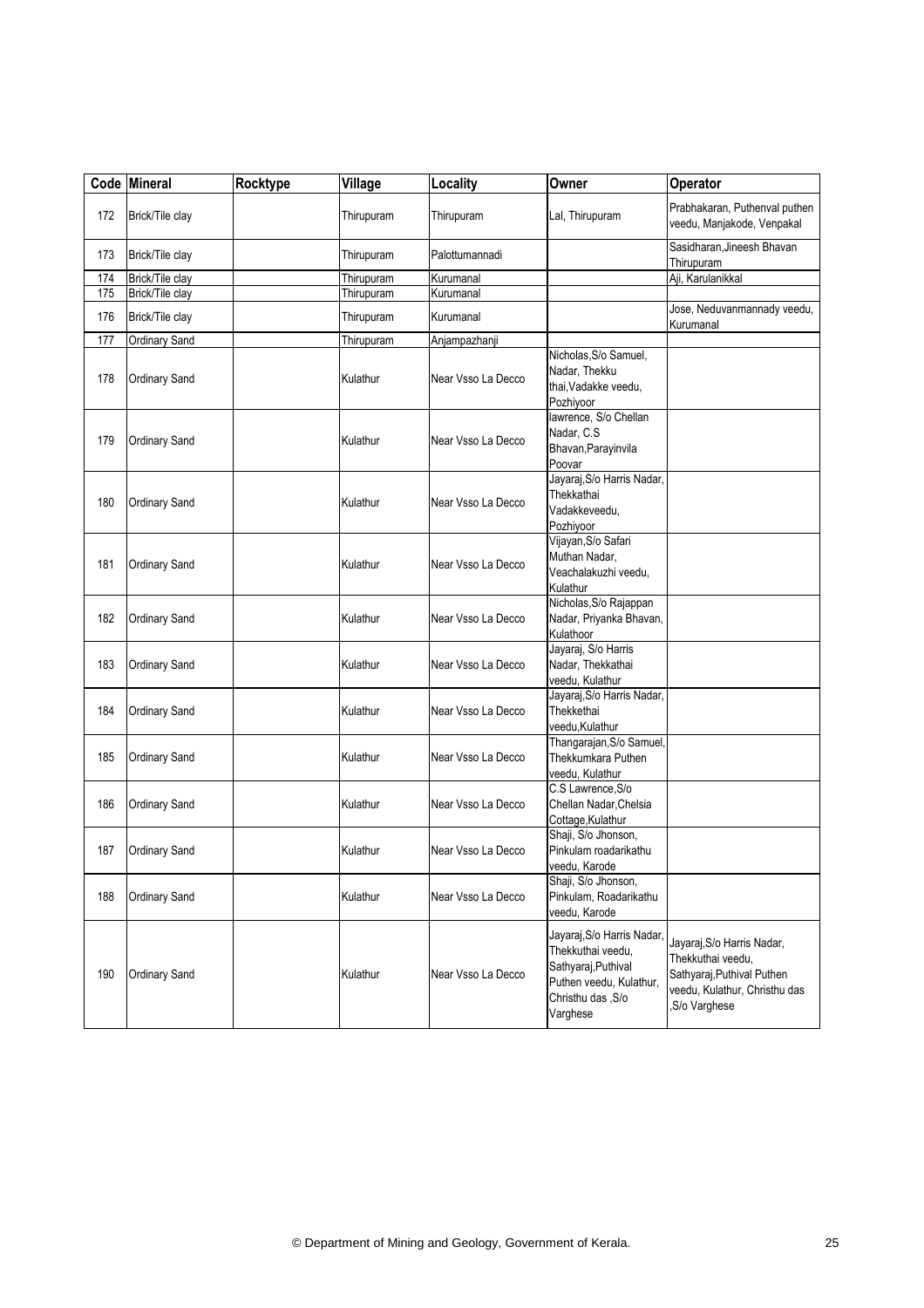|     | Code Mineral               | Rocktype              | Village       | Locality           | Owner                                                                                                                                                                     | Operator                                                                                                                                                             |
|-----|----------------------------|-----------------------|---------------|--------------------|---------------------------------------------------------------------------------------------------------------------------------------------------------------------------|----------------------------------------------------------------------------------------------------------------------------------------------------------------------|
| 191 | <b>Ordinary Sand</b>       |                       | Kulathur      | Near Vsso La Decco | Ajith, S/o David Nadar,<br>Parappanvila, Virali,<br>Selvaraj, S/oJohnson<br>Nadar,<br>Chackachivilakathu<br>veedu, Jastus Nadar, S/o<br>ohnson Nadar,<br>Chackachivilakam | Ajith, S/o David Nadar,<br>Parappanvila, Virali,<br>Selvaraj, S/oJohnson Nadar,<br>Chackachivilakathu veedu,<br>Jastus Nadar, S/o Johnson<br>Nadar, Chackachivilakam |
| 192 | <b>Ordinary Sand</b>       |                       | Kulathur      | Near Vsso La Decco | Dharmaraj, S/o<br>Muthappan Nadar,<br>Thevaramuthu veedu,<br>Kulathur                                                                                                     | Dharmaraj, S/o Muthappan<br>Nadar, Thevaramuthu veedu,<br>Kulathur                                                                                                   |
| 193 | Ordinary Sand              |                       | Kulathur      | Near Vsso La Decco |                                                                                                                                                                           |                                                                                                                                                                      |
| 194 | Granite(Building<br>Stone) | Garnet Biotite Gneiss | Anavoor       | Kottakkal          | Thankan                                                                                                                                                                   |                                                                                                                                                                      |
| 195 | Granite(Building<br>Stone) | Garnet Biotite Gneiss | Anavoor       | Kottakkal          | Gopan                                                                                                                                                                     |                                                                                                                                                                      |
| 196 | Granite(Building<br>Stone) | Garnet Biotite Gneiss | Anavoor       | Kottakkal          | Alnim, Rajamma, Anitha                                                                                                                                                    |                                                                                                                                                                      |
| 197 | Granite(Building<br>Stone) | Garnet Biotite Gneiss | Anavoor       |                    | Ramachandran                                                                                                                                                              |                                                                                                                                                                      |
| 198 | Granite(Building<br>Stone) | Garnet Biotite Gneiss | Anavoor       |                    | Njanmuthan, Chuzhinilam<br>Paliode                                                                                                                                        |                                                                                                                                                                      |
| 199 | Granite(Building<br>Stone) | Garnet Biotite Gneiss | Perumkadavila | Kottakkal          | Lukose                                                                                                                                                                    |                                                                                                                                                                      |
| 200 | Granite(Building<br>Stone) | Garnet Biotite Gneiss | Anavoor       | Sasthampara        | Maniyan/Sadanandhan                                                                                                                                                       |                                                                                                                                                                      |
| 201 | Granite(Building<br>Stone) | Garnet Biotite Gneiss | Anavoor       | Sasthampara        | Sasi (Joy), Thankam                                                                                                                                                       |                                                                                                                                                                      |
| 202 | <b>Dimension Stone</b>     | Charnockite           | Vellarada     | Panachamoodu       | Vahid, Panachamoodu, V<br>ellarada                                                                                                                                        |                                                                                                                                                                      |
| 203 | Granite(Building<br>Stone) | Charnockite           | Vellarada     | Panachamoodu       | Vahid                                                                                                                                                                     |                                                                                                                                                                      |
| 204 | Brick/Tile clay            |                       | Chenkal       | Avanakkavila       | Rajan, Raj Bhavan,<br>Thenga koodu, Kulathur<br>P.O.                                                                                                                      |                                                                                                                                                                      |
| 205 | Brick/Tile clay            |                       | Chenkal       | Elamthottam        | Ravi, Elamthottam                                                                                                                                                         |                                                                                                                                                                      |
| 206 | Brick/Tile clay            |                       | Chenkal       | Elamthottam        | John, Kalambarakka<br>malethodu<br>puthenveeedu, Chenkal                                                                                                                  |                                                                                                                                                                      |
| 207 | Brick/Tile clay            |                       | Chenkal       | Elamthottam        | John, Kalambarakka<br>malethattu puthenveedu,<br>Chenkal                                                                                                                  |                                                                                                                                                                      |
| 208 | Brick/Tile clay            |                       | Chenkal       | Elamthottam        | Murukan, Elamthottam                                                                                                                                                      |                                                                                                                                                                      |
| 209 | Ordinary Sand              |                       | Chenkal       | Chenkal            |                                                                                                                                                                           |                                                                                                                                                                      |
| 210 | Ordinary Sand              |                       | Chenkal       | Valiyaelamthottam  |                                                                                                                                                                           |                                                                                                                                                                      |
| 211 | Brick/Tile clay            |                       | Chenkal       | Valiyaelamthottam  |                                                                                                                                                                           | Divakaran, Valiyaelamthottam,<br>Chenkal                                                                                                                             |
| 212 | Ordinary Sand              |                       | Chenkal       | Valiyaelamthottam  |                                                                                                                                                                           |                                                                                                                                                                      |
| 213 | Brick/Tile clay            |                       | Chenkal       | Valiyaelamthottam  | Rajan,<br>Valiyaelamthottam                                                                                                                                               |                                                                                                                                                                      |
| 214 | Brick/Tile clay            |                       | Chenkal       | Valiyaelamthottam  | Rajappan                                                                                                                                                                  |                                                                                                                                                                      |
| 215 | Brick/Tile clay            |                       | Chenkal       | Karavakkuzhi       | Saji, SS Bhavan,<br>Karavakkuzhi, Neyyiyyur,<br>Chenkal P.O.                                                                                                              |                                                                                                                                                                      |
| 216 | Brick/Tile clay            |                       | Chenkal       | Neduvamvila        | Ambi, Olathanni                                                                                                                                                           |                                                                                                                                                                      |
| 217 | Brick/Tile clay            |                       | Chenkal       | Neduvamvila        | Vijayan, Neduvamvila                                                                                                                                                      |                                                                                                                                                                      |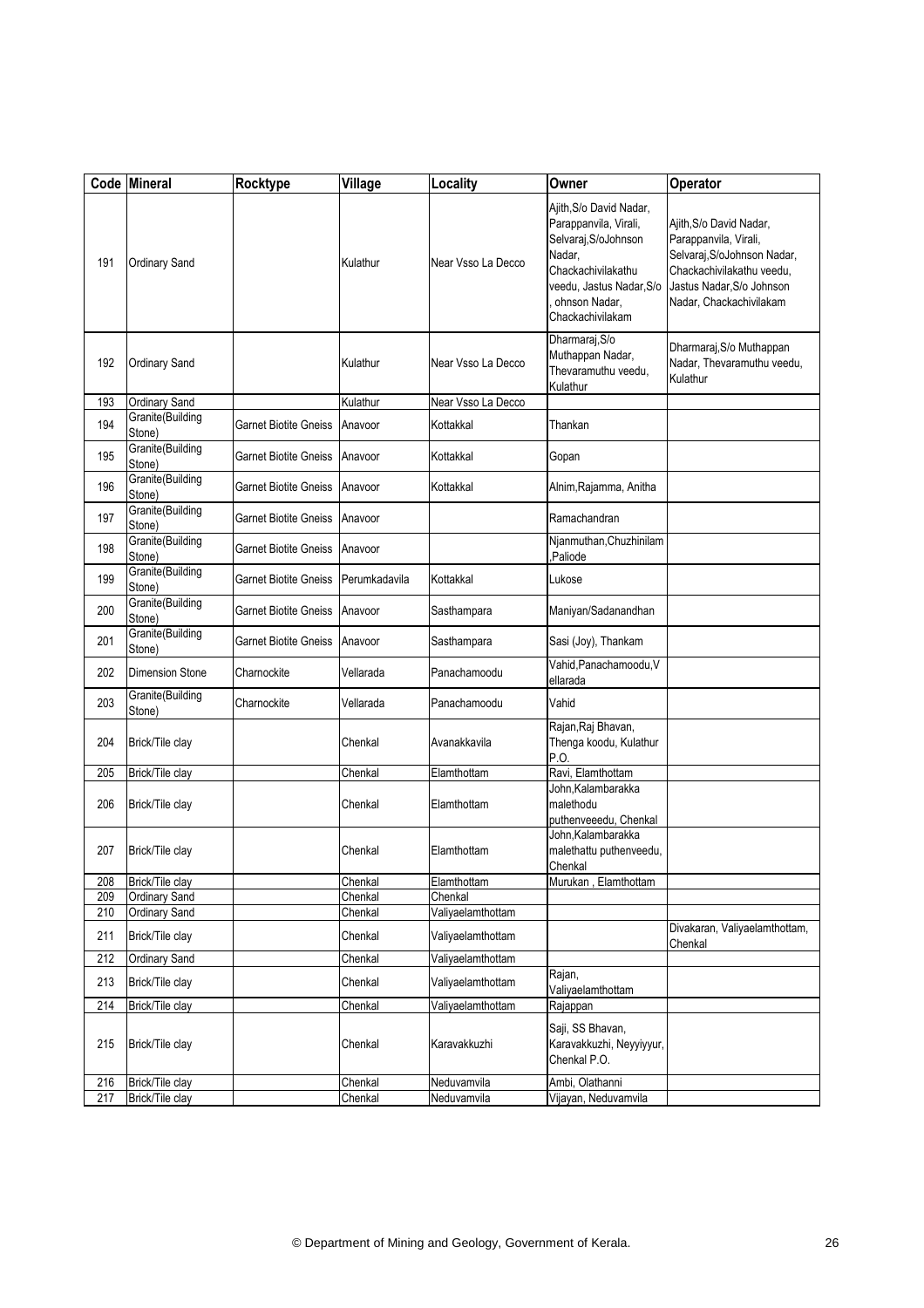| Code | Mineral                    | Rocktype    | Village       | Locality         | Owner                                                                                        | Operator                                                                                  |
|------|----------------------------|-------------|---------------|------------------|----------------------------------------------------------------------------------------------|-------------------------------------------------------------------------------------------|
| 218  | Brick/Tile clay            |             | Chenkal       | Neduvamvila      | Appuppan (Nickname)                                                                          |                                                                                           |
| 219  | <b>Ordinary Sand</b>       |             | Chenkal       | Neduvamvila      |                                                                                              |                                                                                           |
| 220  | Brick/Tile clay            |             | Chenkal       | Kidakkulam       | Sadanandan.<br>Vellayodathuveedu                                                             |                                                                                           |
| 221  | Brick/Tile clay            |             | Chenkal       | Kidakulam        | Varkki, Kattilvila                                                                           |                                                                                           |
| 222  | Brick/Tile clay            |             | Chenkal       | Mattukode        | Gangadaran,<br>Karinchurkalayil veedu                                                        |                                                                                           |
| 223  | Brick/Tile clay            |             | Chenkal       | Mattukode        | Sukumaran,<br>Panayakandil pottavila,<br>Mattukode                                           |                                                                                           |
| 224  | Brick/Tile clay            |             | Chenkal       | Mattukode        | Raveendran, Ravi Nivas,<br>Vattuvila, Mattukode                                              |                                                                                           |
| 225  | Brick/Tile clay            |             | Chenkal       | Avanakkumvila    | Sasidharan                                                                                   |                                                                                           |
| 226  | <b>Brick/Tile clay</b>     |             | Chenkal       | Avanakkamvila    | Sudhakaran                                                                                   |                                                                                           |
| 227  | Brick/Tile clay            |             | Chenkal       | Vattavila        | Maniyan, Vattavila                                                                           |                                                                                           |
| 228  | Brick/Tile clay            |             | Chenkal       | Keezhkolla       |                                                                                              | Thomson, Mankuzhyvila veedu                                                               |
| 229  | Brick/Tile clay            |             | Chenkal       | Keezhkolla       | Nallathambi, Karunulli                                                                       |                                                                                           |
| 230  | Brick/Tile clay            |             | Chenkal       | Keezhkolla       | Ponnayyan, Karunulli                                                                         |                                                                                           |
| 231  | Brick/Tile clay            |             | Chenkal       | Mundupalam       |                                                                                              | Dixon, Palakadavu                                                                         |
| 232  | Brick/Tile clay            |             | Chenkal       | Mundupalam       | Ponnayayn, Karunulli<br>veedu, Keezhkolla<br>desam                                           |                                                                                           |
| 233  | Brick/Tile clay            |             | Chenkal       | Mundupalam       | Simon, Mankottu konam,<br>Kizhakumkara,<br>Puthenveedu, Amaravila                            |                                                                                           |
| 234  | Brick/Tile clay            |             | Neyyattinkara | Neyyattinkara    | Titan, Plangamuri                                                                            |                                                                                           |
| 235  | Brick/Tile clay            |             | Neyyattinkara | Neyyattinkara    | Amaravila Chudukal<br>Soceity KVIND T3,<br>Neyyattinkara P.O.                                | Amaravila Chudukal Soceity<br>KVIND T3, Neyyattinkara P.O.                                |
| 236  | Brick/Tile clay            |             | Neyyattinkara | Mannathalakadavu | Suresh, Mannathala                                                                           |                                                                                           |
| 237  | Ordinary Sand              |             | Neyyattinkara | Mannathalakadavu |                                                                                              |                                                                                           |
| 238  | <b>Ordinary Sand</b>       |             | Neyyattinkara | Karinada         |                                                                                              |                                                                                           |
| 239  | Brick/Tile clay            |             | Chenkal       | Mundupalam       | Dixon, Neyyattinkara                                                                         | Dixon, Neyyattinkara                                                                      |
| 240  | Brick/Tile clay            |             | Chenkal       | Amaravila        | Kunjaru, Eringalakuda, Thr<br>issur                                                          | SIDCO Tile Factory, Govt.                                                                 |
| 241  | Granite(Building<br>Stone) | Charnockite | Pallichal     | Mookkunnimala    | Sundaresan, SS<br>Vilas, Pulimoodu,<br>Edakkode, Nemam P.O.                                  |                                                                                           |
| 243  | Granite(Building<br>Stone) | Charnockite | Pallichal     | Mookkunnimala    | Nasarudheen Musliar,<br>Bheemapalli                                                          |                                                                                           |
| 245  | Granite(Building<br>Stone) | Charnockite | Pallichal     | Mookkunnimala    | Mohammad Kunju<br>(Koya), Sainaba Kunju,<br>Plot No.97.<br>Mookkunnimala,<br>Idakkode, Nemom | Mohammad Kunju (Koya),<br>Sainaba Kunju, Plot No.97,<br>Mookkunnimala, Idakkode,<br>Nemom |
| 250  | Granite(Building<br>Stone) | Charnockite | Pallichal     | Mookunnimala     | Anil Kumar, Pankaja<br>Nivas, Mookkunnimala,<br>KPP NO.95                                    |                                                                                           |
| 251  | Granite(Building<br>Stone) | Charnockite | Pallichal     | Mookkunnimala    | Vallabhan Nair,<br>Chuzhattukotta                                                            |                                                                                           |
| 252  | Granite(Building<br>Stone) | Charnockite | Pallichal     | Mookkunnimala    | Mohammad kunju<br>(Koya)m, Sainaba Kunju                                                     |                                                                                           |
| 253  | Granite(Building<br>Stone) | Charnockite | Pallichal     | Mookkunnimala    | Asha Abraham,<br>Kaduthodil, TC 3/17,<br>Muthada                                             | Asha Abraham, Kaduthodil, TC<br>3/17, Muthada                                             |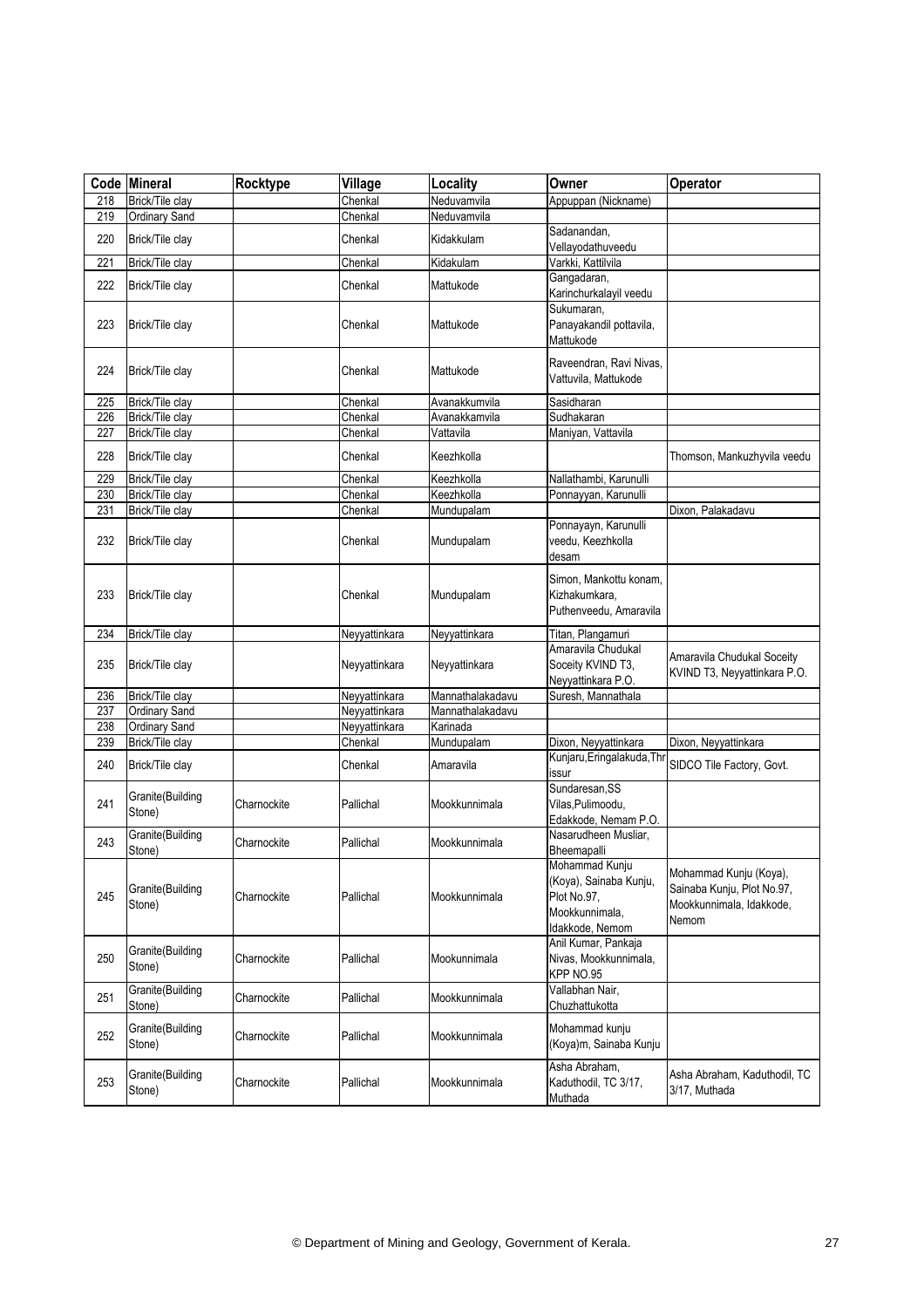|     | Code Mineral               | Rocktype    | Village   | Locality       | Owner                                                                                              | Operator                                                                                     |
|-----|----------------------------|-------------|-----------|----------------|----------------------------------------------------------------------------------------------------|----------------------------------------------------------------------------------------------|
| 255 | Granite(Building<br>Stone) | Charnockite | Pallichal | Mookunnimala   | Babu, Pallichal                                                                                    |                                                                                              |
| 256 | Granite(Building<br>Stone) | Charnockite | Pallichal | Mookkunnimala  | Nazarudhin Musliar,<br>Enjakkal                                                                    |                                                                                              |
| 260 | Granite(Building<br>Stone) | Charnockite | Pallichal | Mookkunnimala  | C Raveendran, Biju<br>Nivas, Manakkad P.O.                                                         |                                                                                              |
| 263 | Granite(Building<br>Stone) | Charnockite | Pallichal | Mookkunnimala  | Somasekharan.<br>Ernakulam                                                                         |                                                                                              |
| 265 | Granite(Building<br>Stone) | Charnockite | Pallichal | Mookkunnimala  | Vijaya Sankar,<br>Panayarakkal                                                                     | Komalan, Naruvamoodu                                                                         |
| 266 | Granite(Building<br>Stone) | Charnockite | Pallichal | Mookkunnimala  | Vijayasankar                                                                                       | Vijayasankar                                                                                 |
| 268 | Granite(Building<br>Stone) | Charnockite | Pallichal | Mookkunnimala  | Balachandran, Edavilakat<br>hu veedu, Payattuvila                                                  |                                                                                              |
| 269 | Granite(Building<br>Stone) | Charnockite | Pallichal | Mookkunnimala  | Harijan Weifare Soceity,<br>Vedivechankovil,<br>Balachandran,<br>Edavilakathuveedu,<br>Payattuvila | Harijan Weifare Soceity,<br>Vedivechankovil, Balachandran,<br>Edavilakathuveedu, Payattuvila |
| 271 | Granite(Building<br>Stone) | Charnockite | Pallichal | Mookkunnimala  | Shanavaskan.<br>Mookkunnimala, Block<br>No.4                                                       |                                                                                              |
| 272 | Granite(Building<br>Stone) | Charnockite | Pallichal | Mookkunnnimala | Jayapalan, Jaya<br>Bhavanam, Malayam                                                               | Jayapalan, Jaya Bhavanam,<br>Malayam                                                         |
| 273 | Granite(Building<br>Stone) | Charnockite | Pallichal | Mookkunnimala  | Jayapalan Nair, Jaya<br>Bhavanam, Malayam                                                          |                                                                                              |
| 274 | Granite(Building<br>Stone) | Charnockite | Pallichal | Mookkunnimala  | Shanavaskan,<br>K.P.House,Plot<br>No.107, Mookkunnimala,<br>Machal                                 | Shanavaskan, K.P.House, Plot<br>No.107, Mookkunnimala, Machal                                |
| 275 | Granite(Building<br>Stone) | Charnockite | Pallichal | Mookkunnimala  | Shanavaskan, KP<br>House, Mookkunnimala                                                            | Jayapalan                                                                                    |
| 276 | Granite(Building<br>Stone) | Charnockite | Pallichal | Mookkunnimala  | Shanavaskan                                                                                        | Sreekandan Nair                                                                              |
| 277 | Granite(Building<br>Stone) | Charnockite | Pallichal | Mookkunnimala  | Vijayan, Block No.108,<br>Mookunnimala, Machal<br>P.O.                                             |                                                                                              |
| 278 | Granite(Building<br>Stone) | Charnockite | Pallichal | Mookkunnimala  | Vijayaraajan                                                                                       | Vijayakumar                                                                                  |
| 279 | Granite(Building<br>Stone) | Charnockite | Pallichal | Mookkunnimala  | B.Varadharajan, Thekkevi<br>lakara<br>veedu, Kulangarakonam,<br>Machel                             | B.Varadharajan, Thekkevilakara<br>veedu, Kulangarakonam, Machel                              |
| 281 | Granite(Building<br>Stone) | Charnockite | Vellarada | Anappara       | M.Jhapasi, Savin<br>Bhavan, Anappara,<br>Kudappanamoodu                                            | M.Jhapasi, Savin Bhavan,<br>Anappara, Kudappanamoodu                                         |
| 282 | Granite(Building<br>Stone) | Charnockite | Amboori   | Kuttappu       | Gopan, Amboori                                                                                     | Gopan, Amboori                                                                               |
| 283 | Granite(Building<br>Stone) | Charnockite | Vazhichal | Cheenikkala    |                                                                                                    | Bright Singh, Ratna Nivas,<br>Kanjirampara                                                   |
| 284 | Granite(Building<br>Stone) | Charnockite | Vazhichal | Cheenikkala    | Gopan, Cheenikkala                                                                                 | Gopan, Cheenikkala                                                                           |
| 285 | Granite(Building<br>Stone) | Charnockite | Vazhichal | Cheenikkala    | Sukumaran                                                                                          |                                                                                              |
| 287 | Granite(Building<br>Stone) | Charnockite | Vazhichal | Amboori        | Govt.land                                                                                          | Biju Jacob, M/S Travancore<br>Granites Pvt.Ltd, PTC Tower,<br>SS kovil Road Thampanoor       |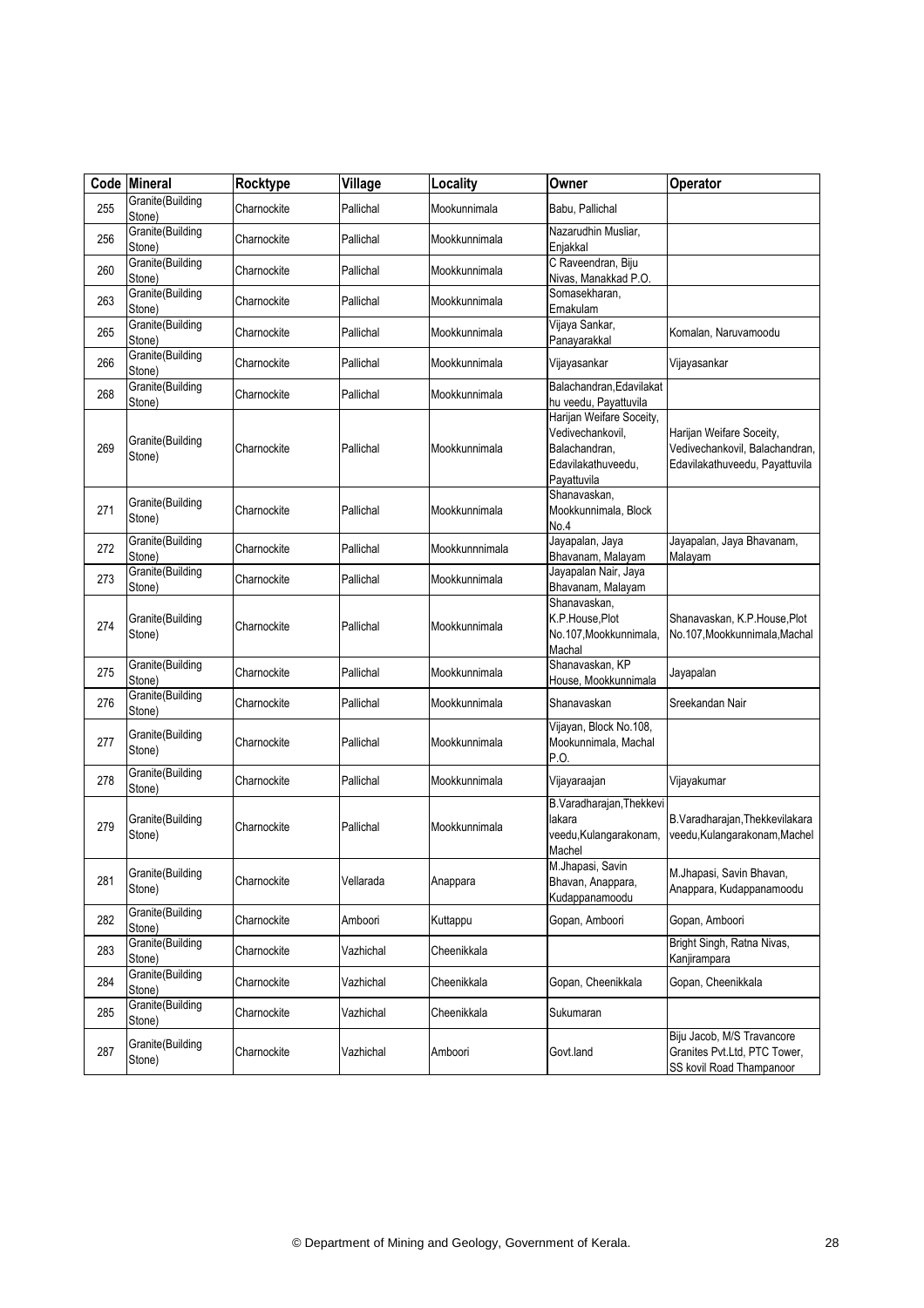|     | Code Mineral               | Rocktype                           | Village      | Locality    | Owner                                                                                                    | Operator                                                                 |
|-----|----------------------------|------------------------------------|--------------|-------------|----------------------------------------------------------------------------------------------------------|--------------------------------------------------------------------------|
| 288 | Granite(Building<br>Stone) | Charnockite                        | Amboori      | Kuttappu    | PTC Quarry No.3, M/S<br><b>Travancore Granites Pvt.</b><br>Ltd, DTC Towers, SS<br>Kovil Road, Thampannor |                                                                          |
| 289 | Granite(Building<br>Stone) | Charnockite                        | Amboori      | Kuttappu    | DTC Quarry No.4, M/S<br><b>Travancore Granites</b><br>Pvt.Ltd, PTC Towers, SS<br>Kovil Road, Thampanoor  |                                                                          |
| 290 | Granite(Building<br>Stone) | Garnet Biotite Gneiss              | Amboori      | Parappalli  | S Karia Varghese,<br>Kuttikkal veedu. Amboori                                                            |                                                                          |
| 291 | Granite(Building<br>Stone) | <b>Garnet Biotite Gneiss</b>       | Vellarada    | Chayambotta | Kuttan Panikkar                                                                                          |                                                                          |
| 329 | Granite(Building<br>Stone) | Garnet Biotite Gneiss              | Vilappil     | Kappivila   | Payi, Kazhakoottam                                                                                       | Selvarajan, Myladi,<br>Puliyarakonam P.O                                 |
| 330 | Granite(Building<br>Stone) | Garnet Biotite Gneiss              | Vilappil     | Kappivila   | Dasan, Mini Bhavan,<br>Kappivila                                                                         | Selvarajan, S/o Lazar, Myladi,<br>Puliyarakonam P.O.                     |
| 403 | Granite(Building<br>Stone) | <b>Garnet Biotite Gneiss</b>       | Vilappil     | Mannali     | Rajasekaran                                                                                              | Ravi, Manjadi                                                            |
| 404 | Granite(Building<br>Stone) | Garnet Biotite Gneiss              | Vilappil     | Mannali     | Daisy                                                                                                    | Pushpakaran, Santhosh<br>Bhavan, Mannali, Moongode                       |
| 405 | Granite(Building<br>Stone) | Garnet Biotite Gneiss              | Kulathummell | Mannali     | Dr. Sampata,                                                                                             | Thomas/ Babu, Mannali                                                    |
| 406 | Granite(Building<br>Stone) | Garnet Biotite Gneiss              | Kulathummell | Mannali     |                                                                                                          | B J Ratna Das, Mullenmala,<br>Charuvilakathu veedu, Mannali,<br>Moongodu |
| 407 | Granite(Building<br>Stone) | <b>Garnet Biotite Gneiss</b>       | Kulathummell | Mannali     |                                                                                                          | Raju, Pamgumoodu                                                         |
| 408 | Granite(Building<br>Stone) | Garnet Biotite Gneiss              | Kulathummell | Mannali     |                                                                                                          | T Ashokan, Therikunnathu<br>veedu, Malayinkeezhil P.O.                   |
| 409 | Granite(Building<br>Stone) | Garnet Biotite Gneiss              | Kulathummell | Mannali     |                                                                                                          | Maniyan                                                                  |
| 410 | Granite(Building<br>Stone) | Garnet Biotite Gneiss              | Kulathummell | Mannali     |                                                                                                          | V.L Vijil Jose, Christ Vilas,<br>Mepookkade, Malayinkeezh                |
| 411 | Granite(Building<br>Stone) | Garnet Biotite Gneiss              | Kulathummell | Mannali     |                                                                                                          | Jayan, S/o Muthan Nadar,<br>Mannali                                      |
| 412 | Granite(Building<br>Stone) | Garnet Biotite Gneiss              | Kulathummell | Mannali     | Sreekumar & Gopan,<br>Pulimoodu                                                                          | Prabhakaran                                                              |
| 413 | Ordinary Sand              |                                    | Kulathummell | Mannali     | Ravi, S/o Sukumaran<br>Nair, Sreeragham,<br>Mundode                                                      | Ravi, S/o Sukumaran Nair,<br>Sreeragham, Mundode                         |
| 414 | Granite(Building<br>Stone) | Garnet Biotite Gneiss Kulathummell |              | Kaduvakonam |                                                                                                          | Mohana Bhasi                                                             |
| 415 | Granite(Building<br>Stone) | Garnet Biotite Gneiss              | Kulathummell | Kollode     |                                                                                                          | Jayan, Mannali                                                           |
| 416 | Granite(Building<br>Stone) | <b>Garnet Biotite Gneiss</b>       | Vilappil     | Malavila    | Lawrence, Malavila                                                                                       | Kumar, Chirathalakkal,<br>Maleputhuval Puthen veedu                      |
| 417 | Granite(Building<br>Stone) | Garnet Biotite Gneiss              | Vilappil     | Malavila    |                                                                                                          | Podichi, Mundode                                                         |
| 418 | Granite(Building<br>Stone) | <b>Garnet Biotite Gneiss</b>       | Kulathummell | Malavila    |                                                                                                          | Rrajan                                                                   |
| 419 | Granite(Building<br>Stone) | Garnet Biotite Gneiss              | Kulathummell | Malavila    |                                                                                                          | Rajendran, Malavila                                                      |
| 420 | Granite(Building<br>Stone) | Garnet Biotite Gneiss              | Vilappil     | Peyad       | Indira R Nair, Near<br>Kunnum puram,<br>Mahadeva Temple                                                  | Parvathy Mandiram, TC 2/1268,<br>Pattom P.O.                             |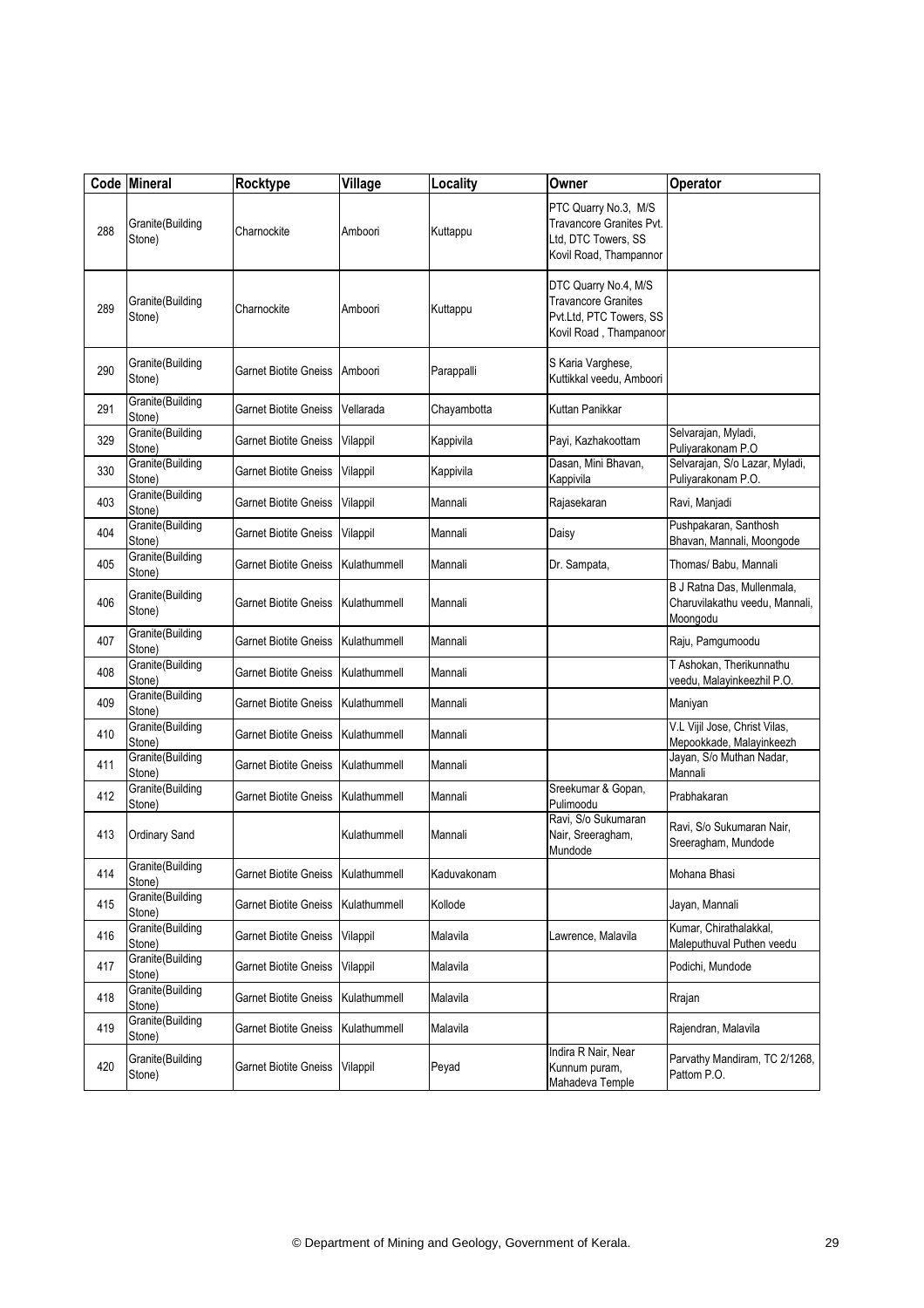|      | Code Mineral               | Rocktype                     | Village                         | Locality                 | Owner                                                                      | Operator                                                                  |
|------|----------------------------|------------------------------|---------------------------------|--------------------------|----------------------------------------------------------------------------|---------------------------------------------------------------------------|
| 421  | Granite(Building<br>Stone) | Garnet Biotite Gneiss        | Vilappil                        | Kunnumpuram              | Govt.Land, Yesudasan                                                       |                                                                           |
| 422  | Granite(Building<br>Stone) | Garnet Biotite Gneiss        | Malayinkeezh                    | Malayinkeezh             |                                                                            | Gopalakrishnan, Malayinkeezh                                              |
| 423  | Granite(Building<br>Stone) | Garnet Biotite Gneiss        | Kulathummell                    | Malayinkeezh             |                                                                            | Maniyan                                                                   |
| 424  | Granite(Building<br>Stone) | Garnet Biotite Gneiss        | Malayinkeezh                    | Thevupara                | Samuel & Saleena, Sani<br>Bhavan, Kalayil puthen<br>veedu, Anadiyoor konam | Saleena Glory, Sani Bhavan,<br>Kalayil puthen veedu, Anadiyoor<br>konam   |
| 450  | Granite(Building<br>Stone) | <b>Garnet Biotite Gneiss</b> | Ottasekharan<br>Mangalam        | Chunappara               |                                                                            | T Sathyan, Reji Bhavan, Near<br>Vazhikonam, Poozhanad P.O.                |
| 451  | Granite(Building<br>Stone) | Garnet Biotite Gneiss        | Ottasekharan<br>Mangalam        | Chunappara               |                                                                            | Omana                                                                     |
| 452  | Granite(Building<br>Stone) | Garnet Biotite Gneiss        | Ottasekharan<br>Mangalam        | Chunappara               |                                                                            | Rajan, Poozhanad                                                          |
| 453  | Granite(Building<br>Stone) | <b>Garnet Biotite Gneiss</b> | Ottasekharan<br>Mangalam        | Chunappara               |                                                                            | Selvaraj                                                                  |
| 454  | Granite(Building<br>Stone) | Garnet Biotite Gneiss        | Ottasekharan<br>Mangalam        | Chunappara               |                                                                            | Maniyan                                                                   |
| 455  | Granite(Building<br>Stone) | Garnet Biotite Gneiss        | Ottasekharan<br>Mangalam        | Anakkuzhy                |                                                                            | O Sunitha, Chowara Pottayil,<br>Thekkekkara veedu, Karode<br>P.O.         |
| 456  | Granite(Building<br>Stone) | Garnet Biotite Gneiss        | Neyyattinkara<br>(Municipality) | Anakkuzhy                |                                                                            | J John Samuel, S/o Sathyan<br>Nadar, Sathyavilasam Banglavu,<br>Poozhanad |
| 457  | Granite(Building<br>Stone) | Garnet Biotite Gneiss        | Ottasekharan<br>Mangalam        | Anakkuzhy                | Francis,<br>Chemmanamkuzhy,<br>Mekkumkara veedu,<br>Kuttichal P.O.         | Francis, Chemmanamkuzhy,<br>Mekkumkara veedu, Kuttichal<br>P.O.           |
| 458  | Granite(Building<br>Stone) | Garnet Biotite Gneiss        | Ottasekharan<br>Mangalam        | Anakkuzhy                |                                                                            | Rajendran                                                                 |
| 459  | Granite(Building<br>Stone) | Garnet Biotite Gneiss        | Ottasekharan<br>Mangalam        | Anakkuzhy                | Sasidharan Nair, C V<br>Bhavan, Balaramapuram                              | Mamalan, Sivamurugan<br>Granites, Vipanchika, TC 29/275                   |
| 834  | Granite(Building<br>Stone) | Charnockite                  | Vilappil                        | Mylamoodu                | Soman, Sathyan                                                             |                                                                           |
| 864  | Ordinary Sand              |                              | Pallichal                       | Mookunnimala             | K.K.Rocks, Malayam                                                         | Varghese Joseph, Pournami,<br>Pattom                                      |
| 865  | Ordinary Sand              |                              | Pallichal                       | Malayam                  | K Kamalamma, Roy<br>Nivas, Kakkamoola,<br>Kalliyoor P.O.                   |                                                                           |
| 867  | Granite(Building<br>Stone) | Charnockite                  | Pallichal                       | Malayam                  | Kunnamthanam<br>Company, Malayam                                           |                                                                           |
| 868  | Granite(Building<br>Stone) | Charnockite                  | Pallichal                       | Malayam                  | Kannathanam Company                                                        |                                                                           |
| 869  | Granite(Building<br>Stone) | Charnockite                  | Pallichal                       | Malayam                  | Kannamthanam<br>Company, Malayam                                           |                                                                           |
| 870  | Granite(Building<br>Stone) | Charnockite                  | Pallichal                       | Malayam                  | Pushpaleela, Malayam<br>Leelasadanam,<br>Cheelipara                        |                                                                           |
| 2478 | Granite(Building<br>Stone) | Charnockite                  | Pallichal                       | Mookkunnimala            | Suresh Nivas, Pankaja<br>Nivas, Mookkunnimala                              |                                                                           |
|      |                            |                              |                                 | Thiruvananthapuram Taluk |                                                                            |                                                                           |
| 1    | Granite(Building<br>Stone) | Charnockite                  | Thiruvallam                     | Vattappara               | Noolukhan,<br>Vaidhyalayam,<br>Vizhinjam                                   | Lalami, Lal Bhavan,<br>Kannavikode, Vellai, Kovalam                       |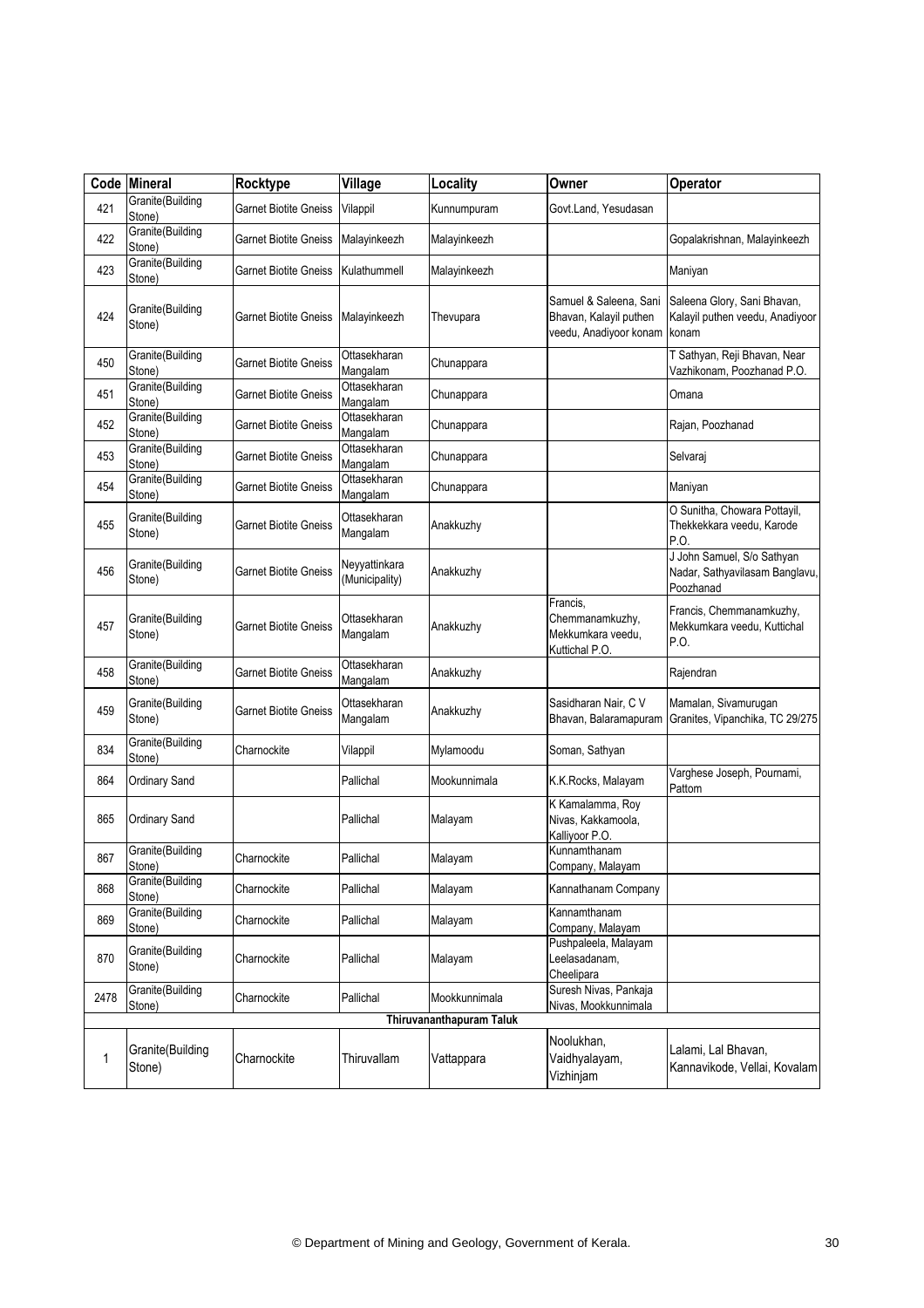|                | Code Mineral               | Rocktype    | Village     | Locality            | Owner                                                                     | Operator                                                                      |
|----------------|----------------------------|-------------|-------------|---------------------|---------------------------------------------------------------------------|-------------------------------------------------------------------------------|
| $\overline{c}$ | Granite(Building<br>Stone) | Charnockite | Thiruvallam | Vattappara          | Noohukhan,<br>Vaidhyalayam,<br>Vizhinjam                                  | Devapalan, Vallapuraveedu,<br>Vazhamuttam, Pachalloor                         |
| 3              | Granite(Building<br>Stone) | Charnockite | Thiruvallam | Vattappara          | Noohukhan,<br>Vaidhyalayam, Vizhinja<br>m                                 | Dharmarajan, Raadakathu<br>veedu, Vazhamuttam,<br>Pachalloor                  |
| 4              | Granite(Building<br>Stone) | Charnockite | Thiruvallam | Vattappara          | Noohukhan,<br>Vaidyalayam,<br>Vizhinjam                                   | Vijayakumar, Thunduvila,<br>Vazhamuttom, Kovalam                              |
| 5              | Granite(Building<br>Stone) | Charnockite | Thiruvallam | Vattappara          | Radhakrishnan,<br>Malanchuttiputhen<br>veedu, Parasivaikkal,<br>Parassala | Balachandran /Manoj, Vinod<br>Bhavan, Vazhamuttom,<br>Pachalloor              |
| 6              | Granite(Building<br>Stone) | Charnockite | Thiruvallam | Vattappara          | Natarajan,<br>Mangalamuril,<br>Vazhamottom,<br>Kovalam                    | Santhkumari, Iripplakom,<br>Vazhamottom, Kovalam                              |
| 7              | Granite(Building<br>Stone) | Charnockite | Thiruvallam | Vattappara          | Vaidarajan, Paucham,<br>Vellai, Kovalam P.O.,                             | Vaidarajan, Paucham, Vellai,<br>Kovalam P.O.                                  |
| 8              | Granite(Building<br>Stone) | Charnockite | Thiruvallam | Vattappara          | Govt Quarry                                                               | Earlier Quarrying Carried out<br>by Irrrigation Dept.                         |
| 9              | Granite(Building<br>Stone) | Charnockite | Thiruvallam | Aaramkallu          | Govt Quarry                                                               | Earlier Quarrying carried<br>byharbour Engineering wing                       |
| 10             | Granite(Building<br>Stone) | Charnockite | Thiruvallam | Aaramkallu          | Anilkumar, Souparnika,<br>Vazhamuttom                                     | R.Pradeepan / Anilkumar,<br>Reme Maudirai,<br>Vazhamuttom, Pachalloor<br>P.O. |
| 11             | Granite(Building<br>Stone) | Charnockite | Thiruvallam | Vazhamuttom         | Govt Quarrying                                                            | Earlier Quarrying carried by<br>harbour Engineering                           |
| 12             | Granite(Building<br>Stone) | Charnockite | Thiruvallam | Beach road .Kovalam | Leela Janatan,<br>Kovalam                                                 |                                                                               |
| 13             | Granite(Building<br>Stone) | Charnockite | Thiruvallam | Zeon                | T Danam, Zeonkunnu,<br>kotiyur, Muttikkadu                                | T Danam, Zeonkunnu,<br>kotiyur, Muttikkadu                                    |
| 14             | Granite(Building<br>Stone) | Charnockite | Thiruvallam | Zeonkunnu           | Danam, Zeonkunnu<br>veedu, Kotiyur,<br>Muttakkadu                         | Baiju john, Zeonkunnu<br>veedu, Kotiyur, Muttakkadu                           |
| 15             | Granite(Building<br>Stone) | Charnockite | Thiruvallam | Zeonkunnu           | Danam, Zeonkunnu<br>veedu, Kotiyur,<br>Muttakkadu                         | Danam, Zeonkunnu veedu,<br>Kotiyur, Muttakkadu                                |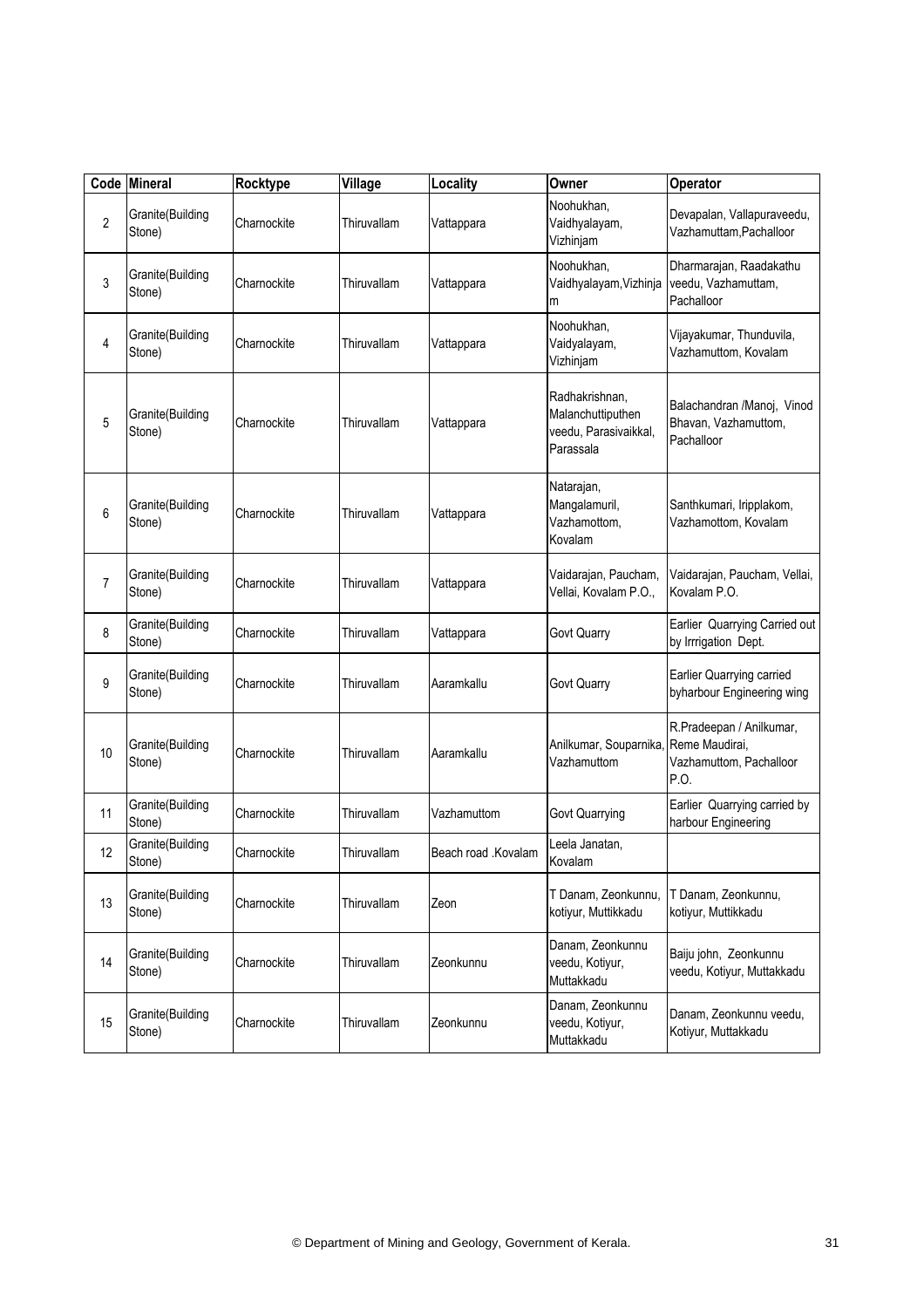|    | Code Mineral               | Rocktype    | Village     | Locality      | Owner                                                         | Operator                                                                               |
|----|----------------------------|-------------|-------------|---------------|---------------------------------------------------------------|----------------------------------------------------------------------------------------|
| 16 | Granite(Building<br>Stone) | Charnockite | Thiruvallam | Zeonkunnu     | Johnson, Zeonkunnu,<br>Koliyur, Muttakkau                     | Johnson, Zeonkunnu,<br>Koliyur, Muttakkau                                              |
| 17 | Granite(Building<br>Stone) | Charnockite | Thiruvallam | Zeonkunnu     |                                                               | Das, Chanivela veedu, Near<br>Vellayam college, Vellayam                               |
| 18 | Granite(Building<br>Stone) | Charnockite | Thiruvallam | Zeonkunnu     |                                                               | Vijayan, Near Koliyur<br>Junction, Koliyur, Muttakkada                                 |
| 19 | Granite(Building<br>Stone) | Charnockite | Thiruvallam | Zeonkunnu     | Johnson, Zeonkunnu<br>veedu, Koliyur,<br>Muttakkada           | Johnson, Zeonkunnu veedu,<br>Koliyur, Muttakkada                                       |
| 20 | Granite(Building<br>Stone) | Charnockite | Thiruvallam | Zeonkunnu     | Baby,<br>Zeonkunnuveedu,<br>Muttakkada, Kovalam               | Baby, Zeonkunnuveedu,<br>Muttakkada, Kovalam                                           |
| 21 | Granite(Building<br>Stone) | Charnockite | Thiruvallam | Zeonkunnu     | Joseph Kannlikhan,<br>Zeonkunnu veedu,<br>Muttakkada, Kovalam | Joseph Kannlikhan,<br>Zeonkunnu veedu,<br>Muttakkada, Kovalam                          |
| 22 | Granite(Building<br>Stone) | Charnockite | Venganoor   | Zeonkunnu     |                                                               | R Mohanan, Makeyuan,<br>Puravoor konam, Karekulam<br>P.O.                              |
| 23 | Granite(Building<br>Stone) | Charnockite | Venganoor   | Zeokunnu      | Kumar (Rajasekharan)<br>Thiruvathira, Pachaloor<br>P.O.       | Sajeedran, Kalladuremoola,<br>Mattakkada., Rajan, Vellai,<br>Mattakkada                |
| 24 | Granite(Building<br>Stone) | Charnockite | Venganoor   | Zeonkunnu     | Babu, Zeonkunnu<br>veedu, Mattakkada                          | Babu, Zeonkunnu veedu,<br>Mattakkada                                                   |
| 25 | Granite(Building<br>Stone) | Charnockite | Venganoor   | Kunnumpara    | Sathar Kunju, Former<br>(DGP)                                 | Sathar Kunju, Former (DGP)                                                             |
| 26 | Granite(Building<br>Stone) | Charnockite | Venganoor   | Mattakkada    |                                                               | Sreekumar                                                                              |
| 27 | Granite(Building<br>Stone) | Charnockite | Venganoor   | Mattakkada    | Divakaran, Zeon<br>house, Muttakkada                          |                                                                                        |
| 28 | Granite(Building<br>Stone) | Charnockite | Venganoor   | Muttakada     | Ramankuty,<br>Radarikathu veedu,<br>Muttakkada                |                                                                                        |
| 29 | Granite(Building<br>Stone) | Charnockite | Venganoor   | Kunnumpara    |                                                               |                                                                                        |
| 30 | Granite(Building<br>Stone) | Charnockite | Thiruvallam | Kalladuramoda |                                                               | Kovalam SC/ST Karinkal<br>thozhilali Cooperative Soceity<br>No.H.W.66, Vellai, Kovalam |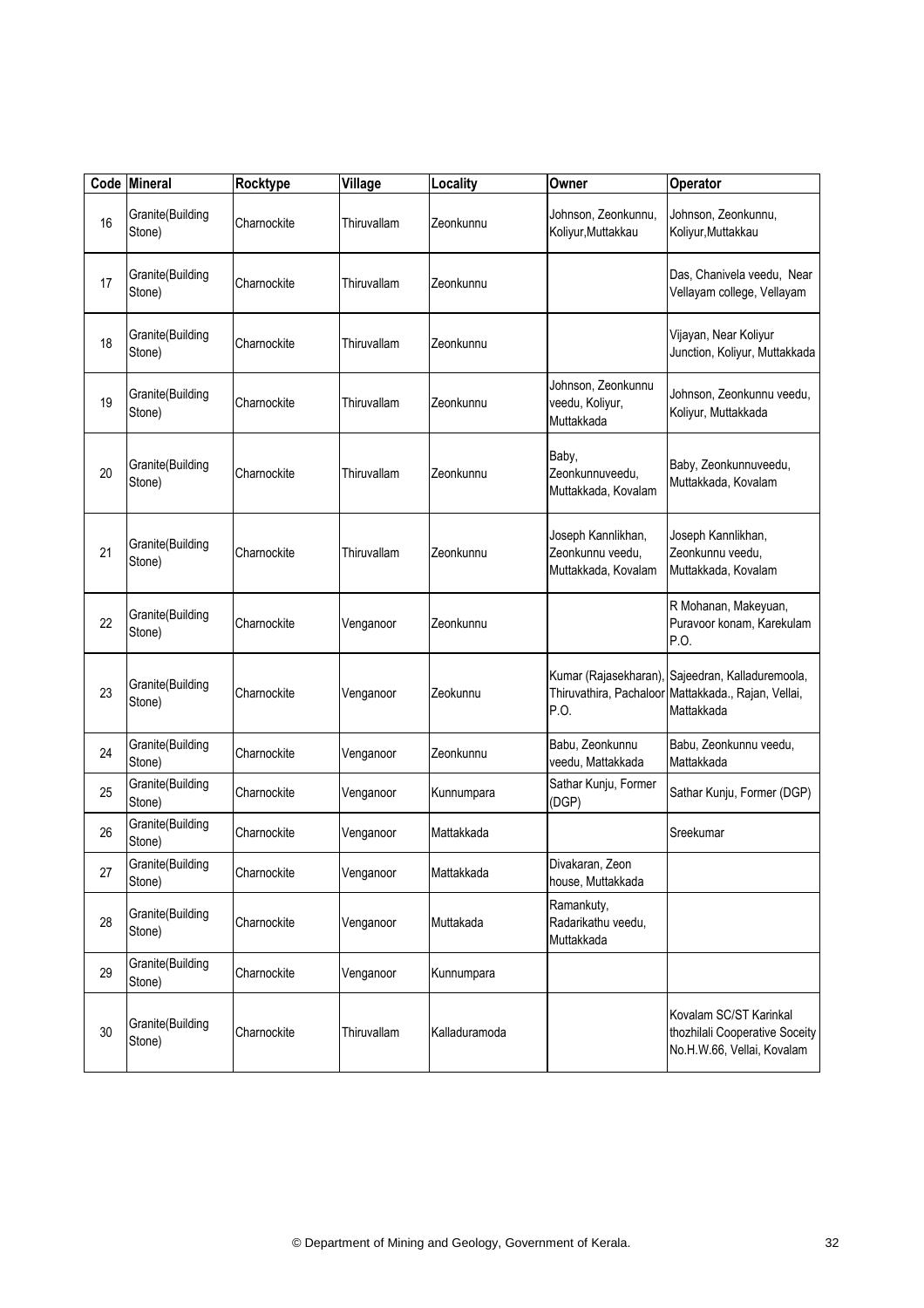|     | Code Mineral               | Rocktype                        | Village      | Locality                | Owner                                                       | Operator                                               |
|-----|----------------------------|---------------------------------|--------------|-------------------------|-------------------------------------------------------------|--------------------------------------------------------|
| 31  | Ordinary Sand              |                                 | Kalliyoor    | Kakkamoola<br>Kulangara |                                                             |                                                        |
| 32  | Ordinary Sand              |                                 | Kalliyoor    | Kadavumoola             |                                                             |                                                        |
| 33  | Ordinary Clay              | Charnockite                     | Venganoor    | Muttakkada              | Maniyan, Muttakkada<br>Port, Ph.9447004260                  |                                                        |
| 305 | Granite(Building<br>Stone) | <b>Garnet Biotite</b><br>Gneiss | Perurkada    | Chappath                | Aby Mathew, Panachel<br>house, Wear Othara,<br>Kuttoor P.O. |                                                        |
| 306 | Granite(Building<br>Stone) | <b>Garnet Biotite</b><br>Gneiss | Perurkkada   | Malamukhal              | Aby Mathew, Panachel<br>(H), West Othara,<br>Kuttoor P.O.   | Aby Mathew, Panachel (H),<br>West Othara, Kuttoor P.O. |
| 308 | Granite(Building<br>Stone) | Garnet Biotite<br>Gneiss        | Perurkkada   | Moonnamud               | Aby Mathew, Palachel<br>(H), West Othara,<br>Kuttoor P.O    |                                                        |
| 309 | Granite(Building<br>Stone) | Garnet Biotite<br>Gneiss        | Perurkkada   | Chappath                | Aby Mathew, Panachel<br>(H), West Othara,<br>Kuttoor        |                                                        |
| 310 | Granite(Building<br>Stone) | <b>Garnet Biotite</b><br>Gneiss | Perurkkada   | Chappath                | Aby Mathew, Panachel<br>(H), West Othara,<br>Kuttoor P.O    |                                                        |
| 509 | Granite(Building<br>Stone) | <b>Garnet Biotite</b><br>Gneiss | Vailoor      | Mannamthala             |                                                             | Sudheer Kumar,<br>Mannamthala                          |
| 510 | Granite(Building<br>Stone) | <b>Garnet Biotite</b><br>Gneiss | Uliyazhthura | Mangrani                |                                                             | R Madhu, Aswani Nivas,<br>Venyodu, Vattapara           |
| 511 | Granite(Building<br>Stone) | <b>Garnet Biotite</b><br>Gneiss | Uliyazhthura | Mangaram                | Subramanian                                                 | Jayen                                                  |
| 512 | Granite(Building<br>Stone) | <b>Garnet Biotite</b><br>Gneiss | Uliyazhthura | Mangara                 | Vargese & Sheela                                            | Jose, Ramya Bhavan,<br>Pacodikonam                     |
| 513 | Granite(Building<br>Stone) | <b>Garnet Biotite</b><br>Gneiss | Uliyazhthura | Thannipoika             | Varghese & Sheela                                           | Jose & Sreekumar                                       |
| 514 | Granite(Building<br>Stone) | <b>Garnet Biotite</b><br>Gneiss | Uliyazhthura | Thannipoika             | Lelitha                                                     | Jayaraj, Kallyani                                      |
| 551 | Granite(Building<br>Stone) | Garnet Biotite<br>Gneiss        | Attipra      | Pullukad                | Chandrika, Kuzhivila                                        | Prakasan, Pullukadau vilayil<br>veedu, Karimanal P.o.  |
| 552 | Granite(Building<br>Stone) | Charnockite                     | Attipra      | Pullukadu               | Sudhakaran, Pullukadu                                       | V.Rajan, Kizhakkumkara,<br>Pullukad, Kulathur          |
| 553 | Granite(Building<br>Stone) | Charnockite                     | Attipra      | Pullukadu               | Prasanna kumar, Suja<br>Nivas, Karimaval P.O.,<br>Pullukadu | Suku, Vilayil veedu,<br>Pullukadu, Karimal             |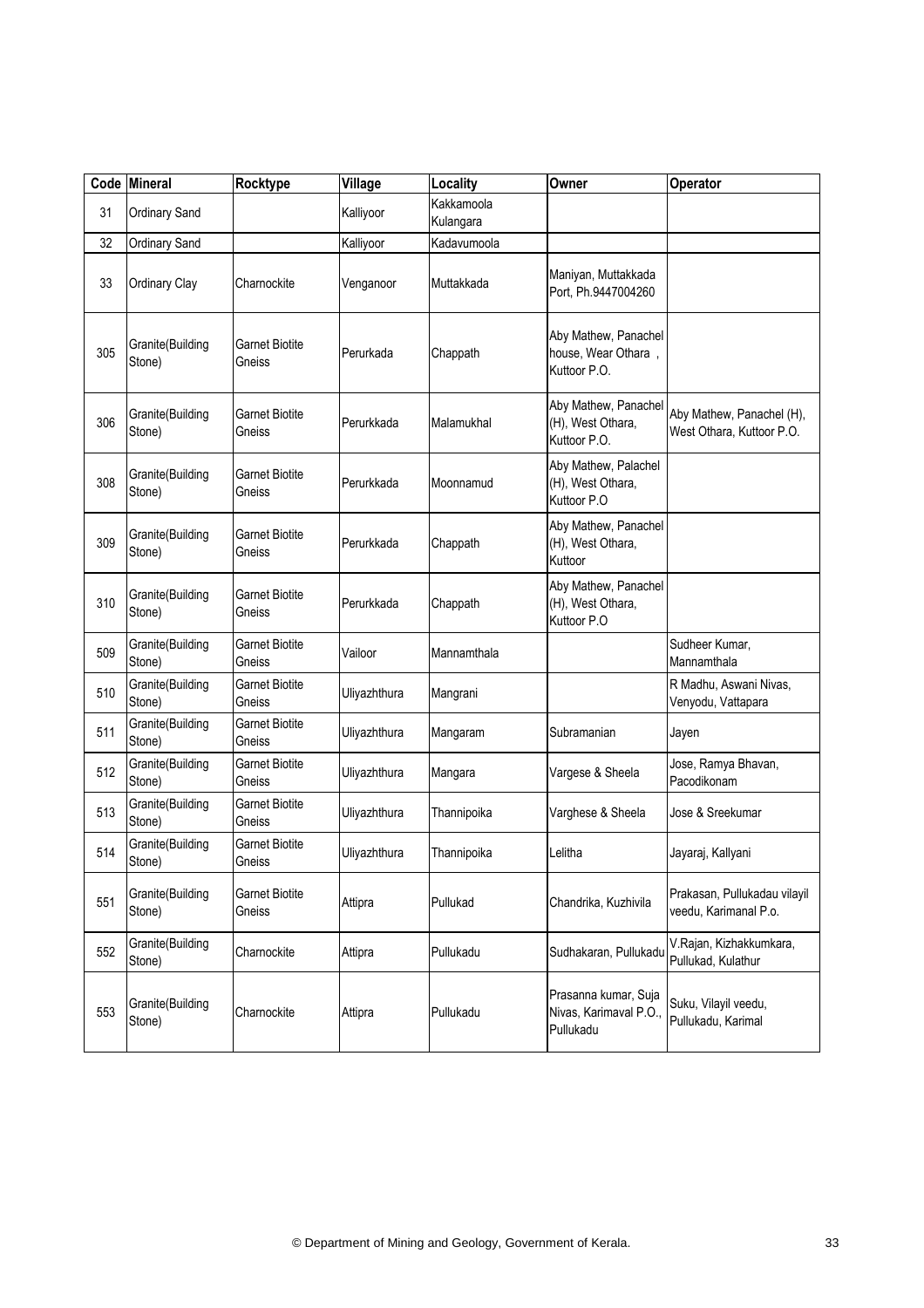|     | Code Mineral               | Rocktype    | Village | Locality  | Owner                                                             | Operator                                                            |
|-----|----------------------------|-------------|---------|-----------|-------------------------------------------------------------------|---------------------------------------------------------------------|
| 554 | Granite(Building<br>Stone) | Charnockite | Attipra |           | Vijaya kumar, Suja<br>Nivas, Karimal P.O.,<br>Pullukadu           | Murali, Kanniyil veedu,<br>Kummathodu, Karimal P.O.                 |
| 555 | Granite(Building<br>Stone) | Charnockite | Attipra | Pullukadu | Babu, Kunnupurathu<br>vilayil veedu, Karimatal<br>P.O., Pullukadu | Babu, Kunnupurathu vilayil<br>veedu, Karimatal P.O.,<br>Pullukadu   |
| 556 | Granite(Building<br>Stone) | Charnockite | Attipra | Pullukadu | Sreekumar, Ratheesh<br>Bhavan, Pullukadu,<br>Karimanal P.O.       | Rajendran, Vilayil veedu,<br>Pullukadu                              |
| 557 | Granite(Building<br>Stone) | Charnockite | Attipra | Pullukadu | Reghunathan, Bindhu<br>Bhavan, Pullukadu,<br>Karimanal P.O.       | Shaju, Bindhu Bhavan,<br>Pullukadu, Karimanal P.O.                  |
| 558 | Granite(Building<br>Stone) | Charnockite | Attipra | Pullukadu | Reghunathan, Bindhu<br>Bhavan, Pullukadu,<br>Karimanal            | Shaju, Bindhu Bhavan,<br>Pullukadu, Karimanal                       |
| 559 | Granite(Building<br>Stone) | Charnockite | Attipra | Pullukadu | Gouri, Parakkad<br>veedu, Karimanal P.O.,<br>Pullukadu P.O.       | Gopalakrishnan, Vilayil<br>veedu, Karimanal P.O.,<br>Pullukadu P.O. |
| 560 | Granite(Building<br>Stone) | Charnockite | Attipra | Pullukadu | Karinakaran,<br>Tharattayil veedu,<br>Karimanal P.O.              | Gopalakrishnan, Vilayil<br>veedu, Karimanal P.O.,<br>Pullukadu      |
| 561 | Granite(Building<br>Stone) | Charnockite | Attipra | Pullukadu | Sadasivan,<br>Parakattuveedu,<br>Karimanal P.O.,<br>Pullukadu     | A Sajeev, Mudambil veedu,<br>Karimanal P.O., Pullukadu              |
| 562 | Granite(Building<br>Stone) | Charnockite | Attipra | Pullukadu | Remani, Parakad<br>veedu, Karimanal,<br>Pullukadu                 | Gireeshan, Vilayil veedu,<br>Karimanal, Pullukadu                   |
| 563 | Granite(Building<br>Stone) | Charnockite | Attipra | Pullukadu | Prabhakaran                                                       |                                                                     |
| 564 | Granite(Building<br>Stone) | Charnockite | Attipra | Pullukadu | Sathyanadan,<br>Ratheesh Bhavan,<br>Karimanal, Pullukadu          | Mohanan, Kunnumpurathu<br>veedu, Karimanal, Pullukadu               |
| 565 | Granite(Building<br>Stone) | Charnockite | Attipra | Pullukadu | Satheesh Babu, Kallil<br>veedu, Pullukadu,<br>Karimanal           | Vijayan, Vilayil veedu,<br>Pullukadu, Karimanal                     |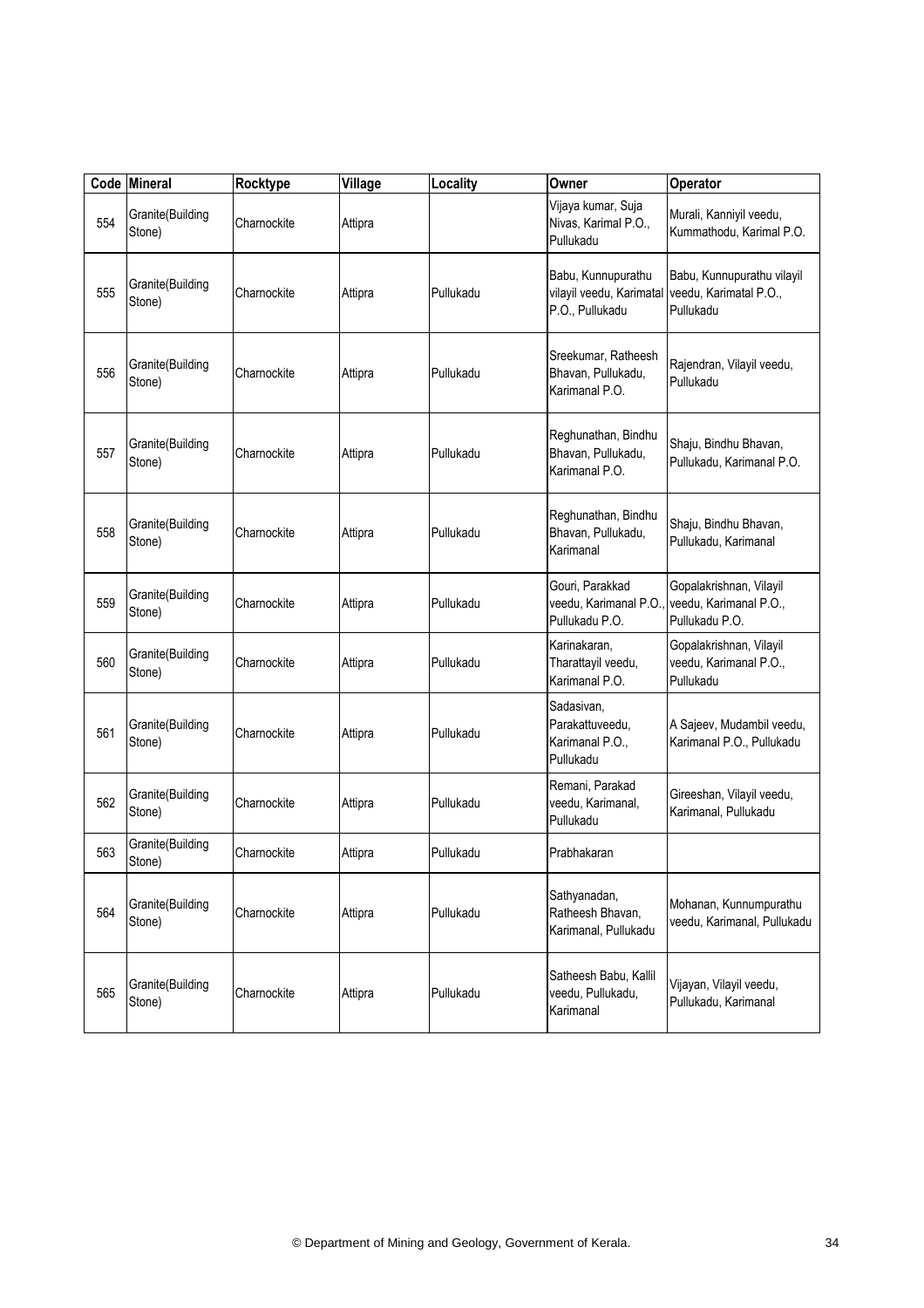|     | Code Mineral               | Rocktype                        | Village  | Locality        | Owner                                                                | Operator                                             |
|-----|----------------------------|---------------------------------|----------|-----------------|----------------------------------------------------------------------|------------------------------------------------------|
| 566 | Granite(Building<br>Stone) | Charnockite                     | Attipra  | Pullukadu       | Thambi<br>(Vijayanandhan), Vilayil<br>veedu, Pullukadu,<br>Karimanal |                                                      |
| 567 | Granite(Building<br>Stone) | Charnockite                     | Attipra  | Pullukadu       | Mohanan, Vilayil<br>veedu, Karimanal P.O.<br>Pullukadu               | Mohanan, Vilayil veedu,<br>Karimanal P.O., Pullukadu |
| 568 | Granite(Building<br>Stone) | Charnockite                     | Attipra  | Thanjuram mukku | Skyline Builders,<br>Skyline Plaza,<br>Vellayambalam                 |                                                      |
| 583 | Granite(Building<br>Stone) | Charnockite                     | Airupara | Kulappara       | Govt.Land                                                            | Appukuttan, Ambuja Vilasam,<br>Kattai konam P.O.     |
| 584 | Granite(Building<br>Stone) | Charnockite                     | Airupara | Kulappara       | Govt Land                                                            | Jagathappan, Ambuja<br>Vilasam, Kattaikonam          |
| 585 | Granite(Building<br>Stone) | Charnockite                     | Airupara | Kulappara       | Appukuttan,<br>Jagathappan                                           | Damodaran, Sukumaran Nair                            |
| 586 | Granite(Building<br>Stone) | Garnet Biotite<br>Gneiss        | Airupara | Kulappara       | Govt.Land                                                            | R Sobhana, Kulamandiram,<br>Pattazhi, Kattaikonam    |
| 587 | Granite(Building<br>Stone) | <b>Garnet Biotite</b><br>Gneiss | Airupara | Kulappara       | Sreekumar, Krishna<br>Bhavan, Kattai konam<br>P.O.                   | Sreekumar, Krishna Bhavan,<br>Kattai konam P.O.      |
| 589 | Granite(Building<br>Stone) | Charnockite                     | Airupara | Kulappara       | Govt.Land                                                            | Saali                                                |
| 590 | Granite(Building<br>Stone) | Charnockite                     | Airupara | Kulappara       | Govt.Land                                                            | Sunny                                                |
| 591 | Granite(Building<br>Stone) | Charnockite                     | Airupara | Kulappara       | Govt.Land                                                            | Viswambaran                                          |
| 592 | Granite(Building<br>Stone) | <b>Garnet Biotite</b><br>Gneiss | Airupara | Airupara        | Govt.Land                                                            | Sudhi                                                |
| 593 | Granite(Building<br>Stone) | Garnet Biotite<br>Gneiss        | Airupara | Kulappara       | Govt.Land                                                            | Shibu                                                |
| 594 | Granite(Building<br>Stone) | <b>Garnet Biotite</b><br>Gneiss | Airupara | Kulappara       | Govt.Land                                                            | Balan                                                |
| 595 | Granite(Building<br>Stone) | <b>Garnet Biotite</b><br>Gneiss | Airupara | Kulappara       | Govt. Land                                                           | Jayachandran                                         |
| 596 | Granite(Building<br>Stone) | <b>Garnet Biotite</b><br>Gneiss | Airupara | Kulappara       | Govt.Land                                                            | Chandrasenan                                         |
| 597 | Granite(Building<br>Stone) | <b>Garnet Biotite</b><br>Gneiss | Airupara | Kulappara       | Govt.Land                                                            | Mundan Sasi                                          |
| 598 | Granite(Building<br>Stone) | <b>Garnet Biotite</b><br>Gneiss | Airupara | Kulappara       | Govt. Land                                                           | Prasannakumar                                        |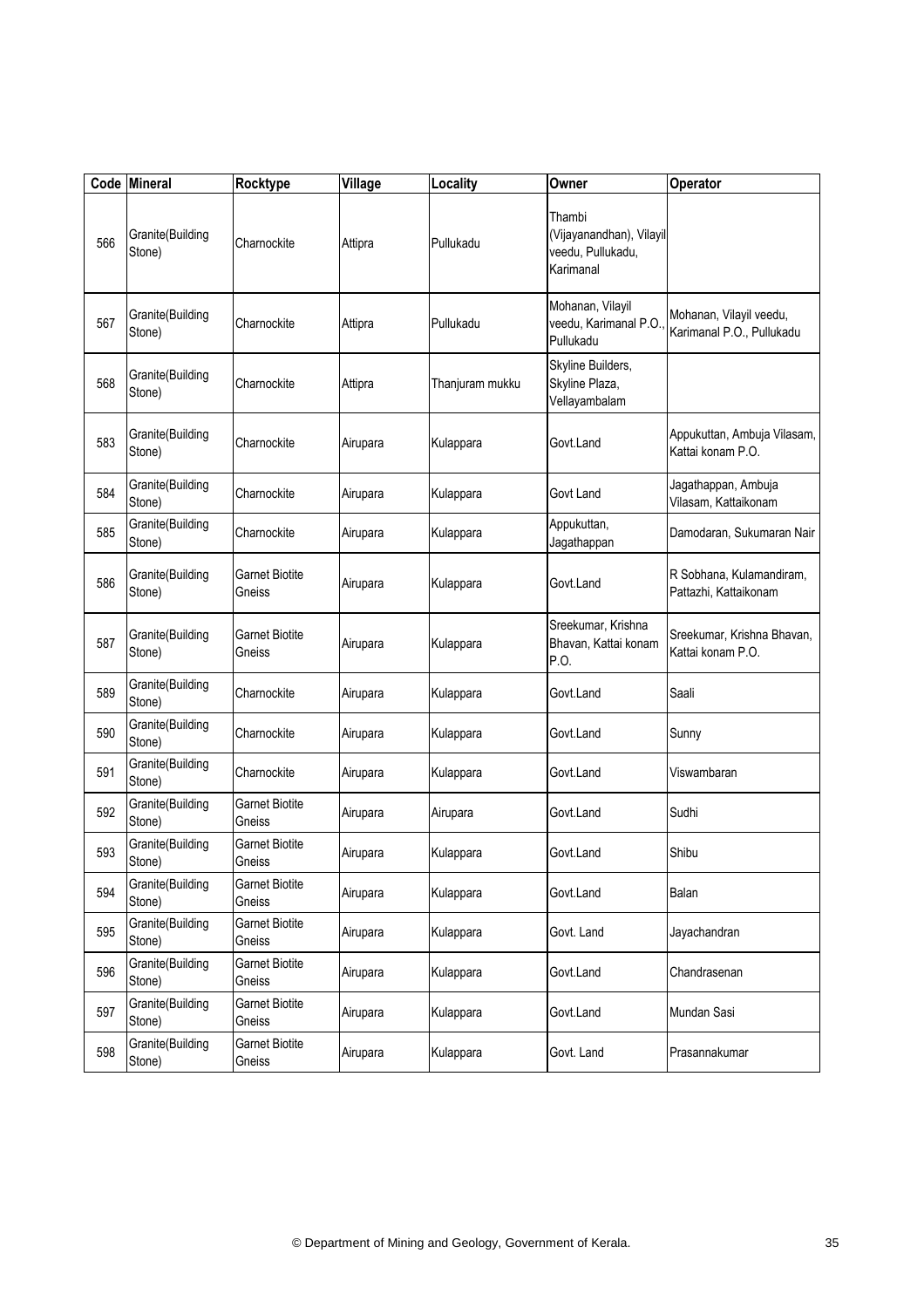|     | Code Mineral               | Rocktype                        | Village  | Locality       | Owner                                                          | Operator                                                       |
|-----|----------------------------|---------------------------------|----------|----------------|----------------------------------------------------------------|----------------------------------------------------------------|
| 599 | Granite(Building<br>Stone) | <b>Garnet Biotite</b><br>Gneiss | Airupara | Kulappara      | Govt.Land                                                      | Sasidharan                                                     |
| 600 | Granite(Building<br>Stone) | <b>Garnet Biotite</b><br>Gneiss | Airupara | Kulappra       | Govt.Land                                                      | Chandrasenan                                                   |
| 601 | Granite(Building<br>Stone) | <b>Garnet Biotite</b><br>Gneiss | Airupara | Chenkottukonam | Krishnankutty,<br>Kalladichavila veedu,<br>Chenkottukonam      | Krishnankutty, Kalladichavila<br>veedu, Chenkottukonam         |
| 602 | Granite(Building<br>Stone) | <b>Garnet Biotite</b><br>Gneiss | Airupara | Chenkottukonam | Bindhu, Kalladichavila,<br>Chenkottukonam                      | Bindhu, Kalladichavila,<br>Chenkottukonam                      |
| 603 | Granite(Building<br>Stone) | <b>Garnet Biotite</b><br>Gneiss | Airupara | Chenkottukonam |                                                                |                                                                |
| 604 | Granite(Building<br>Stone) | <b>Garnet Biotite</b><br>Gneiss | Airupara | Chenkottukonam | Krishnankutty,<br>Kalladichavila,<br>Chenkottukonam            | Krishnankutty, Kalladichavila,<br>Chenkottukonam               |
| 605 | Granite(Building<br>Stone) | <b>Garnet Biotite</b><br>Gneiss | Airupara | Kalladichavila | Fazaludheen, Nizar<br>Manzil, Kalladichavila,<br>Chempazhanthi | Fazaludheen, Nizar Manzil,<br>Kalladichavila,<br>Chempazhanthi |
| 606 | Granite(Building<br>Stone) | <b>Garnet Biotite</b><br>Gneiss | Airupara | Kalladichavila | Maniyan, Beena<br>Bhavan, Airupara                             | Maniyan, Beena Bhavan,<br>Airupara                             |
| 607 | Granite(Building<br>Stone) | <b>Garnet Biotite</b><br>Gneiss | Airupara | Kalladichavila | Manilal, Kalladichavila,<br>Chenkottukonam                     | Manilal, Kalladichavila,<br>Chenkottukonam                     |
| 608 | Granite(Building<br>Stone) | <b>Garnet Biotite</b><br>Gneiss | Airupara | Kalladichavila | Vijayan, Kalladichavila                                        | Vijayan, Kalladichavila                                        |
| 609 | Granite(Building<br>Stone) | Garnet Biotite<br>Gneiss        | Airupara | Kalladichavila | Balraj,<br>Mangattukonam,<br>Chenkottukonam                    | Balraj, Mangattukonam,<br>Chenkottukonam                       |
| 610 | Granite(Building<br>Stone) | <b>Garnet Biotite</b><br>Gneiss | Airupara | Kaladichavila  | Vrindakaram, Nisha<br>Nivas, Kattayikonam                      | Vrindakaram, Nisha Nivas,<br>Kattayikonam                      |
| 611 | Granite(Building<br>Stone) | <b>Garnet Biotite</b><br>Gneiss | Airupara | Kalladichavila | Ganesan                                                        | Ganesan                                                        |
| 612 | Granite(Building<br>Stone) | <b>Garnet Biotite</b><br>Gneiss | Airupara | Kalladichavila | Manilal, Kalladichavila                                        | Manilal, Kalladichavila                                        |
| 613 | Granite(Building<br>Stone) | <b>Garnet Biotite</b><br>Gneiss | Airupara | Kalladichavila | R Binu, Mini Bhavan,<br>Kattayikonam                           | R Binu, Mini Bhavan,<br>Kattayikonam                           |
| 614 | Granite(Building<br>Stone) | <b>Garnet Biotite</b><br>Gneiss | Airupara | Kalladichavila | Joy, Chenkottukonam                                            |                                                                |
| 615 | Granite(Building<br>Stone) | <b>Garnet Biotite</b><br>Gneiss | Airupara | Kalladichavila |                                                                |                                                                |
| 616 | Granite(Building<br>Stone) | <b>Garnet Biotite</b><br>Gneiss | Airupara | Kalladichavila |                                                                |                                                                |